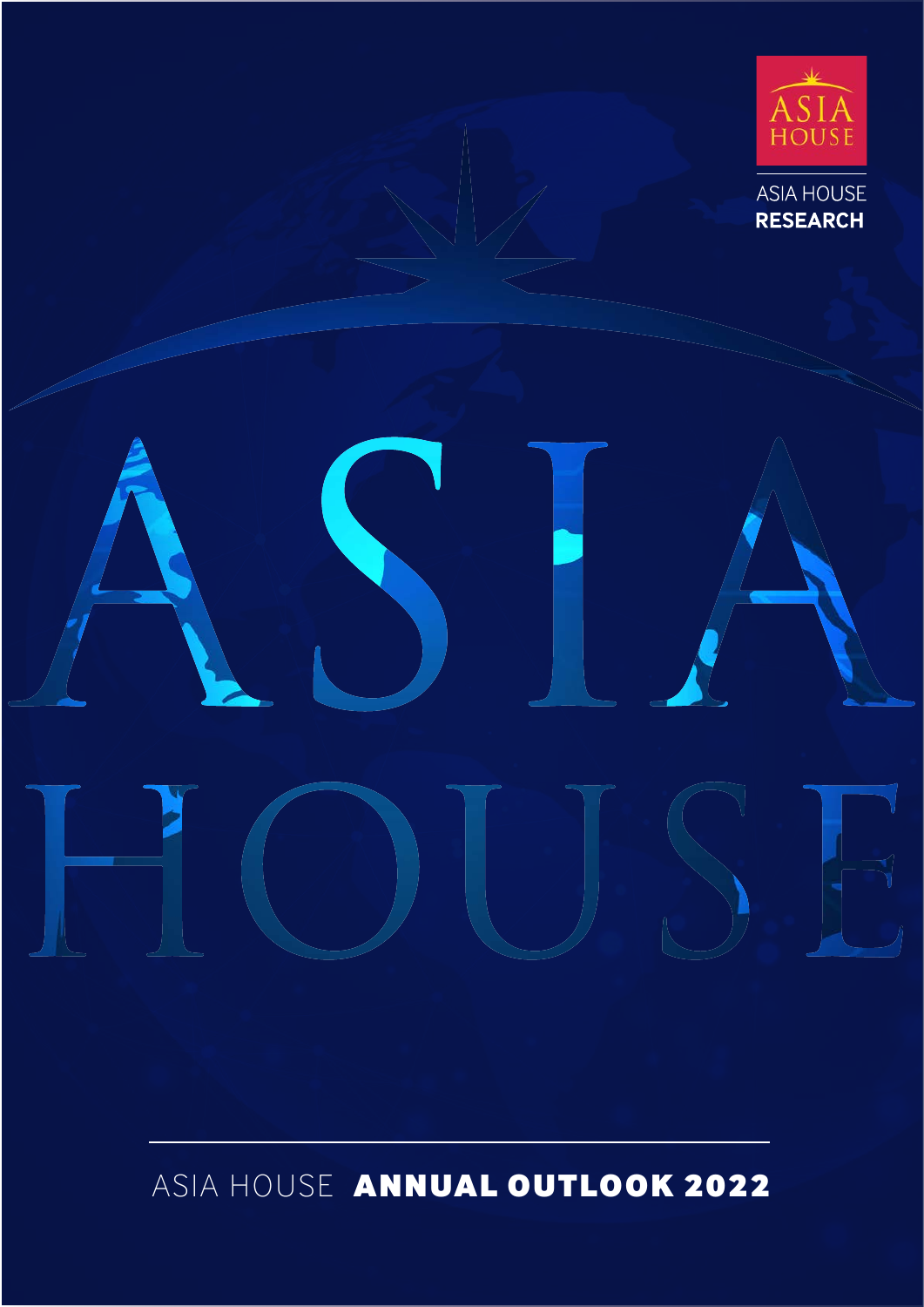# **ABOUT ASIA HOUSE**

**ASIA HOUSE is an independent think tank and advisory service. We work with companies and governments in Asia, the Middle East and Europe, facilitating high-level dialogue, providing business and market intelligence, and driving commercial outcomes. Asia House enables commercial, political, and economic engagement between Asia, the Middle East and Europe.**

**Visit asiahouse.org**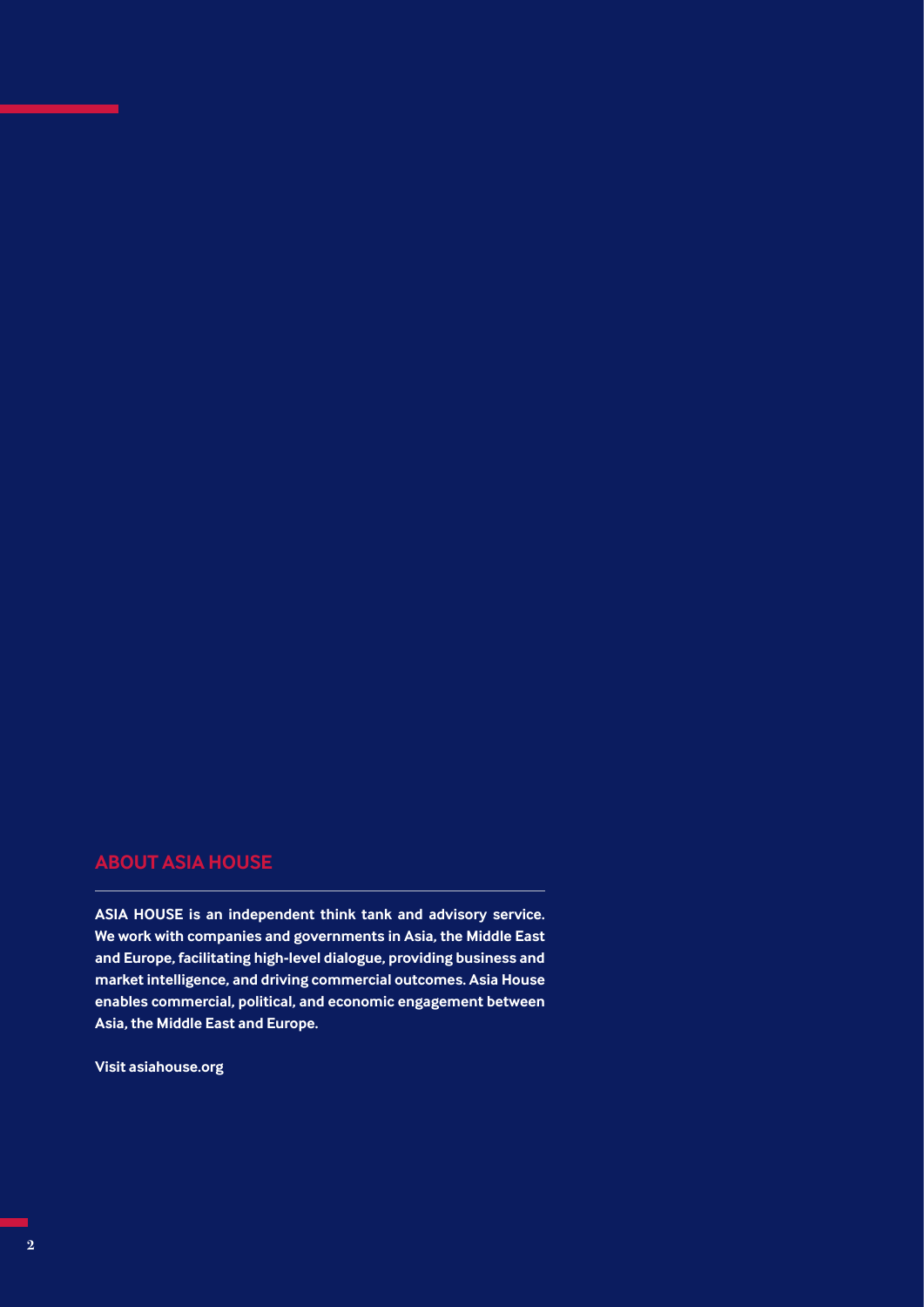# TABLE OF CONTENTS

| <b>Executive summary</b>                                                  | $\overline{4}$ |
|---------------------------------------------------------------------------|----------------|
| 1. Introduction: Asia's Year of Opportunity                               | 8              |
| 2. A trio of policies for Asia                                            | 9              |
| 2.1. Fast-tracking green finance                                          | 9              |
| 2.2. Accelerating Asia's digital dynamism                                 | 11             |
| 2.3. Asia would benefit from heightened regional coordination             | 13             |
| 3. Risks to Asia's economic outlook                                       | 15             |
| 3.1. Geopolitical risks: South China Sea                                  | 15             |
| 3.2. Inflation risks: cost push inflation                                 | 17             |
| 3.3. Covid-19 economic risks: scarring                                    | 17             |
| 4. Assessing Asia's economic readiness to speed up its sustainability     | 19             |
| 4.1. China: a multifaceted growth deceleration ahead                      | 21             |
| 4.2. Japan: domestic innovation policy needs momentum                     | 22             |
| 4.3. India: digital expansion is essential                                | 25             |
| 4.4. Indonesia: tackling domestic objectives alongside the G20 presidency | $\bf{27}$      |
| 4.5. Vietnam: continued trade strength to fuel growth                     | 30             |
| 4.6. Malaysia: leading in green Islamic finance                           | 32             |
| 4.7. Thailand: digitalisation to drive growth                             | 34             |
| 4.8. Philippines: a slow recovery                                         | 35             |
| <b>5. Conclusion</b>                                                      | 37             |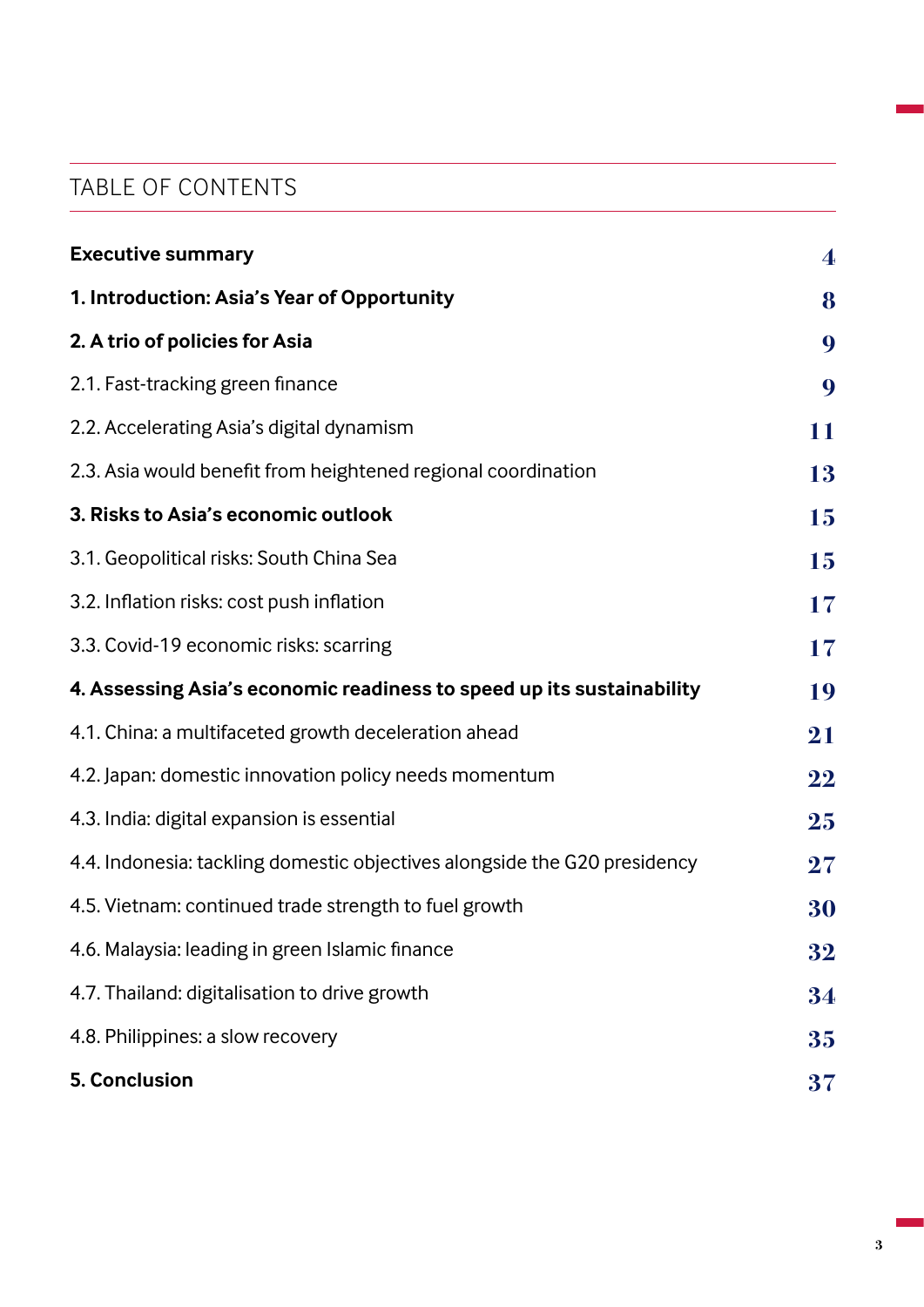#### **EXECUTIVE SUMMARY**

Asian economies risk being trapped as middle-income countries, held back from sustainable and equitable growth, unless policy action is taken to galvanise green finance, speed up digitalisation and deliver more comprehensive regional policy coordination.

As in the rest of the world, policies in Asia have so far failed to provide the levels of real investment spending capable of securing a sustainable recovery from the COVID-19 pandemic. Low interest rates and injections of liquidity have created financial wealth and spurred consumption – but they have only had a limited impact on real investment.

Investment, as well as cross-border trade, may well decelerate further in 2022 as the global economy stages an uneven recovery at best. The World Trade Organization (WTO) sees Asian exports growing at just 2.3 per cent this year, below pre-pandemic levels.

Many central banks, meanwhile, are not able to respond to the 2022 recovery challenge, having largely exhausted their monetary policy options by reducing interest rates significantly.

Indeed, against a backdrop of gradually rising consumer price inflation, the next moves in monetary policy in developed economies may well be tightening – the Bank of England has already moved that way – which could lead to significant declines in asset prices.

A shift is needed towards policies that specifically address both the immediate economic scarring of the pandemic and secure longer-term resilience and prosperity.

For the 21st century to become the Asian Century, with Asia's economies set to take a share of over half of global GDP by 2050, only a determined effort by the authorities to fill an evident policy gap will enable growth to continue at the required levels. Adopting a trio of priorities now will enable a robust economic tomorrow: green finance, digitalisation and enhanced regional cooperation.

For green finance, unprecedented levels of coordinated public and private investment are required to meet the Paris Climate Agreement commitments supporting the transition to a low-carbon world.

In Asia, however, access to and the distribution of green finance remains profoundly uneven; this is a partial reflection of the variable depth and breadth of the region's financial markets, as well as an inability to mitigate and underwrite the risks attached to inward investment.

Only by addressing these obstacles to green finance will policymakers be able to create ecosystems within which green investment can flourish and be mainstreamed. Supporting green finance allows steps to be taken towards combatting climate change, while at the same time avoiding investments that raise the risk of cascading environmental crises.

Prioritising wider digitalisation will boost economic resilience and productivity in a region that is already a leader in digital innovation. Asia can build further on digital success stories that are supporting its drive to tackle climate change and where digitalisation is increasingly being applied in agricultural, financial and energy markets.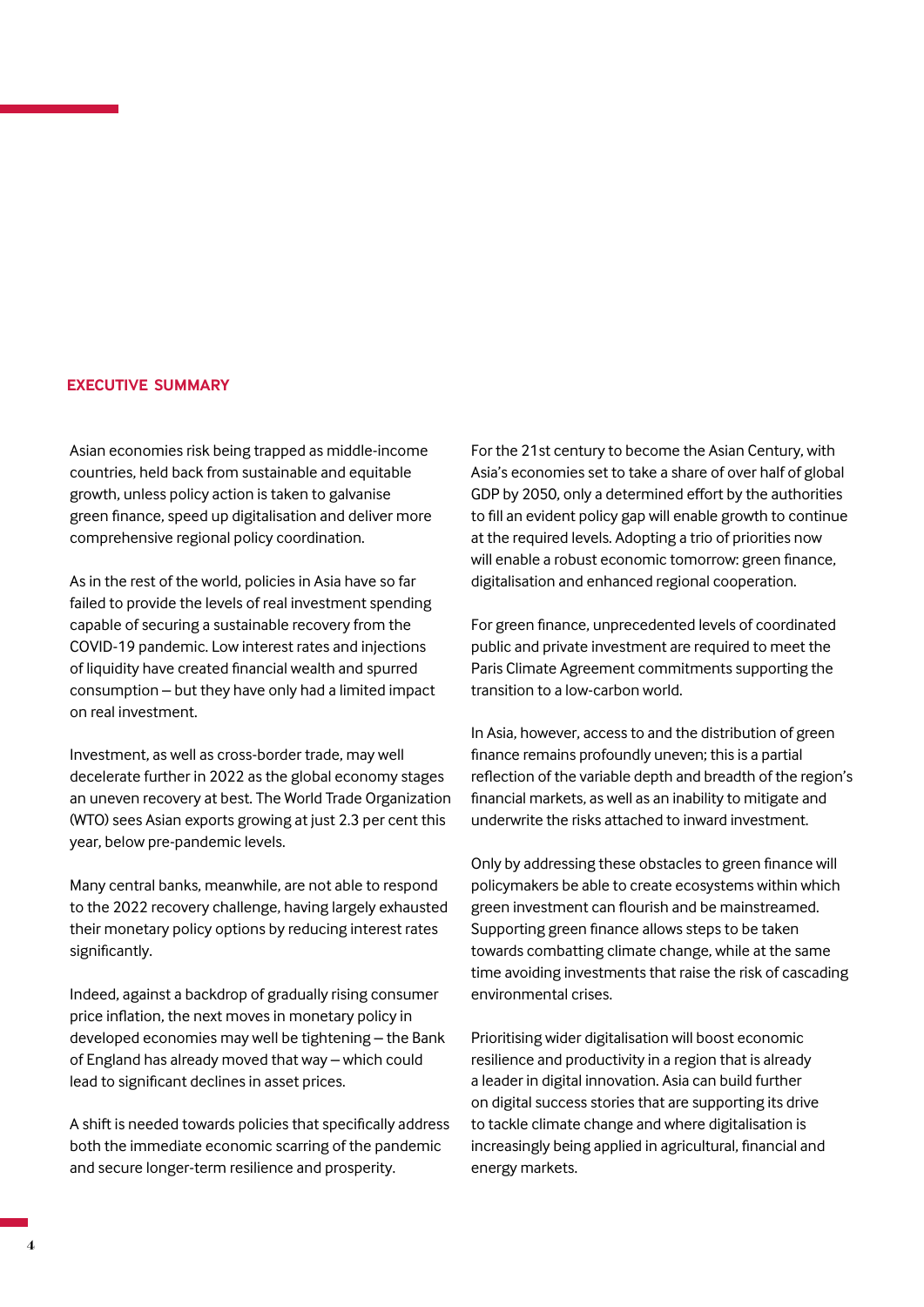#### **KEY MESSAGES:**

**Asian economies need green finance, broader digitalisation and greater regional coordination to avoid being caught in a middle-income trap that holds them back from greater development.** 

**Achieving this triple-policy objective will promote sustainable, productivity-driven and equitable growth, delivering the trade and investment needed to secure long-term recovery.**

**The newly launched Asia House economic readiness indices suggest that China leads in both green finance and digital transformation. Within Southeast Asia, Vietnam leads in green finance while Malaysia leads in digital responsiveness.**

**Unprecedented investment is required for energy transition: fast-tracking green finance will redirect investments away from cascading environmental crises.**

**Prioritising wider and more diversified digitalisation in Asia will boost climate resilience and productivity in a region that already leads in digital innovation.**

**Despite their varying size and stage of development, Asian economies must cooperate more comprehensively on policies that will help to achieve shared objectives.**

#### **KEY POLICY RECOMMENDATIONS:**

**Asian economic policymakers should elevate the use of institutionally mobilised finance, including blended finance, to de-risk and catalyse investment flows.**

**Private and public sector coordination to promote and incentivise green finance must be prioritised to combat the climate crisis.**

**Asia's central banks should include sustainability objectives in their monetary policy mandates and explicitly incorporate climate risks into their assessments.**

**The promotion of Industry 4.0 – the integration of automation, artificial intelligence (AI), cloud computing etc. in manufacturing – coupled with digital reskilling and knowledge diffusion is needed to secure the Asian Century and avoid the middle-income trap.**

**Currency reserves should be pooled and their management coordinated, while the foundation for a common digital currency in Asia needs to be laid.**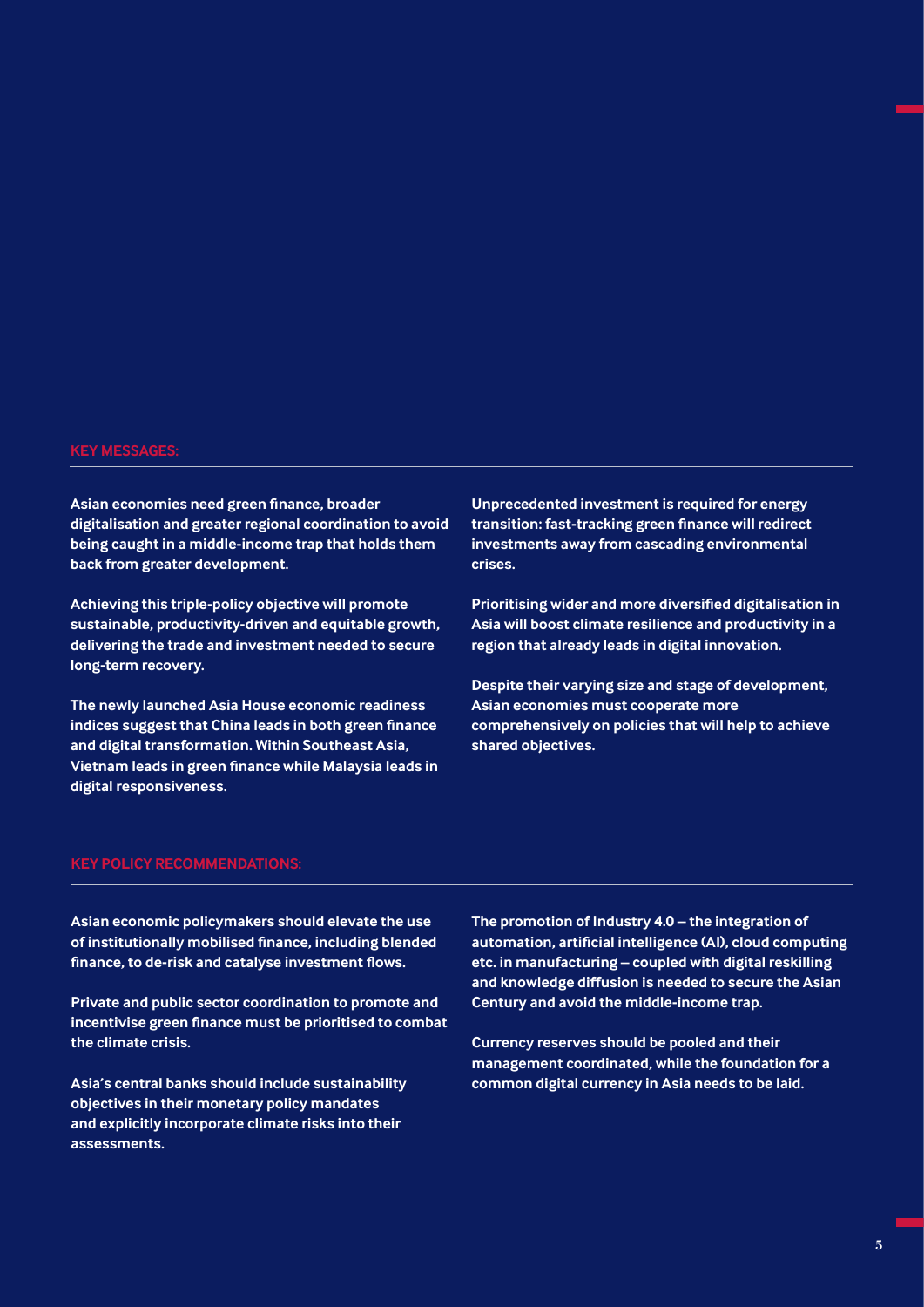#### **COUNTRY OUTLOOKS: KEY MESSAGES**

**China is likely to see economic growth decelerate. Its consumer sector will recover, and underpin e-commerce, but trade and investment growth could slow.**

**Japan is likely to experience a moderate acceleration in growth, spurred by the policies of the new administration and Japan's broad financial ecosystem. But authorities must speed up digitalisation efforts.**

**India is expected to be the world's fastest-growing economy in 2022, with GDP up some 8.5 per cent. But building economic resilience and closing its digital divide will be essential for its sustainability.** 

**Indonesia's 2022 growth is likely to be one of the strongest in ASEAN. Trade growth could see a turnaround if Indonesia's connectivity gap is addressed. Its inward foreign direct investment (FDI) and portfolio investment suggest momentum ahead.**

#### **HOW READY ARE ASIA'S ECONOMIES FOR A GREEN AND DIGITAL FUTURE?**

#### **Asia House unveils new Economic Readiness indices**

Asia finds itself at an important crossroads with its constituent economies poised to transition to higher levels of income, innovation, and resilience. To gauge progress in the region's core economies – the notable greenhouse gas emitters and those most vulnerable vulnerable to the climate crisis – the Asia House Annual Outlook introduces new economic readiness indices for green finance and digitalisation in eight countries.<sup>1</sup>

The indices measure progress in macroeconomic readiness to foster green finance and digitalisation, scoring each country out of 100. China is projected to continue to lead in both its promotion of green finance and digitalisation in 2022, with both of its scores of 72 in the top quartile. Japan follows close behind. Thailand and the Philippines, however, bring up the rear (Figures 1 to 3).

The detailed components and construction of the indices can be found in Appendix 1.

*1 The eight countries are China, Japan, India, Indonesia, Vietnam, Malaysia, Thailand and the Philippines.*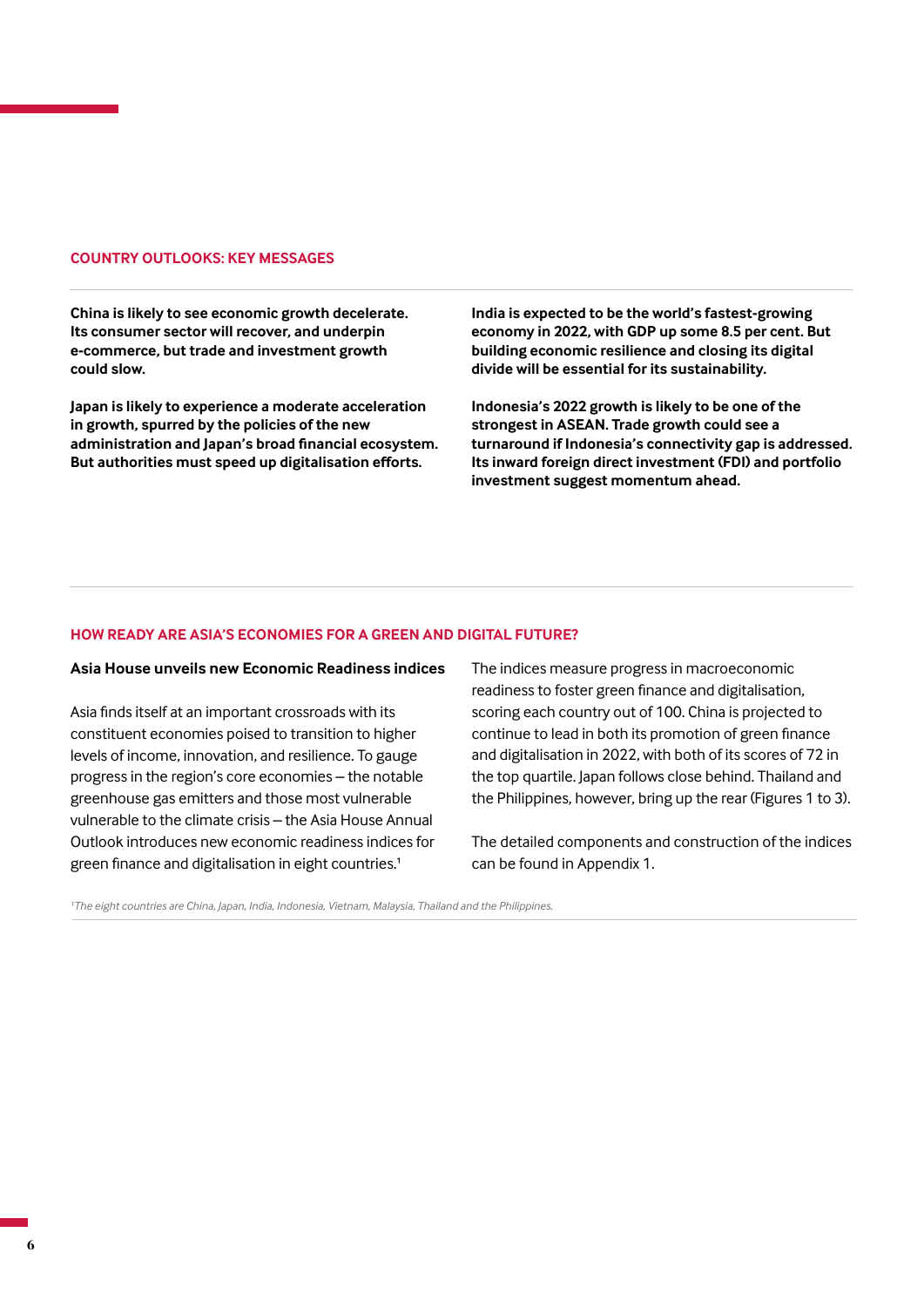#### **FIGURE 1. ASIA HOUSE ECONOMIC READINESS INDEX SCORES FOR GREEN FINANCE**

|                           | <b>China</b> | Japan | <b>India</b> |    |    |    |     | Indonesia Vietnam Malaysia Thailand Philippines |
|---------------------------|--------------|-------|--------------|----|----|----|-----|-------------------------------------------------|
| <b>Economic readiness</b> | 72           | 63    | 55           | 50 | 51 | 54 | -48 | 41                                              |
| Financial resilience      | 70           | 72    | 60           | 58 | 48 | 71 | 52  | 48                                              |
| Financial development     | 44           | 64    | 47           | 47 | 45 | 59 | 44  | 46                                              |
| Ease of capital           | 84           | 44    | 53           | 21 | 54 | 27 | 25  | 28                                              |
| Equitable ecosystem       | 91           | 72    | 62           | 73 | 60 | 58 | 73  | 41                                              |

## **FIGURE 2. ASIA HOUSE ECONOMIC READINESS INDEX SCORES FOR DIGITALISATION**

|                               | <b>China</b> | Japan | <b>India</b> | Indonesia Vietnam |    | Malaysia |    | Thailand Philippines |
|-------------------------------|--------------|-------|--------------|-------------------|----|----------|----|----------------------|
| <b>Economic readiness</b>     | 72           | 59    | 36           | 50                | 37 | 49       | 41 | 40                   |
| Digital facilitation of trade | 83           | 58    | 51           | 62                | 50 | 65       | 70 | 68                   |
| Expanding                     | 44           | 64    | 47           | 47                | 45 | 59       | 44 | 46                   |
| Industry 4.0                  | 76           | 64    | 39           | 40                | 27 | 33       | 10 | 32                   |
| Domestic digital depth        | 71           | 46    | 22           | 63                | 31 | 38       | 48 | 31                   |
| Digital knowledge transfer    | 57           | 69    | 33           | 36                | 40 | 61       | 34 | 28                   |

## **FIGURE 3. ASIA HOUSE ECONOMIC READINESS SCORES FOR ASIA-8**



*Econimic readiness for Green Finance Econimic readiness for Digitalisation*

*Source: Asia House Research*

*Note: Asia 8 denotes China, Japan, India, Indonesia, Vietnam, Malaysia, Thailand and the Philippines.*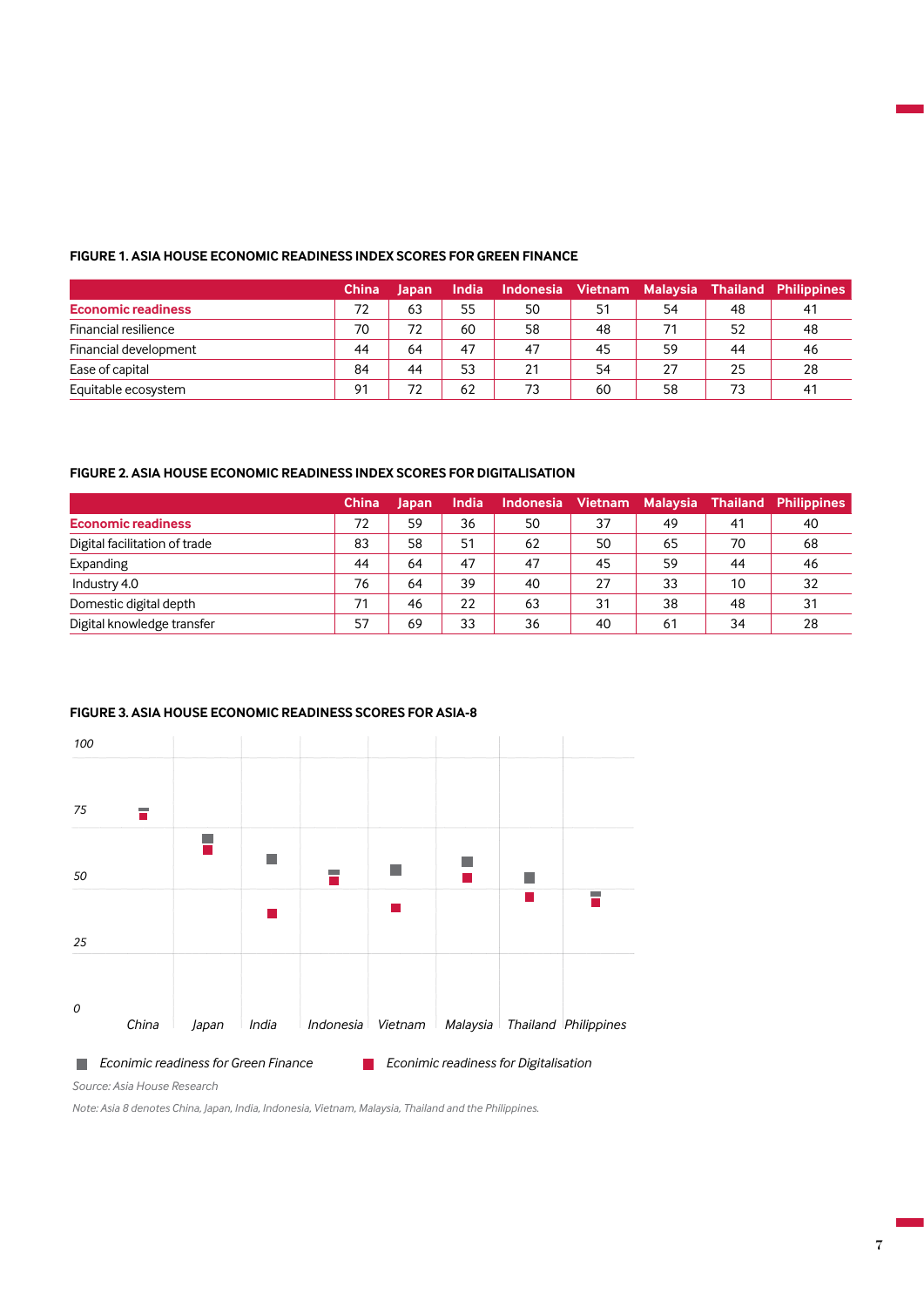### **1. INTRODUCTION: ASIA'S YEAR OF OPPORTUNITY**

As the world cautiously recovers from the ravages of the COVID-19 pandemic, Asia's economies have the opportunity in 2022 to cement the benefits of renewal with policies that can also deliver sustainable growth for the longer term.

Putting the right policies in place now is crucial to ensuring a more robust future, notably boosting trade, investment and sustainability.

This means elevating the role of green finance, widening digitalisation and delivering effective regional cooperation. It also means reversing the shortfall in policies that has led to a dearth of adequate and appropriate investment, especially given that, even in recovery, there is likely to be a slowdown in global trade and investment growth.

Central banks have borne the brunt of policy responses since the 2007–09 financial crisis, through record low interest rates and injections of liquidity. These policies propped up economies but failed to incentivise real investment. These policy tools are now all but exhausted, with interest rates at or below zero. Furthermore, with inflation accelerating, the next move in most interest rates is likely to be up, risking significant downward pressure on asset prices and broader investment.

By some metrics, meanwhile, cross-border trade is in a secular downtrend that predates the pandemic. It will not necessarily benefit from central bank tightening.

Asia's policymakers need to step into this policy gap with a determined reform effort that will ensure that even the fastest-growing countries in the region do not fall into the middle-income trap<sup>2</sup> that then becomes a barrier to the next level of development. The reforms will help ensure more widely shared economic prosperity.

It is only by adopting the right mix of policies that Asia will achieve its Asian Century milestone of having its economies take a more-than-half share of global GDP. To play its increasingly important role in the world

economy, Asia's need to address its own challenges assumes an ever-greater significance. The openness of Asian economies, and their regional and global interconnections through bilateral trade and investment, mean implementing successful responses that go beyond its borders.

**The Asia House Annual Outlook for 2022 assesses the importance of policies elevating green finance, digitalisation and regional cooperation.** 

The scale of those challenges raises the stakes. Asia's advanced and emerging economies are some of the most exposed and vulnerable to climate change. Asia is 16 times more at risk from natural hazards than North America or Europe (UNESCAP, 2020; Prakash, 2018). Additionally, it is the highest-emitting region in the world.<sup>3</sup>

The shortfall in policies is particularly acute when it comes to global warming, where current national pledges and other mitigation measures will leave the planet facing a global temperature rise of 2.7°C by the end of the century (UNEP, 2021), woefully short of the Paris Climate Agreement goals.

Such an outcome would severely affect biodiversity and food production, leading to a catastrophic rise in disease and mass mortality (Lynas, 2020). Given such devastating risks, it is all the more urgent that policymakers act now to rethink their economic and financial responses. The Asia House Annual Outlook for 2022 assesses the importance of policies elevating green finance, digitalisation and regional cooperation for successfully boosting trade, investment and sustainability. It analyses how well-placed individual economies are to deliver them.

*<sup>3</sup>https://www.statista.com/statistics/205966/world-carbon-dioxide-emissions-by-region*

*<sup>2</sup> As economies develop into middle-income status, and employment shares move from low- to high-productivity sectors, they lose the comparative advantage of cheaper*  labour costs and become less competitive. If the country does not then innovate effectively, its ability to compete with developed economies' export sectors is limited, *resulting in being trapped in middle-income status.*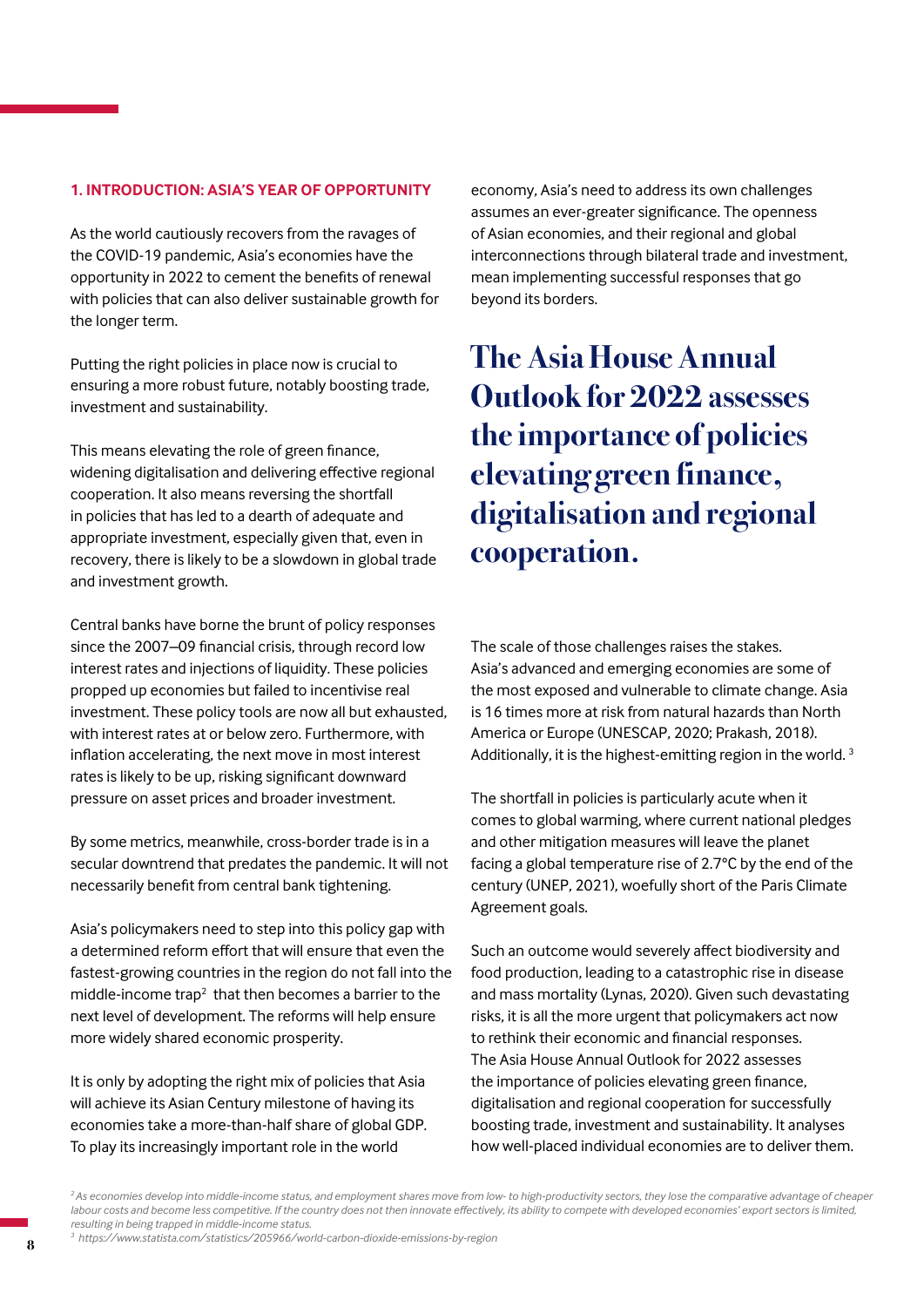## **2. A TRIO OF POLICIES FOR ASIA**

2022 will be a decisive year for Asian economies: they urgently need to deliver an ambitious trio of new policies even as they contend with the unprecedented shocks and scarring of the COVID-19 pandemic.

Only by accelerating green finance, broadening digitalisation and forging new pragmatic financial regionalism will they be able to boost the underlying momentum of a region that is already showing signs of post-pandemic acceleration.

And only by getting the structure of the triple-policy objective right will they set the foundations for sustainable future growth and avoid the middle-income trap that would hold them back from moving to the next level of development and prosperity.

The region continues to face huge risks, but also opportunities. If Asia's economies successfully seize these opportunities, the rewards will be significant.

## **2.1. FAST-TRACKING GREEN FINANCE**

Global ambitions to deliver a sustainable economic future that mitigates the climate crisis can only be achieved by significantly changing financial systems. This requires scaling up and mainstreaming the availability of green finance and aligning financial flows and financial systems on a path to low-carbon economies with lower greenhouse gas emissions.

Just as finance enables the distribution of the world's savings to areas where they are most productive, green finance<sup>4</sup> supports investments that would not have been feasible with traditional funding. Green finance raises living standards and can engineer new low-carbonintensive cycles of growth (Pereira da Silva, 2017).

At the COP26 climate talks in Glasgow in November 2021, Mark Carney, UN Special Envoy for Climate Action and Finance, welcomed the pledge through an international coalition of 450 financial firms who were to commit US\$130 trillion to meeting the net-zero carbon emissions target globally. But while at least some of the financing might now be there, Carney said, mechanisms need to be put in place so it can be used effectively.

This is as true for Asia as anywhere else. Green financing needs are significant in the region, with estimates of US\$26 trillion being required between 2016 and 2030 to maintain growth levels, eradicate poverty and respond to climate change (Sachs et al., 2019).

It is likely that new shocks, as the COVID-19 pandemic underlined, will be a trigger highlighting the need for further sustainable investment (UNCTAD, 2021). The challenge is how most effectively to utilise the growing pools of available finance. These can only be channelled towards climate goals with a realignment of the financial system.

There are the following challenges:

• **Transition risks.** Policies are required to redirect and re-incentivise investment towards green energy systems and away from the construction of coal-fired power plants. Investments are needed, for example, in electric vehicles. Meanwhile, the management of stranded assets – relating to devaluations and premature write-downs – and the associated risks need to be addressed in Asia's fast-growing urban economies.

**Cascading risks.**<sup>5</sup> The combination of economic risks interacting with climate risks, if policy action is mismanaged, adds to the drag on economies' productive potential. It can also create a feedback loop that makes any initial economic shock worse (Lawrence et al., 2020). Green finance can stop or mitigate some of this spillover because of its ability to provide liquidity, underwrite risks and institute new funding pathways.

• **Emerging Asia's developing financial markets.** Mainstreaming green finance by providing greater breadth, depth and scale of green instruments in relatively undeveloped financial markets is a key challenge. Central banks can help institute and support pricing mechanisms of environmental risk, but only approximately 12 per cent of central banks have explicit

*<sup>4</sup>Green bonds, green banks, carbon market instruments, fiscal policy, green central banking, fintech and community-based green funds are all tools that fall under green finance (Sachs et al., 2019).* 

*<sup>5</sup> Natural disasters have impacts that spread beyond the epicentre of the shock. Indirect impacts are particularly relevant for agricultural, low-income regions because*  disaster shocks can impact both the supply side (disruption of supply networks) and the demand side (income losses and migration), eventually triggering cascading *losses that exacerbate initial vulnerabilities (Naqvi and Monasterolo, 2021).*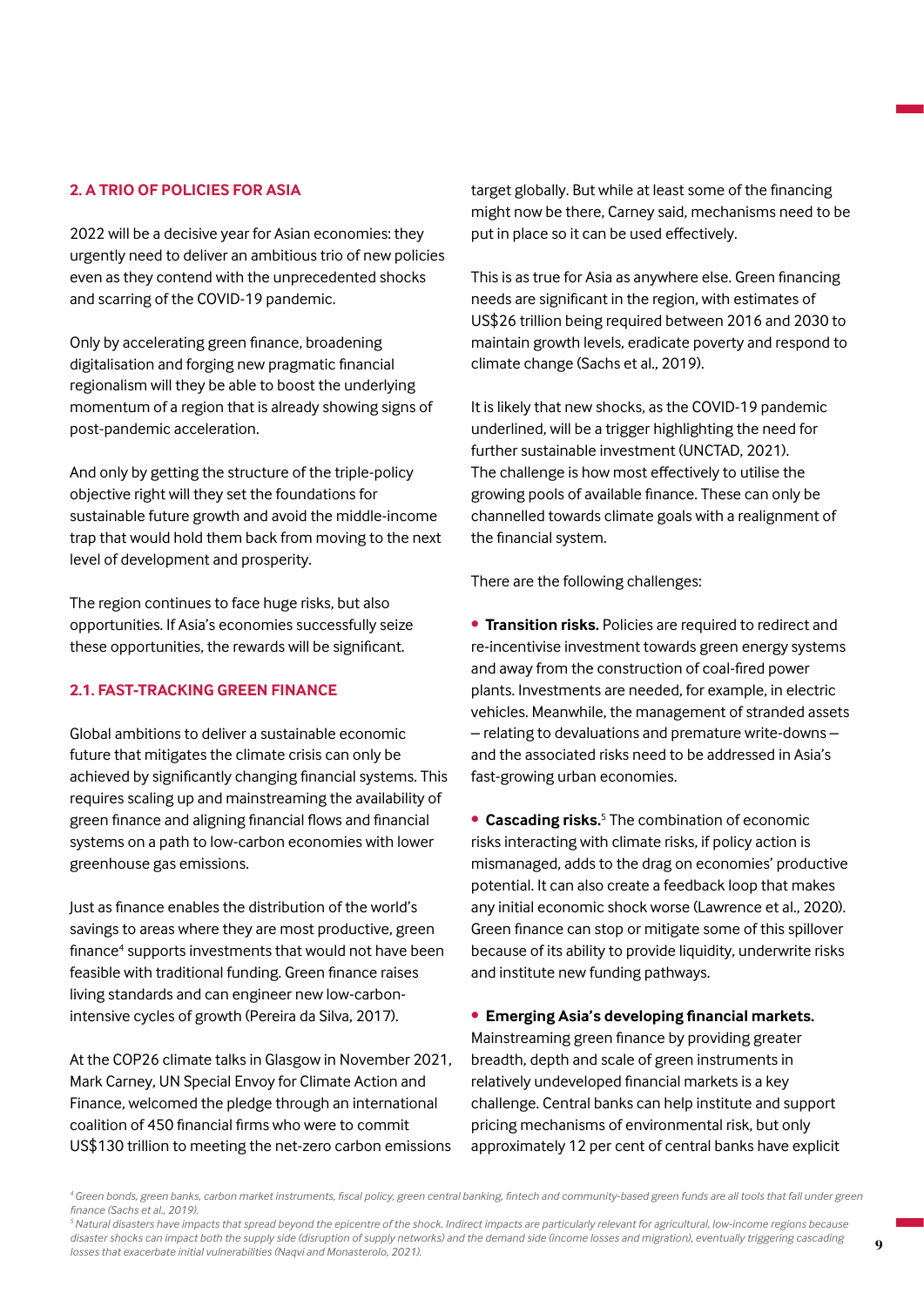sustainability mandates (Dikau and Volz, 2020).

• **A shortfall in blended finance and patient capital.**  Patient capital<sup>6</sup> and institutionally mobilised public and private investment are important catalysts for a longerterm transition to a low-carbon, green economy. Equally, the private sector needs to incorporate social impact in calculating financial returns, find new mechanisms for funding and underwrite and manage risks from green investment.

The COVID-19 pandemic has heightened the importance of building resilience. Climate finance – and the potential of technological advances – remains core to this. Several governments, including those of China and Japan, have built strategies that can integrate a number of tools. Creating supportive policies, including for promoting blended private and public investment, remains essential to making green investments commonplace and increasing the depth, breadth and scale of the green financial ecosystem.

Asia already has several policies in place to promote green finance. However, further prioritising the following three areas would spur the region's momentum:

• **Blended finance.** The blending of private- and publicsector finance can de-risk green investments that may otherwise be deemed too risky (or be underpinned by longer-term uncertainty requiring technical assistance). Development finance institutions (DFIs) and multinational development banks can scale up support and guarantees that connect large-scale commercial finance supply with small-scale borrowers. Crucially, they do this from multiple entry points to mobilise widespread and broaderbased commercial capital (OECD, 2021b).

• **Green central banking.** Looking ahead, a second crucial support for fast-tracking green finance lies within monetary policy mandates. The inclusion of climate risk is necessary in central bank policy, and in the employment of its multiple policy levers (Box 1), given the impacts on financial and economic stability. Translating climate risk scenarios is a complex and ongoing process that takes time to fine-tune. The extent to which a central bank adopts sustainability objectives is ultimately political (Dikau and Volz, 2020). Nevertheless, monetary policy will not be able to sideline climate change for much longer given its impacts on domestic financial stability.

# **BOX 1: THE GROWING ROLE OF CENTRAL BANKS IN GREEN FINANCE**

**Central banks are playing an increasingly active role in promoting the move towards a sustainable global economy7 . This is illustrated by the recently established Network for Greening the Financial System (NGFS)<sup>8</sup> , which brings together around 40 central banks, supervisory agencies and international financial institutions to develop a coordinated response to climate-related risks in the global financial system (Pereira da Silva, 2017).**

**Various tools are available to central banks to support the greening of the financial system. These range from disclosure requirements and the provision of data to the integration of climate-related risks in financial stability assessments (Volz, 2018). Crucially, central banks can help mobilise funds through lower interest rates,** 

**uniform taxonomies and good governance to contribute to the large-scale public-sector investment required to reach the goals of the Paris Climate Agreement.**

**A key tool is using the portfolios of assets (and foreign exchange reserves) that central banks manage in the context of exchange rate policies. With the growing issuance of green bonds, sustainable investments can be included in central banks' reserve portfolios (without forgoing safety and return), although accessibility and liquidity constraints are currently a limiting factor.** 

Adding both green and conventional bonds<sup>9</sup> to central **bank portfolios can also help asset diversity and, hence, improve the risk-adjusted returns of traditional government bond portfolios.**

*<sup>6</sup> Patient capital constitutes a long-term investment that is based on investment or philanthropic capital and is predicated on maximising social impact and focused on longterm return.*

*<sup>7</sup> https://www.ecb.europa.eu/pub/pdf/sintra/ecb.forumcentbank201911~e0dd97f2c0.en.pdf 8 https://www.ngfs.net/en*

*<sup>9</sup>Green bonds are fixed income securities whose proceeds are used to finance new or existing eligible green projects, e.g., projects to combat pollution, climate change or the depletion of biodiversity and natural resources (Ehlers et al., 2020).*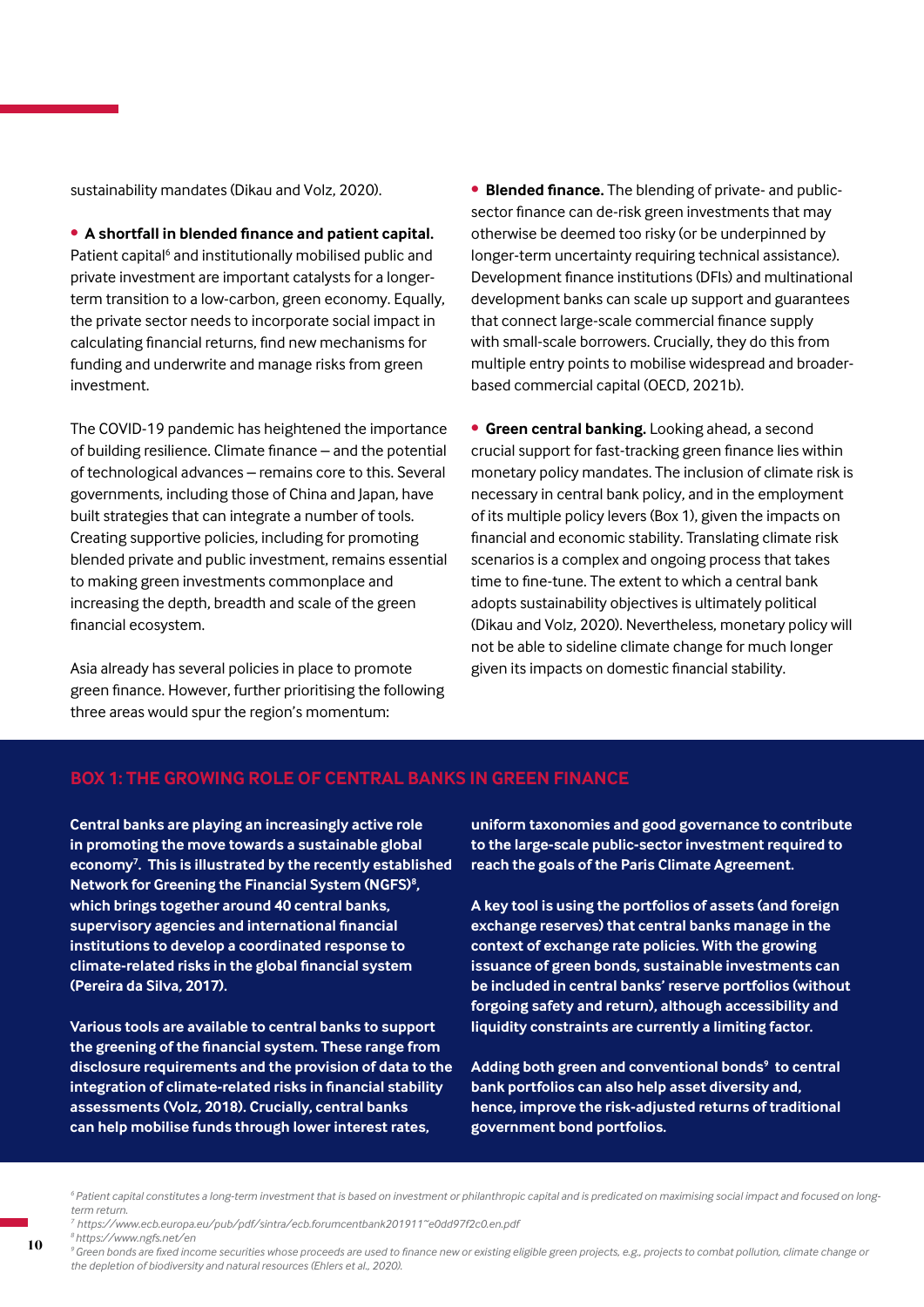# **Asia's new industrial ecosystems that combine multiple elements are crucial for generating higher productivity, and efficiency, through increased data flows and enhanced connectivity.**

## • **Incentivising non-bank financial institutions.**

Banking cannot finance green projects alone, making diversified funding channels important. Engaging nonbank financial institutions, including pension funds and insurance companies, will be crucial (Gianfrate and Lorenzato, 2018). Pension funds' resources exceeded US\$35 trillion assets in the OECD alone by the end of 2020, despite the COVID-19 shock.<sup>10</sup> Similarly, impact investors, often within the domestic economies themselves in Asia, have the potential to fill debt and equity financing gaps for green SMEs (Rodin and Brandenburg, 2014).

Diversified green finance that is supported and prioritised by institutions – such as central banks or blended finance facilities – will help to realign the world of finance with a lower-carbon economic growth path.

At root, greater green finance will then support an ecosystem that promotes clean energy projects. But it will also create new feedback mechanisms that support the aggregation of projects so that small projects can achieve commercial scalability; nurture innovative financial products; and, crucially, boost market growth through information sharing on the benefits of clean energy.

#### **2.2. ACCELERATING ASIA'S DIGITAL DYNAMISM**

Asia already leads in digital innovation, using it, for example, to facilitate energy transition (Asia House, 2021). As home to some of the world's fastest-growing economies and 60 per cent of the world's population, it accounts for more than half of the global internet user base, according to the World Bank. It has also produced multiple technology giants: Asia's top 10 smartphone brands – including Samsung, LG, Xiaomi and Sony – account for nearly 70 per cent of global handset sales.<sup>11</sup> The region is also home to one-third of the world's 2.3 million app developers.12 Alibaba, Tencent and Baidu in

China are providing services from e-commerce to fintech and cloud computing, while Indonesia's Gojek offers ridehailing, logistics and digital payments.

Key economic challenges that will further underscore Asia's strength in this sector include:

• **Broader e-commerce.** This is particularly important in driving productivity and consumer demand. Asia's firms that are engaged in e-commerce export 50 per cent more than those that are not (Kinda, 2019). China is at the forefront: recent estimates are that 44 per cent of the global e-commerce market (valued at US\$4.28 trillion in 2020) is owned by just four Chinese companies (Koetsier, 2020). E-commerce and fintech now need to reach across a broader array of sectors to boost productivity and create new sustainable jobs.

• **Digital reskilling and knowledge diffusion.** In order to avoid an economy falling into the middle-income trap, digital technology needs to be employed and expanded to increase productivity. The digital reskilling of portions of the labour market is required: there are already several ongoing policy efforts aimed at improving skills within SMEs, including funding for SME access to training and R&D. Policies should also aim to improve SMEs' access to knowledge brought in by inward FDI concentrated in the digital economy.

• **Increasing Industry 4.0.** Industry 4.0 is still, to a degree, a visionary concept $13$  and presents continued growth opportunities for Asia given the region's manufacturing sector growth; its information and communications technology (ICT) production base; and FDI's as-yet limited contribution to the latter (Kim et al., 2019). Of particular note is that Asia's digital-technology adoption is widespread across the region (Sedik, 2018), with Japan, Korea, Hong Kong SAR and Singapore being notable leaders.

*<sup>10</sup>https://www.oecd.org/finance/private-pensions/Pension-Funds-in-Figures-2021.pdf*

*<sup>11</sup>https://www.statista.com/statistics/271496/global-market-share-held-by-smartphone-vendors-since-4th-quarter-2009/*

<sup>&</sup>lt;sup>12</sup>*For example, China's WeChat combines the capabilities of a classic website, a product catalogue, an online ordering and payment system, a newsfeed and a social network.* 

<sup>&</sup>lt;sup>13</sup> Industry 4.0 is characterised by a new level of control over the entire value chain of products through rapid advancements in new manufacturing technologies. *Industry 4.0 includes the Internet of Things, the Industrial Internet of Things, smart manufacturing and cloud-based manufacturing (Vaidya et al., 2018).*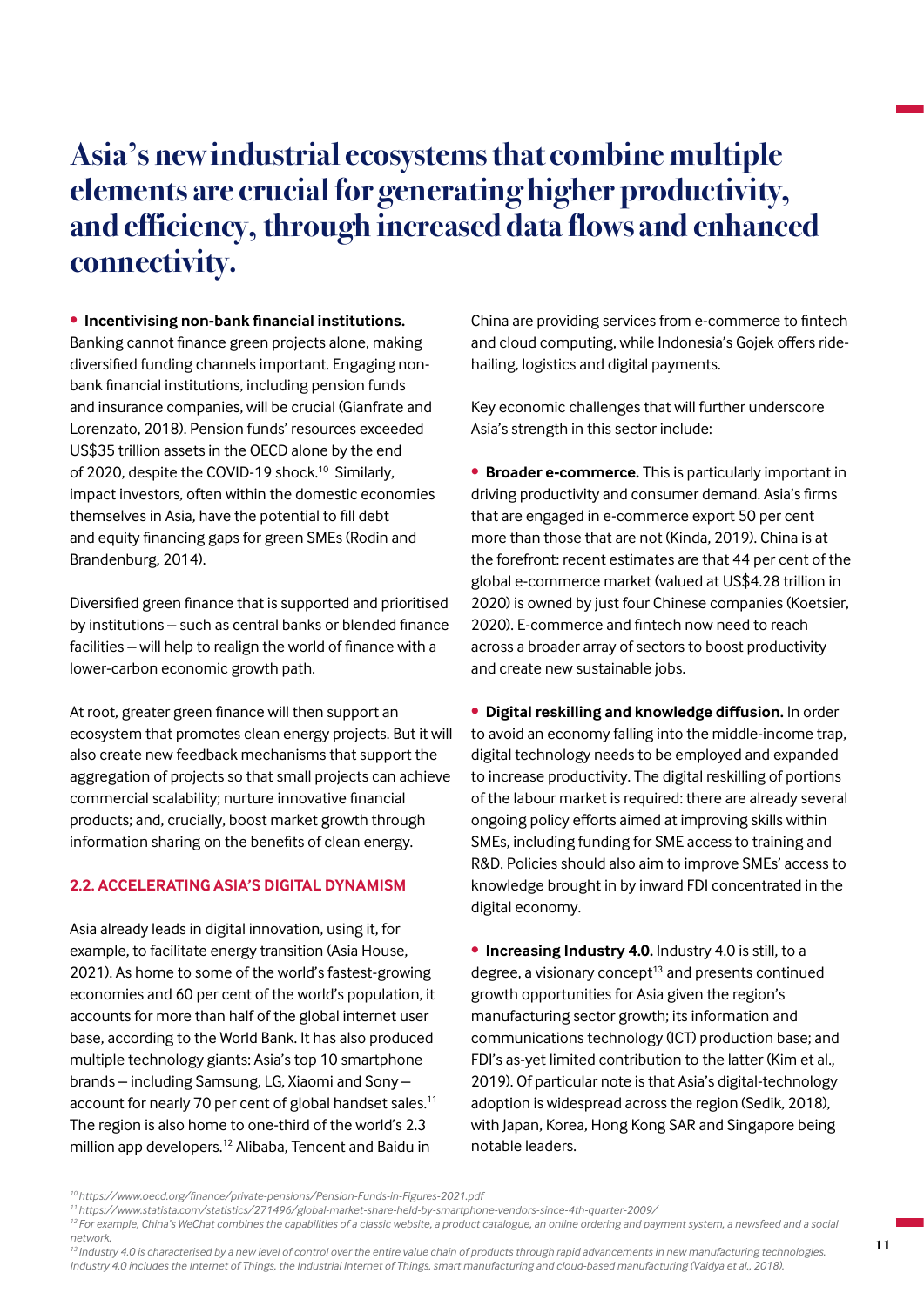However, policy approaches to date are somewhat fragmented. It is imperative that digital products and digital infrastructure are further employed to aid sustainable trade and investment. As a part of this process, the drivers of productive growth, particularly new jobs, need to be elevated in policy agendas in order to aid economic transformation. Operationally, increasing digital technology to facilitate SME access to trade finance, and establishing a conducive regulatory environment that fosters digitalisation (such as the wider acceptance of electronic documents), have proven successful.

For Asia's digital transformation in particular, the following policies will be important:

• **Fostering further smart cities.** This would promote economic clustering effects<sup>14</sup> and play a vital role in building critical infrastructure and ecosystems for research and innovation. Co-investment in AI and digital research is an important precursor to the creation of innovation centres. These activities help support the feedback loops and clustering effects that generate digital hubs as attractive places to work, triggering a selfreinforcing boost to employment and investment (Yoon et al., 2020).

• **Identifying, creating and funding the digital jobs of the future.** This will ease job displacement concerns (European Parliament, 2021; OECD, 2019; CISCO, 2018) and help to avoid the middle-income trap (Zhou and Hu, 2021. Policymakers should prioritise budgets for reskilling the local population. Alongside this, businesses can take a lead role. Reskilling would foster sustainable trade and investment (ILO, 2021).

• **Using digital data technology to strengthen Asia's remittance industry.** Enhancing the speed, security and affordability of sending and receiving remittances with improved digital data can play a key economic role, given the fact that remittances to emerging economies are often of greater significance than official aid (ADB, 2021). Remittances grew from US\$75 billion in 2000 to US\$548 billion in 2019, exceeding FDI of US\$534 billion (World Bank, 2020).

# **Greater consensus around common challenges and better-funded coordination within Asia is essential for regional resilience.**

• **Accelerating digital trade agreements.** Digitally enabled transactions of trade in goods and services are developing into an important impetus for growth. Digital trade (and new service supply models such as cloud computing) are predicated on the movement of data. Digital data agreements need to be accelerated to expedite cross-border trade and investment.

• **Expanding digital technologies, including digital currency use.** This could increase financial access and foster greater inward digital FDI. Fintech helps SMEs access affordable financial services, reducing the risk and costs inherent in cross-border payments systems. As providers of financial services and, in part, supporting digital currency use, Asia's tech giants will continue to reshape the region's digital infrastructure, its bilateral trade and its investment.

At root, industry 4.0 is based on rapidly evolving ICT capacities, advanced analytics, connected machineries through the internet, the Internet of Things and digitally supported human–machine interactions. To build resilience, new industrial ecosystems that combine these elements are crucial for generating higher productivity and efficiency through increased data flows and enhanced connectivity. The region's new cities and ecosystems should continue to build on the development of smart factories that foster flexibility and efficient resource allocation through ICT integration in the entire production process.

Shaping a new digital economy is a core challenge for Globalisation 2.0 (Morris, 2021). Globalisation 1.0 represented significant trade growth, shifts in global value chains and surging capital and investment flows.

*<sup>14</sup>Successful smart cities have been predicated on a comprehensive strategy and there is no one-size-fits-all approach for smart cities.*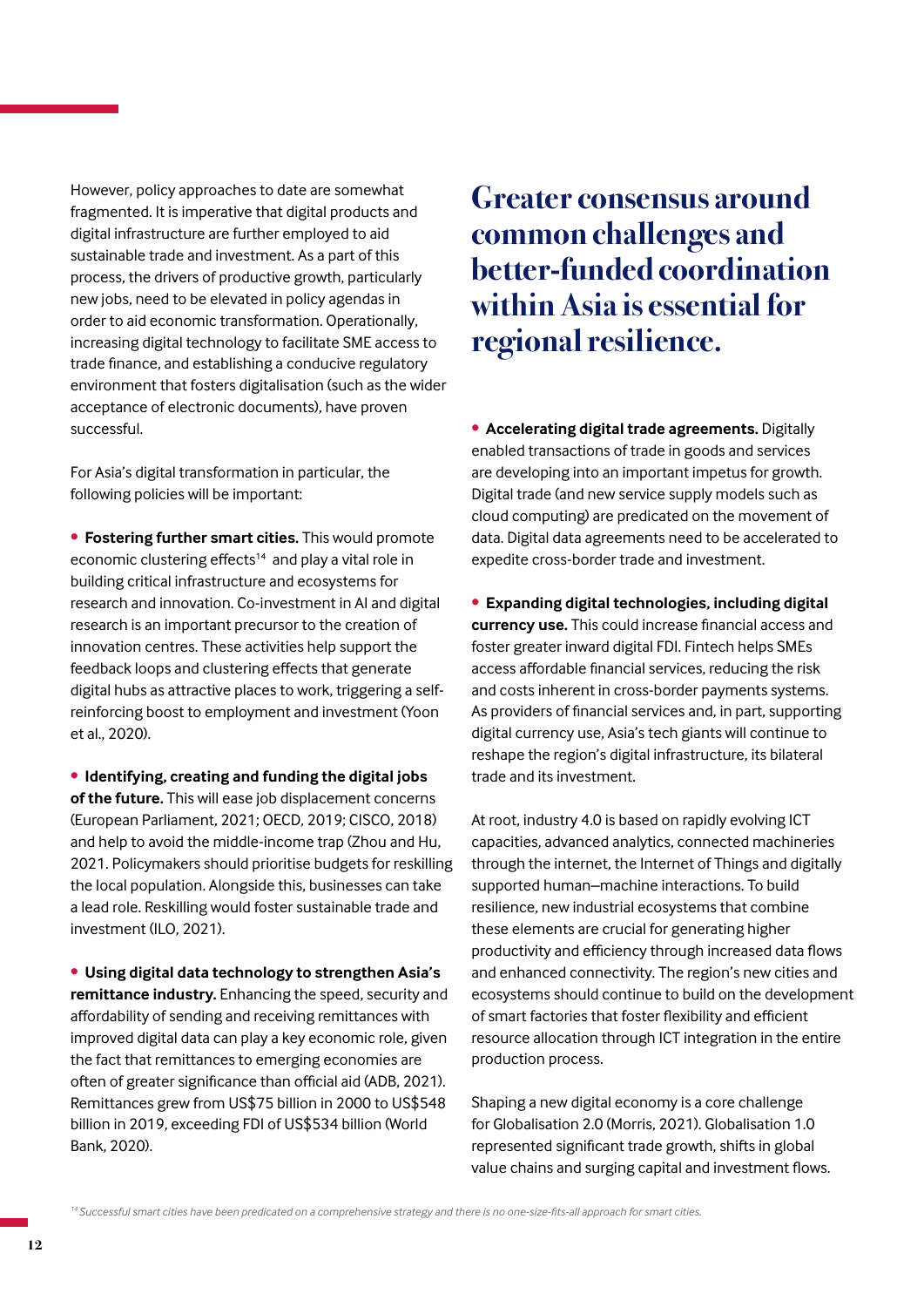Looking to the future, the most successful economies in Asia are likely to continue to find competitive niches – a trend that will be supported by the expansion of its middle class. At the same time, Globalisation 2.0 could allow Asian economies to capitalise on the economic opportunities inherent in the flows of data via platforms and networks driven by AI (ibid.).

# **2.3. ASIA WOULD BENEFIT FROM HEIGHTENED RE-GIONAL COORDINATION**

The Asian Century will require a higher degree of regional cooperation and integration. By 2050, Asia's share of global GDP could surpass 60 per cent (ADB, 2017; ADB, 2011). For that to happen, its GDP per capita needs to converge towards the mean for the world as a whole (ibid.). Key economies – in particular, China, India, Indonesia, Thailand and Malaysia – will also need to raise productivity to achieve this.

There is, however, a shortfall in Asia's policy coordination (ADB, 2018). Greater consensus around common challenges and better-funded coordination within Asia is essential for regional resilience.<sup>15</sup> Policies are generally decided on an individual-country basis, despite some joint actions to achieve a common objective. For example, in the management of risks, the Chiang Mai Initiative (and its subsequent multilateralisation)<sup>16</sup> has been important in funding liquidity gaps in times of crisis.17

Looking to 2022 and beyond, Asian policymakers will inevitably coordinate policies further, as economic integration deepens and as spillovers from systemic and idiosyncratic shocks could become more widespread. Fostering cross-institutional links should be the basis of a deeper, growth-responsive and sustainable cooperation in the longer term. Some of what is needed includes:

• **Enhanced reserve management.** It is clear that Southeast Asia's central banks have been building up their foreign exchange reserves. Such reserves bolster the capacity to respond to shocks. Increases in China and India, for example, have reflected, in part, a willingness to have a buffer against volatility (although the outlook for China is unclear in light of the recent dip in reserve growth (see Figure 4)). Accordingly, a regional pooling of a portion of Asian central bank reserves is desirable to cushion against new shocks

• **Regional coordination on green finance.** The ASEAN Capital Markets Forum has developed the ASEAN Green Bond Standards,<sup>18</sup> which include requirements for continuous information disclosure – a key to developing the sector. Regulations should enable a wider range of firms (including smaller ones) to issue green bonds, and/ or raise finance through regulated mini bonds starting green projects (including investments in technologies that promise environmental benefits).

• **The acceleration of digital trade agreements.**19 This would strengthen cross-border data flows, potentially the interoperability of data privacy regimes, and would shape new cybersecurity norms.<sup>20</sup> ASEAN's Regional Comprehensive Economic Partnership, which came into force on 1 January 2022, includes an e-commerce chapter with provisions on the free flow of data and on data localisation requirements. Harmonising national data rules will spur cross-border economic activity (Pisa and Nwankwo, 2021).

• **A foundation for a common (and digital) currency to be built.** This would yield economic benefits and also help the region to prosper, although success would be dependent on successfully defining an optimal currency area (Melvin and Norrbin, 2017) and leveraging the benefits of digitalisation (Box 2). ASEAN has played a central role in Asian economic integration; a monetary

*<sup>19</sup> For example, the more recent US–Japan Digital Trade Agreement, the Singapore–Australia Digital Economy Agreement and the Digital Economy Partnership Agreement (DEPA) between Singapore, New Zealand and Chile are illustrative of this. https://ustr.gov/about-us/policy-offices/press-office/fact-sheets/2019/october/fact-sheetus-japan-digital-trade-agreement* 

*20 https://asean.org/speechandstatement/asean-outlook-on-the-indo-pacific/*

<sup>&</sup>lt;sup>15</sup> In mid-2019, the 10 ASEAN member states adopted the Indonesian-sponsored ASEAN Outlook on the Indo-Pacific. The AOIP envisions the Asia-Pacific and Indian *Ocean as a closely integrated and interconnected region with a comprehensive security approach, maritime cooperation, connectivity, and sustainable development goals. In addition to the ASEAN AOIP, economic and financial integration should be leveraged to strengthen the regional architecture that has been instituted. 16 https://aric.adb.org/initiative/chiang-mai-initiative*

<sup>&</sup>lt;sup>17</sup> The Chiang Mai Initiative is an example of Asia's policymakers leaning to internationalism and open regionalism and is, in part, an alternatione o International Monetary *Fund (IMF) bailout packages. It was the first regional currency swap arrangement launched by the ASEAN+3 in May 2000 at an annual meeting of the Asian Development Bank. The facility is composed of the ASEAN Swap Arrangement (ASA) among ASEAN countries, and a network of bilateral swap arrangements (BSAs) among the ASEAN+3 countries. The amended Chiang Mai Initiative Multilateralisation (CMIM) came into effect on 17 July 2014 and doubled its total size (to US\$240 billion from US\$120 billion) and introduced a CMIM Precautionary Line of liquidity.*

*<sup>18</sup> The ADB helped establish the ASEAN Green Bond Standards through its technical assistance.*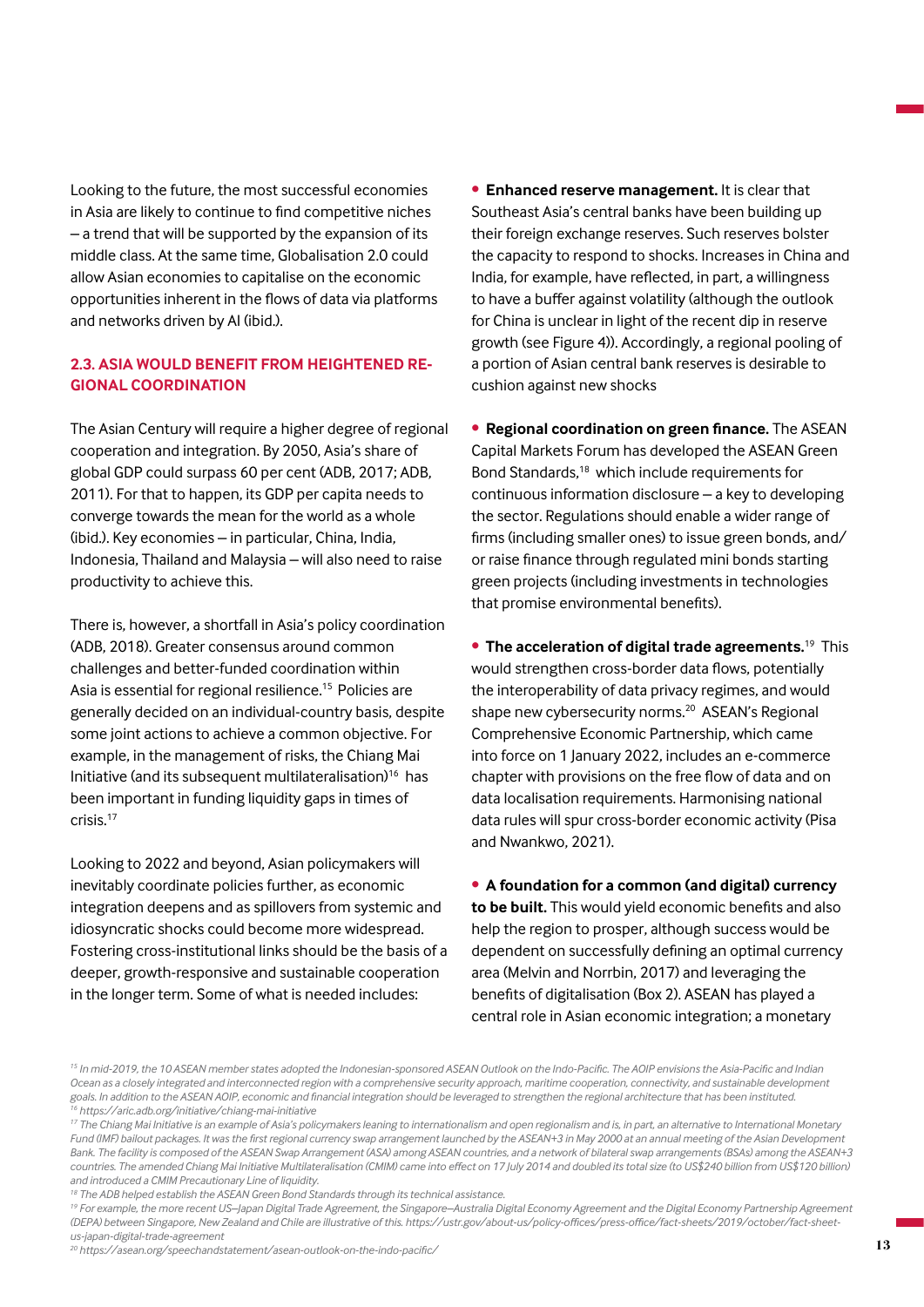

#### **FIGURE 4. CHINA'S RESERVE DYNAMICS IN PERSPECTIVE**

*Source: World Bank and Asia House research.* 

*Note: The 2022 to 2025 figures denote potential scenarios based on the past growth rates of China's reserve accumulation.*

#### **BOX 2: A PAN-ASIAN DIGITAL CURRENCY IN THE PIPELINE?**

**The possibility of launching a successful pan-Asian digital currency is predicated on the disruptive potential of central bank digital currencies (CBDCs), transcending individual economies.21 The emergence of digital currency sandboxes is useful. One announced by the ASEAN Financial Innovation Network – a non-profit organisation jointly run by the Monetary Authority of Singapore, the International Finance Corporation, and the ASEAN Bankers Association – will allow banks and fintech institutions to build and test CBDC applications. The COVID-19 crisis accelerated the spread of digital payments. For some time, however, central banks have been researching and piloting their own, in part to assert their sovereignty. Southeast Asia is at the forefront of this trend of trialling CBDCs:** 

**• In October last year, Cambodia launched a CBDC known as Bakong. In the pipeline since 2016, it was developed by the National Bank of Cambodia in collaboration with SORAMITSU, a Japanese/Swiss fintech company.**

**• Indonesia's central bank has announced that it is planning to launch a CBDC and is currently assessing**  **which platform to use. This is partly in response to a recent spike in online banking activity: Bank Indonesia reported that growth in transaction frequency on digital banking platforms has accelerated significantly.**

**• Thailand awarded a contract to develop a CBDC to Giesecke+Devrient Currency Technology. In addition, the country's central bank has collaborated with USbased blockchain company ConsenSys and the Hong Kong Monetary Authority on a cross-border CBDC. The introduction of a common pan-Asian digital currency is predicated on a number of prerequisites.** 

**Any type of currency union requires a degree of synchronisation across multiple economic and financial variables (including response functions to shocks). However, currencies based on blockchain systems – and issued by individual central banks – could serve to expedite integration and deepen cooperation. One aspect of this is that the employment of blockchain, online banking and digital payments usage mean that paper currency would not need to be issued, which, until recently, is one of the principal obstacle to such a project.** 

*21 In broad terms, a CBDC is digital form of hard currency that is based on blockchain technology and typically backed and issued by a central bank.*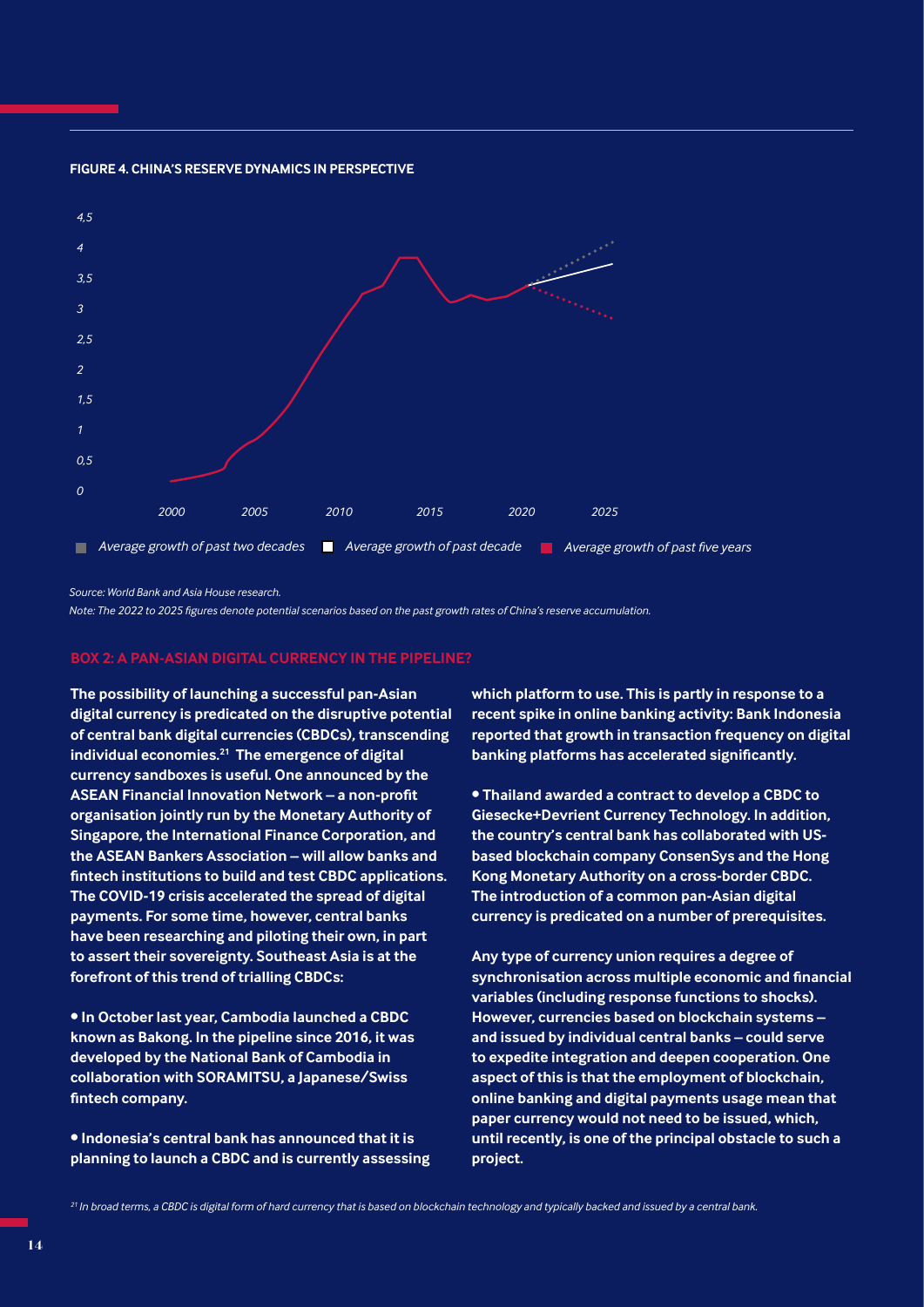union would help consolidate a strategy and could help cushion against future shocks – particularly as inflation would be better anchored in several economies.

• **Regional coordination to advance early warning systems.** Several regional economies have significantly reduced the number of fatalities from natural disasters. More widespread usage of analytics could be employed in the prediction and management of natural disasters. Analytical capacity assessing cross-border risks and vulnerabilities that are used to identify risk hotspots, and the additional required risk-informed investment (such as cross-border infrastructure) could be a crucial area of heightened collaboration.

Looking ahead, the notion of risk-sharing and risk management is important for the Asia region, particularly within the economies that have increasingly high levels of economic integration. Risk-sharing continues to be comparatively low in Asia (Ng and Yarcia, 2014). The fact that there has been an increase in cross-economy correlation in consumption – that coincides with an even higher cross-economy correlation in output (He and Liao, 2011) – suggests that the strength in economic ties is greater than the region's risk-sharing. One benefit of greater integration, particularly financial integration, is the greater scope for regional resilience to shocks.

# **3. RISKS TO ASIA'S ECONOMIC OUTLOOK**

Asia-Pacific will remain the fastest-growing region in the world in 2022, but the divergence among its constituent economies will remain high. There are fault-lines that stem, at least in part, from COVID-19 vaccination coverage and the different policy supports that have been put in place. The International Monetary Fund (IMF) estimates that medium-term output levels in emerging markets and developing economies as a whole will remain below pre-pandemic trends in the coming year.

Asia will be particularly vulnerable to downside risks given its pandemic-related economic scarring in production capacity and in its labour markets. Additional downside risks to the outlook come from vaccine efficacy against virus variants and their mutations (IMF 2021), continued supply chain disruptions, potential global financial spillovers from US monetary normalisation that could

compound domestic financial vulnerabilities, and rising inflation. There are also significant geopolitical risks.

At a time when Asian countries' trade and investment shares are either declining or stagnant (see Figure 5), the prospect of intertwining risks could be particularly disruptive. It would provoke further inequality and unevenness in economic recovery. The secular decline in trade and weakness in investment also makes Asia's economies, as with other economies, all the more vulnerable to shocks.

In this section, we examine three major risks: tensions in the South China Sea, input cost inflation, and economic scarring. Each has the potential to offset any green shoots of recovery in global trade and investment.

## **3.1. GEOPOLITICAL RISKS: SOUTH CHINA SEA**

The relative stability seen in relations between the US and China over the past four decades has been waning. The two countries – powerful enough to have recently been dubbed the 'G2' $^{22}$  – account for 40 per cent of world GDP and 50 per cent of global military spending This underlines the concern about their engagement largely giving way to estrangement (Yergin, 2020) – a trend heightened by the COVID-19 crisis. It is in the South China Sea, incorporating Taiwan to the north and disputed, energy-rich islands to the south, that the political faultline mainly lies. Both the US and China have conducted naval exercises in the South China Sea, and there have been patrols by Australia, Japan and EU countries.<sup>23</sup>

Historical tensions in the South China Sea stem from a host of issues – including the US–China power balance. As the world's most critical waterway, it sees an estimated US\$3.5 trillion of world trade pass through it, including 80 per cent of China's oil imports. At stake are oil and gas deposits (known and unknown), fishing resources (and the rights of navigation associated with the exclusive economic zone), and control over the sea lanes and the trade that goes through them. Given this, it is unlikely that China will step back from asserting control over what it sees to be an instrumental, national interest, particularly given Beijing's concern about China falling into a middleincome trap.

*<sup>22</sup>The Group of Two (G2) concept of the US–China relationship was first coined by Fred Bergsten and is referenced by Yergin (2020). 23 https://www.bbc.com/news/world-us-canada-53397673*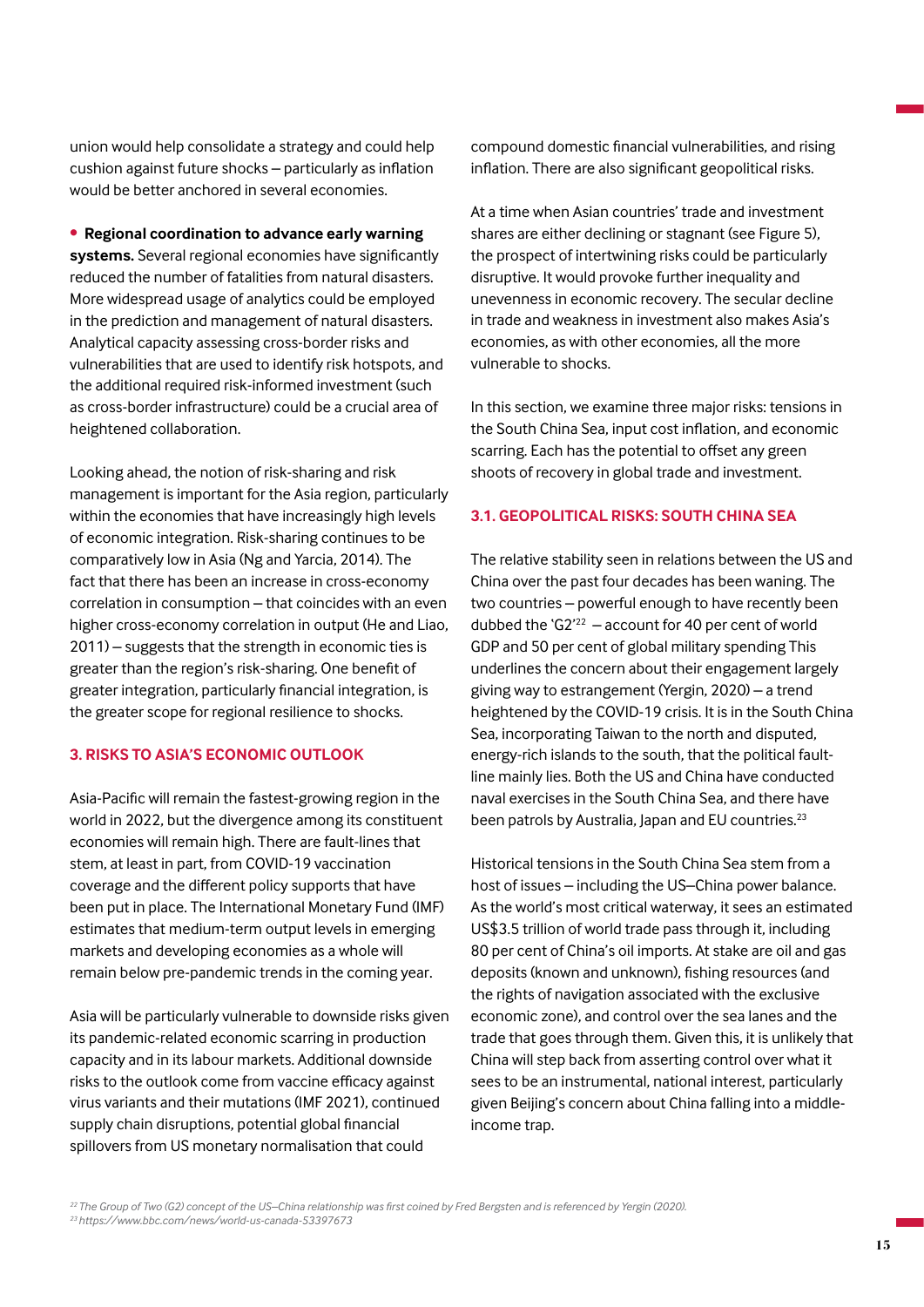

### **FIGURE 5. GROSS FIXED CAPITAL FORMATION SINCE THE 2007-09 FINANCIAL CRISIS** *(% GDP, Index 2008=100)*

*Source: World Bank and Asia House Research.* 

There are three potential trigger points:

• **Trade and freedom of navigation.** China claims the area as part of its exclusive economic zone, so counterclaims over the rights of foreign (the US's and others') military navigation will be a potential source of tension for some time to come. Continued supply chain disruptions could exacerbate these tensions given the volume of maritime trade that passes through the waterway. Financial market volatility in the event of an escalation in tensions would cascade across the region.

• **Military clashes.** When one rising power (China) threatens to displace another (the US) – a so-called Thucydides Trap – military conflict can occur. China's strategy is characterised by a patient accumulation of relative advantage (Allison, 2018), which suggests that, as long as South China Sea developments are generally moving in its favour, it is unlikely to use military force. But if trends move against it, this may change; historically,

China has been known to use military force against powers that are of equal or even greater military strength, while being more willing to negotiate with weaker adversaries (ibid.).

**• An economic turn in China.** A sharper than expected economic slowdown in China and/or political unrest could lead to military escalation in the South China Sea because of the potential of either to weaken China's economic weight. A response to slower growth and political unrest could include disruption to adversaries' critical cyber-infrastructure. An increase in hacking and intellectual property theft would significantly damage financial markets and real economic growth.

Looking ahead, China is likely to increase its economic leverage and presence in the South China Sea region – a move that is likely to outweigh the historical economic presence of the US. Policymakers in the region are likely to respond with flexible strategies; given historical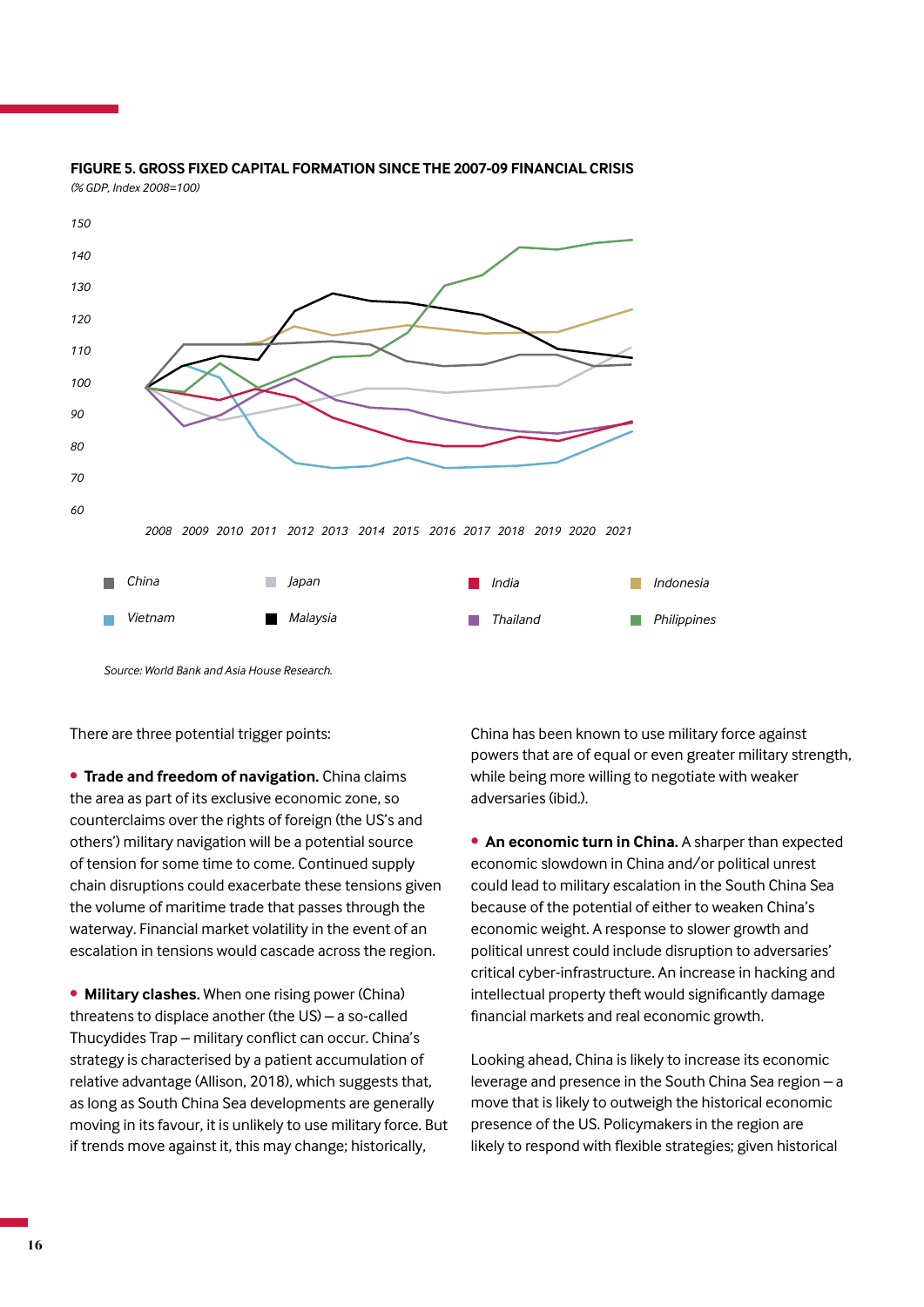# **Tail risks are particularly important when it comes to China. There has been over-investment in certain sectors, leading to unsustainable debt that has been exacerbated by the pandemic.**

and economic links, Southeast Asian economies are especially sensitive to spillover effects from the state of US–China relations. Currently, tensions are tempered by a commitment to multilateralism and shared objectives – particularly when it comes to the climate crisis.

## **3.2. INFLATION RISKS: COST PUSH INFLATION**

Inflation dynamics constitute a significant risk in the year ahead – both in terms of the impact on Asia's recovery and on potential, sometimes unexpected, monetary tightening. In individual countries, the impact of the inflationary shock will depend on the degree to which it is (i) a one-off or sustained price increase, (ii) changing the inflation expectations of consumers, businesses and investors and/or (iii) demand-led or supply-driven. In Asia, supply-side bottlenecks that push up prices are likely to be largely resolved, while demand is likely to remain muted. In these circumstances, inflation is unlikely to be problematic.

However, there are risks to this baseline scenario. Supply-driven (or cost-push) inflation could continue. Supply chain disruptions, producer prices, and broader commodity and trading costs have surged globally. This could continue as new waves of COVID-19 variants (and their mutations) arrive to disrupt trade, leading to bottlenecks in production and supply capacity. Unexpected volatility in the costs of materials and transporting them would disrupt global value chains and have knock-on effects on exports. A sudden increase in costs on intermediate goods (particularly those that occur post-manufacturing) can be large even with low tariff barriers (De Backer and Miroudot, 2013).

Global inflation pressures could also lead to de-facto monetary tightening in Asia. Central banks in the region are likely to normalise policy gradually, if they do so at all, in 2022. But normalisation from years of stimulus in

some G7 central banks (such as in the US where there could be a wage-inflation spiral) could lead to de-facto tightening via the bond markets. Or it could lead to further inflation risk (through lower regional exchange rates via US dollar appreciation). Currency volatility would disturb the investment climate and the ecosystem for green finance. This would hinder the growth in green financial flows within Southeast Asia, given that monetary accommodation is already comparatively less there than in the G7.

## **3.3. COVID-19 ECONOMIC RISKS: SCARRING**

The international goal of limiting global warming to 1.5°C appears increasingly out of reach (Lynas, 2020), despite the pledges at the 2021 COP26 meeting in Scotland. It will be further out of reach if policymakers' reactions are impaired by the economic scarring that has resulted from the COVID-19 crisis and its potential spillover – or tail risk – events. $24$  Climate-induced economic impacts are already limiting countries' potential growth. As the number of hours during which temperatures exceed the key thresholds that limit physical labour rise, there is a decline in hours worked, labour supplied and economic output (Kjellstrom et al., 2009). This has exacerbated Asia's decline in labour productivity. Labour losses could reach 50 per cent and 30 per cent in industry and services respectively (ILO, 2021).

Tail risks are particularly important when it comes to China. There has been over-investment in certain sectors, leading to unsustainable debt that has only been exacerbated by the pandemic. Although China's overall non-performing loans are comparatively low, key sectors have seen a significant rise in bad loans. Stricter regulatory measures have been instituted to limit risks, and the authorities have loosened monetary policy to cushion the slowdown in real estate and any spillover from the restricted default of its largest developer,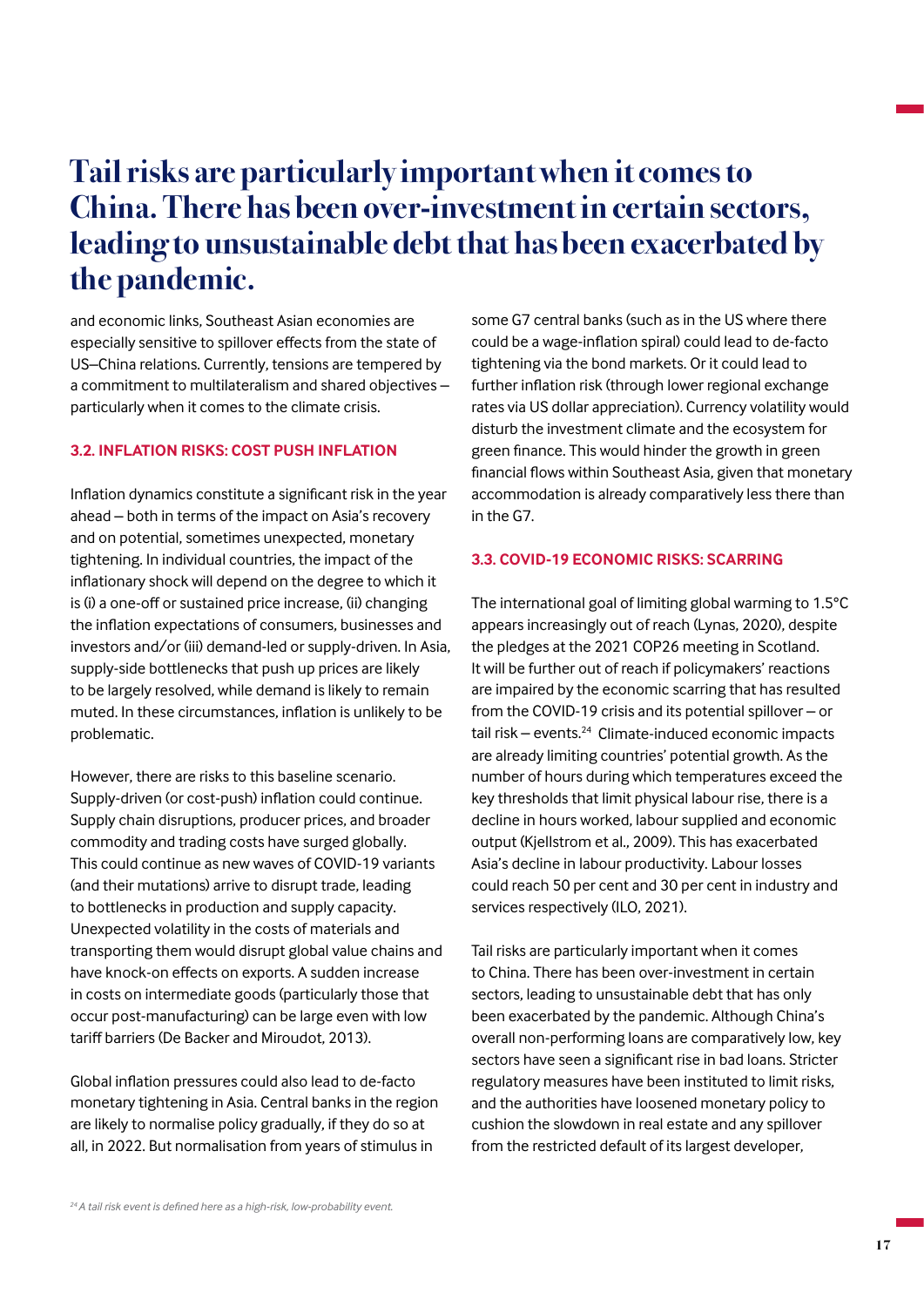## **FIGURE 6: ECONOMIC READINESS BAROMETERS FOR GREEN FINANCE**



## **FIGURE 7: ECONOMIC READINESS BAROMETERS FOR DIGITALISATION**



*Source: Asia House Research.*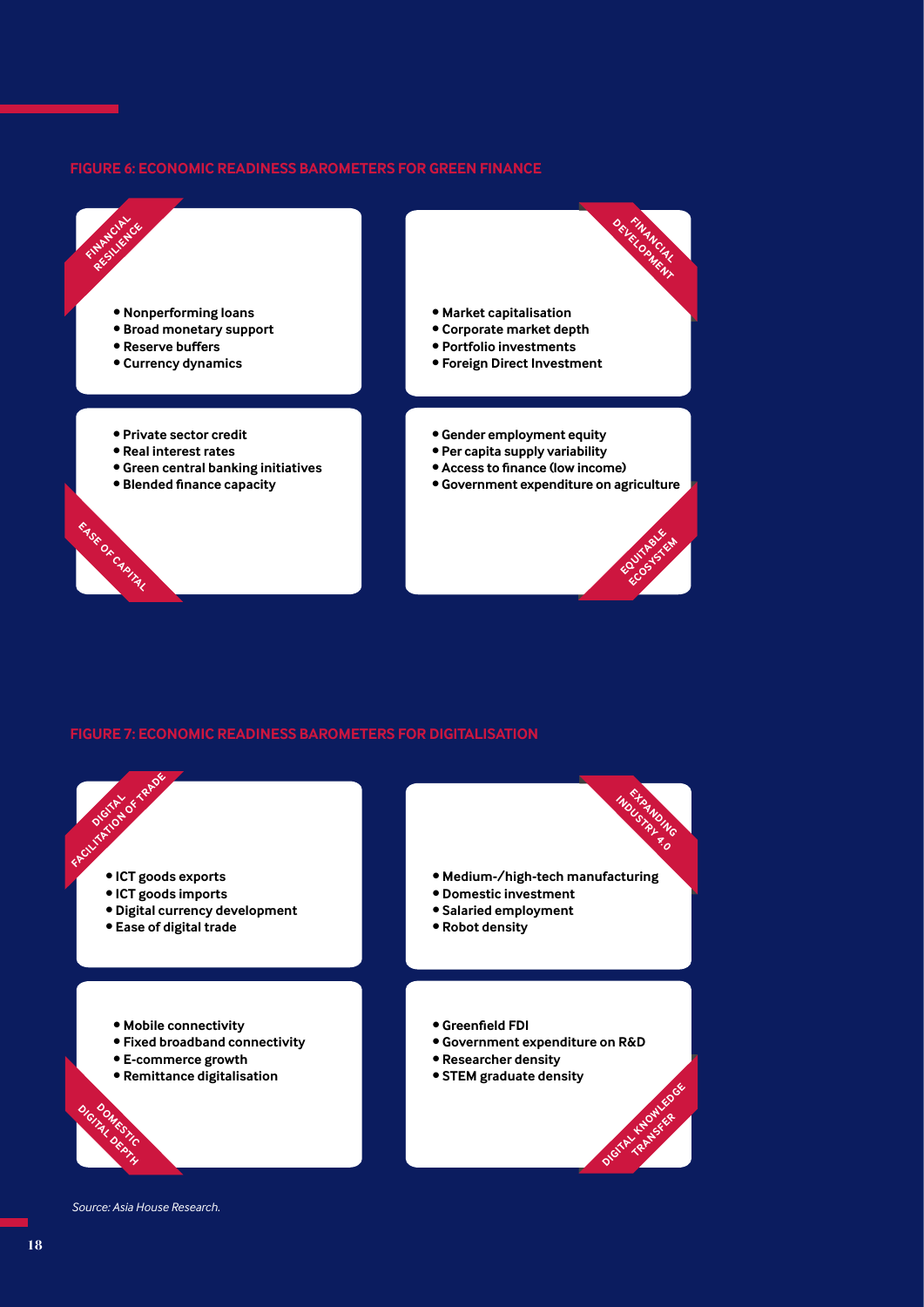Evergrande. But China's authorities could find themselves in a position where resources are continually devoted to restructuring and/or bailing out large companies to maintain domestic stability. This could have systemic implications for the region.

Other tail risks stem from increased protests, unrest and labour disputes in China, India and Southeast Asia – any combination of which could cause economic disruption. The disparity in access to healthcare during the pandemic, poor vaccine availability in several emerging economies, significant job losses, dissatisfaction with governments' pandemic responses, and loss of income have fuelled discontent.

There have been protests and/or political tensions throughout the region, including in Thailand, India, Malaysia and the Philippines. Political and humanitarian developments in Myanmar will continue to have regional impacts, including through the flow of refugees.

# **4. ASSESSING ASIA'S ECONOMIC READINESS TO SPEED UP ITS SUSTAINABILITY**

As one of the fastest-growing regions in the world, Asia cannot afford to fall short in prioritising green finance, digitalisation and regional coordination. It is therefore essential that there is an ongoing assessment of how trade and investment practices are (or are not) becoming more sustainable.

This section examines the economic readiness for green finance and for digitalisation in the eight countries included in the newly launched Asia House economic readiness indices. They constitute major economies, those that are major greenhouse gas emitters, or those that are particularly vulnerable to unsustainable practices.

Trade and investment in Asia have been drivers of growth and development. Liberalisation has meant that most of the region's economies are comparatively more open than the US. Over the last three decades, Asia's economies<sup>25</sup> have substantially liberalised foreign trade and investment regimes to varying degrees under multiple operating frameworks, including initially through the WTO (Kawai and Wignaraja, 2014).

But since the global financial crisis of 2007–09, and, for some, the Asian crisis of 1997–98, trade and investment have started to contribute less to growth. This is both significant and problematic. Consumption-driven growth tends to lead to more crises, particularly those linked to rising indebtedness. Policies that strengthen investment are central to fostering durable growth (Kharroubi and Kohlscheen, 2017).

A stable and growing macroeconomic environment that is conducive to fostering sustainability depends on economic readiness to take on policy challenges. Figures 6 and 7 present the broad economic barometers that we use to rank the countries discussed in terms of their economic readiness.26 When it comes to green finance, for example, economic readiness is intimately linked to non-performing loans, real (inflation-adjusted) interest rates, and credit and liquidity conditions. Miscalibrated policy leads to high levels of non-performing loans, for example, making raising green finance difficult. And when it comes to real rates, it is clear that liquidity conditions in Southeast Asia are not as stimulative as in the larger, more advanced economies.

Overall this year, Asia's economies will see resurgent growth, broad monetary and financial stability, and a growing openness to fostering green finance. More uniform credit provision to the private sector during the COVID-19 crisis has been encouraging (see Figure 8).

As the country outlooks in the following sections suggest, there has been welcome growth in the region's digital economies and exponential growth in digital connectivity, e-commerce and the use of innovative technology to spur investment.

Further efforts are needed to orient digital technologies towards boosting productivity. In so doing, the use of innovative technologies will help Asia's economies sustainably increase national income and escape the middle-income trap. On a regional level, pragmatic coordination needs to take hold to mobilise funding to build resilience against economic shocks and tackle the climate crisis.

*25 For these purposes, Asia is defined as the ASEAN-10, the People's Republic of China, Japan, the Republic of Korea, Hong Kong SAR, Chinese Taipei and India. 26 For further information on index composition and construction, see Appendix 1.*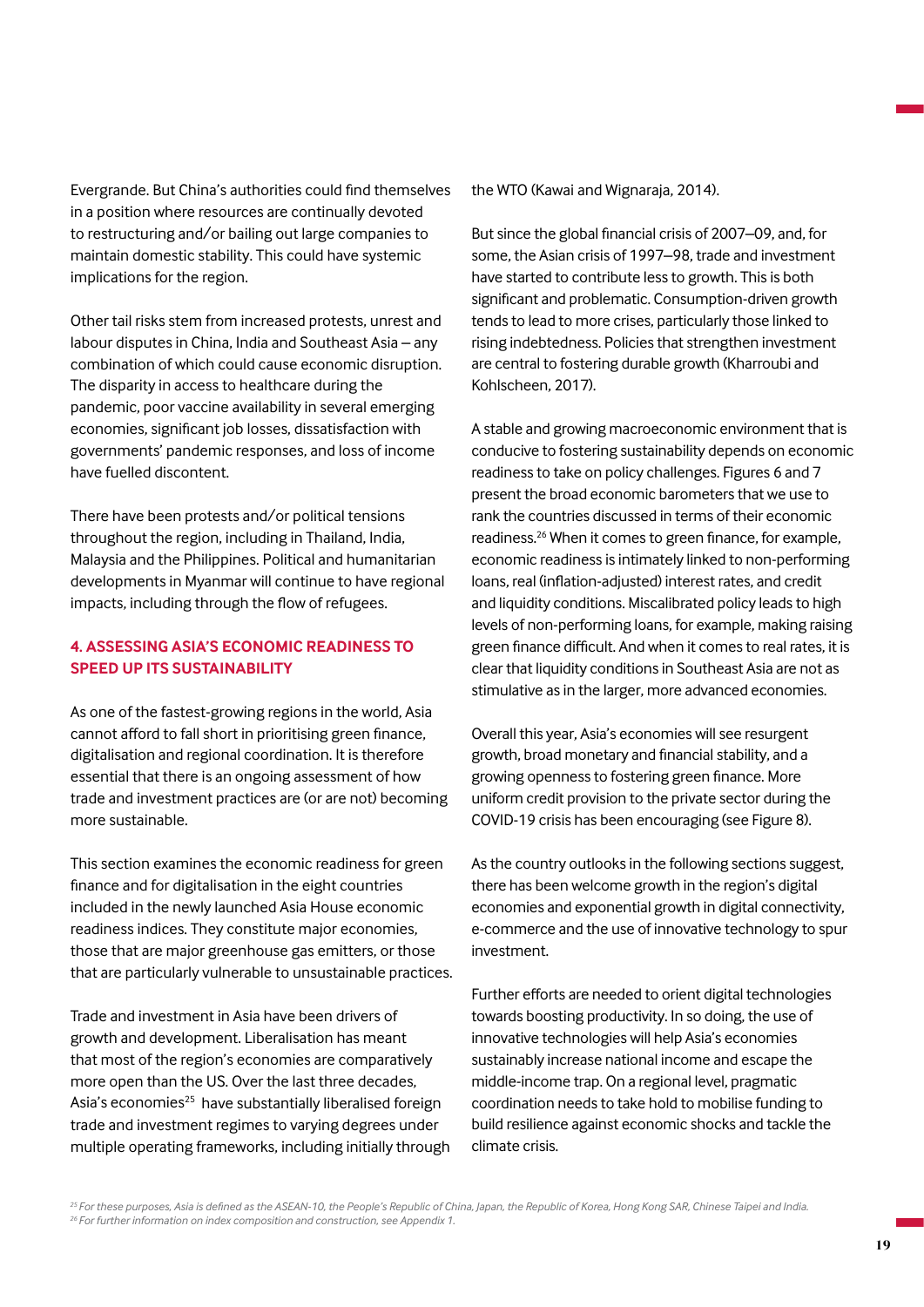

**FIGURE 8. CREDIT TO NON-FINANCIAL PRIVATE SECTOR DURING CRISES** *(% GDP, Index 2008=100, Index 2019=100)*

*Source: Bank for International Settlements and Asia House Research. Note: Percentage shares of private credit have been indexed to the start of each period under consideration*

**Asia's economies will see resurgent and uneven growth trajectories. Continued credit provision to the private sector, and particularly to SMEs, will be essential to underpin financial ecosystems.**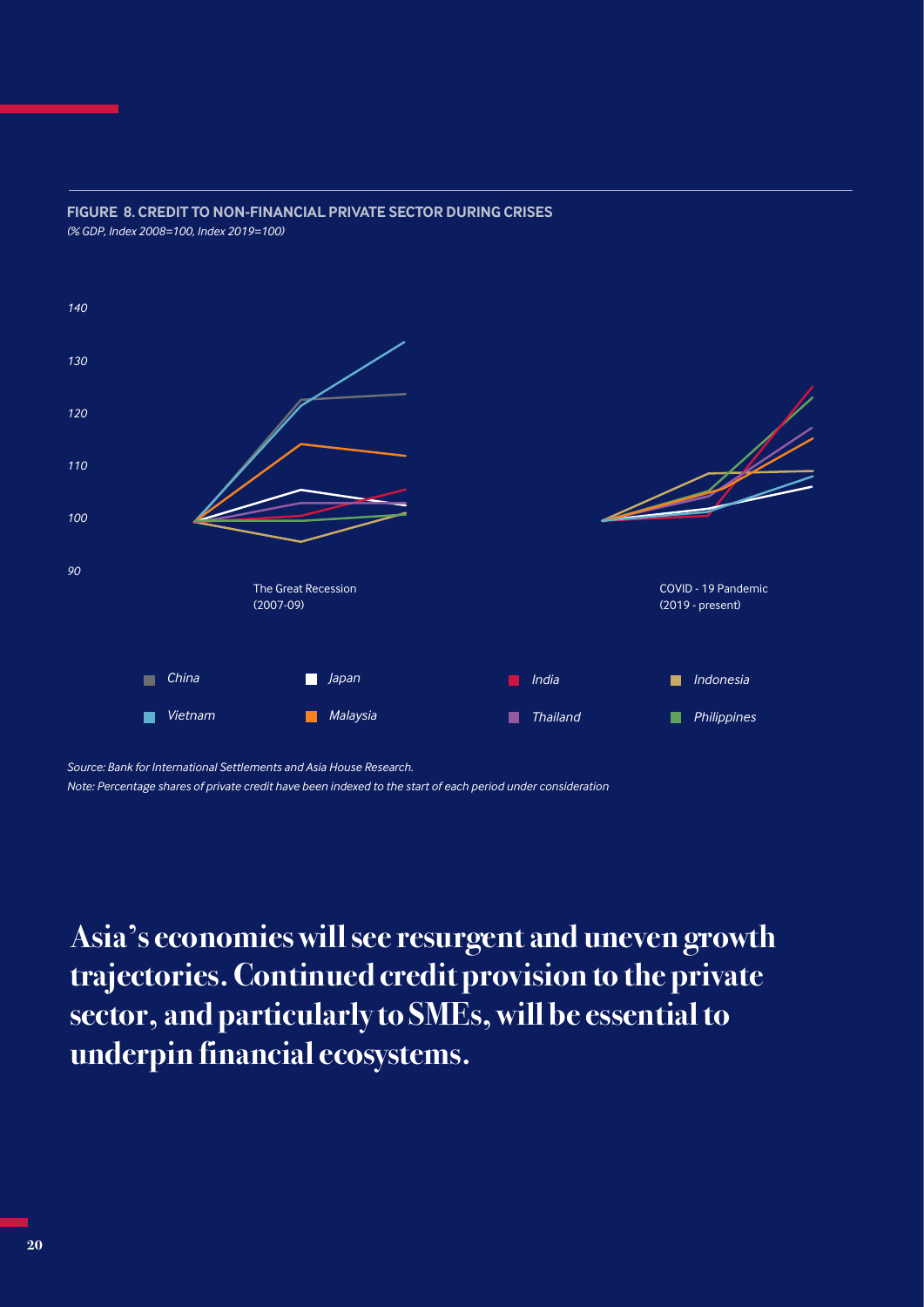# **4.1. CHINA: A MULTIFACETED GROWTH DECELERATION AHEAD**

China faces greater economic uncertainty in 2022. Indeed, slower growth is the goal of policymakers who want economic expansion to be more sustainable and have indicated a lower target of 5.5 per cent, versus 6 per cent in 2020 (Yao, 2021). This is in part to rein in overheated sectors. The crucial factor will be the composition of China's growth: whether consumption and investment will stage a turnaround. Our expectation is that the consumer sector will continue to recover, but that trade and investment growth will decelerate as the economy faces new challenges, including the loss of some of its developing country privileges at the WTO (Farge, 2021).

## **Green finance: SME access and market depth are key**

China leads in economic readiness to harness green finance and in digital responsiveness in the sample of eight countries surveyed. The Asia House index indicates that China's monetary accommodation – broad money growth and credit conditions – should support green finance as well as the real economy (see Figure 9). China's growing financial market capitalisation points to greater scale, breadth and depth for its financial instruments, all of which will sustain its economy (Levine and Zervos, 1998). However, green finance targeted at SMEs is essential, given the reported financing gaps (Papadavid, 2021).

China's green bond market has grown rapidly, with issuance breaking a new record last year. In the first nine months of 2021, China raised US\$63.16 billion in green debt locally –US\$25 billion in the third quarter alone – with non-financial corporates dominating issuance (Igno et al., 2021). This compares with US\$44 billion in the whole of 2020<sup>27</sup> and leaves China responsible for nearly 40 per cent of global green bond issuance.

The key challenge will be access to this and other finance by SMEs, particularly amid the economic impact of the COVID-19 pandemic. Policymakers' clear emphasis on maintaining stability will mean that targeted liquidity should be given to SMEs (in addition to the support

given to China's systemically important state-owned enterprises). Liberalisation remains key to increasing the depth and breadth of China's financial instruments, but there is a risk that this will be halted when faced with shocks such as tighter US monetary policy and repeated outbreaks of COVID-19.

## **China's digitalisation: leading from the front**

China's coastal regions are particularly advanced when it comes to digitalisation, with e-commerce and fintech being key drivers (Zhang and Chen, 2019). Consumers in China (as well as those in India and Indonesia) are already using the e-wallet – electronic 'cards' used for online transactions – as their preferred form of payment for e-commerce. By the end of 2019, nearly two-thirds of online purchases in China were made via e-wallet (OECD, 2021b). Given its existing ICT infrastructure – including steadily high broadband rates – China is well-positioned to expand the scale and scope of its digitalisation into areas of sustainable trade and investment.

Digital trade finance can also help boost e-commerce, enabling treasurers to drive down the cost per unit of transactional revenue. Increased information transparency can result in improved cash forecasting and deployment of capital that enables greater e-commerce. Overall, though, it will be the consumer that drives the digital sector. On the back of its base of nearly one billion internet users, China's e-commerce sales grew to \$US1.7 trillion in 2020 – a number that is equivalent to 30 per cent of all retail sales in China (Bu et al., 2021).

When all this fully embraces cryptocurrencies is not yet clear. China began pilot trials for its CBDC in 2020, but at the same time outlawed all other crypto-related activities. This was aimed at ensuring domestic financial and monetary stability in order to facilitate a smoother pathway for using the digital renminbi in China, and, eventually, for cross-border usage.

The People's Bank of China's (PBOC) digital currency is comparatively advanced<sup>28</sup> (China scores highest in its sub-index for digital currency development). The digital renminbi should become both important and disruptive, domestically and globally. It could ultimately be the

*<sup>27</sup> https://www.climatebonds.net/resources/press-releases/2021/09/china-state-market-2020-report*

*<sup>28</sup>Work started in 2014. On 20 April 2020, the PBOC confirmed pilot testing was underway for a retail CBDC – the state-controlled Digital Currency Electronic Payment (DCEP) – in several cities (Cheng, 2020).*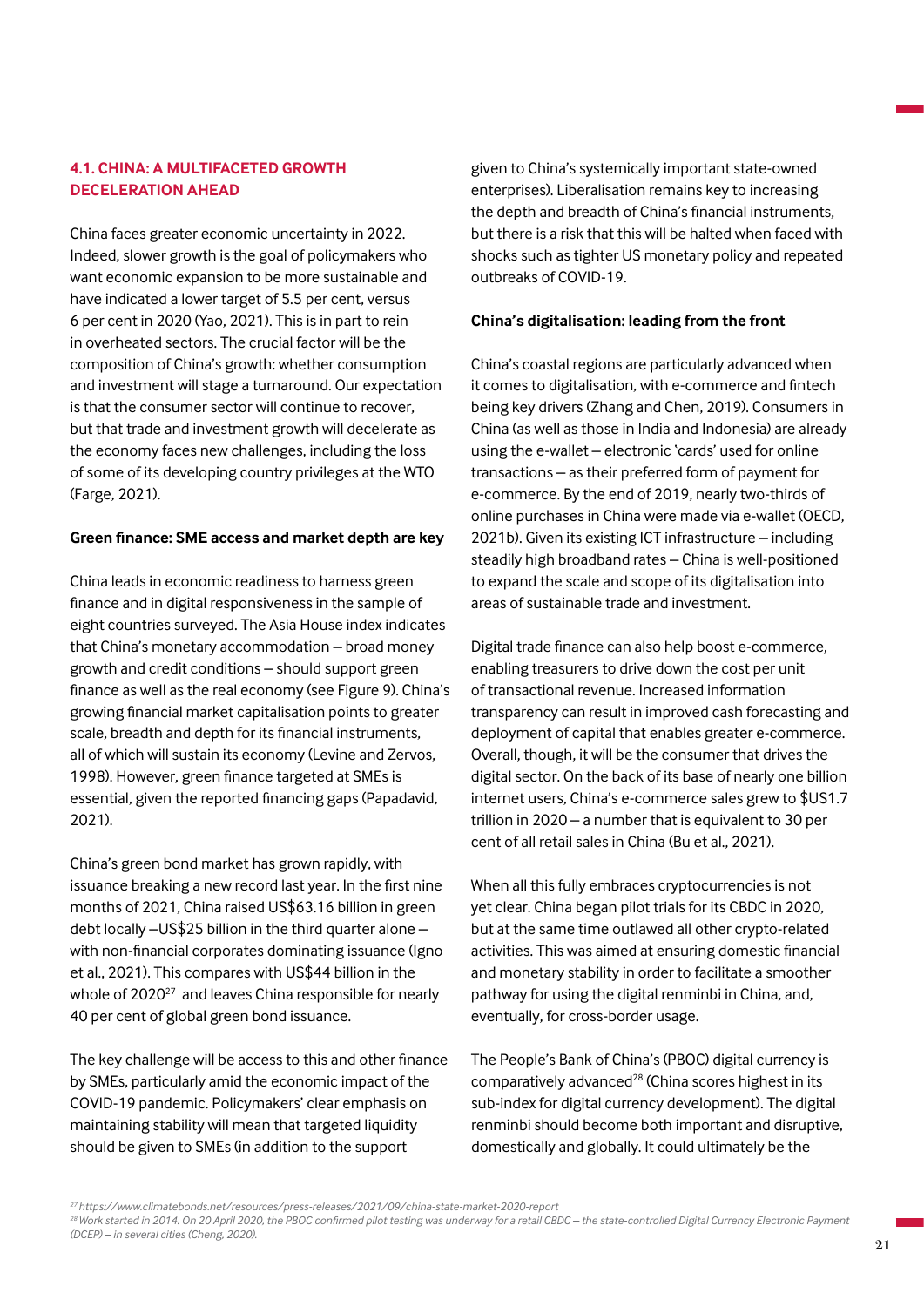means through which the renminbi challenges the US dollar's dominance (Papadavid, 2021b).

China's regionalism: more coordination than competition China views itself as an integral part of Asia, and Asia is where its key interests lie. Its relationship within the Indo-Pacific region is summed up by in its stated objective of pursuing good neighbourly relations and partnership with neighbours and fostering a harmonious, and secure neighbourly environment (Pan, 2014). In other words, it formally aims for peaceful development, which includes the notions of equality and mutual trust, and common cooperative security. (Note this does not rule out the use of force when justified by China's leaders, such as with Taiwan (Larus, 2005).)

Under President Xi Jinping, China has been pursuing a more assertive role in regional affairs in the Indo-Pacific (Blanchard and Flint, 2017). The Belt and Road Initiative unveiled in 2013 is a response to this (Brewster, 2019).

Fostering stability in relation to its neighbours is in China's own interest for economic development. Looking ahead, it will have to contribute further to the region's financial resilience against shocks, such as COVID-19, if it is to consolidate its leadership.

Of key importance will be its role in digital agreements. China's 'red lines' in digital trade feature provisions that are incompatible with many international trade agreements. The Regional Comprehensive Economic Partnership text, for example, included provisions –largely at the insistence of China – that permit substantial government interference in the digital market, including one that would allow members to require that firms locate computing facilities within their country and divulge their source code as a condition of trade. Almost no other previously negotiated free trade agreement allows these measures, and the US and others would not be likely to accept their inclusion in a future text (Hufbauer and Hogan, 2021).

We expect China to continue playing an outsized role in the region, befitting its dominant economic and political weight.

# **4.2. JAPAN: DOMESTIC INNOVATION POLICY NEEDS MOMENTUM**

Japan is likely to see moderate growth acceleration in 2022. With a new administration in place and the country having emerged from a COVID-related state of emergency at the time of writing, the increased capacity of the government to act should spur growth, trade and investment after a prolonged period of lockdown. Japan's ability to channel and mobilise green finance is the second highest in our country index ranking; it is needed, in particular, for SMEs, and further issuance of green bonds will be required. Central bank green initiatives will also have to be further elevated.

# **Japan's green finance ecosystem boosted by domestic stability**

Japan's policymakers have provided unprecedented amounts of liquidity to the economy during the COVID-19 crisis – outpacing their response to the 2008–09 financial crisis and even China's level of broad monetary liquidity (see Figure 10). Among the world's most disaster-prone countries and significantly affected by climate change, Japan set a goal to be carbon neutral by 2050. All of its monetary and financial indicators – and particularly the low level of non-performing loans, resilient broad money growth and credit easing (see Figure 11) – have contributed to a higher ranking for the promotion of green finance and for greater depth and diversity in its green ecosystem.

The country's green bond market is growing but remains relatively small. Japan's 2020 green bond issuance was US\$10.6 billion, making it seventh in global country rankings, according to the Climate Bonds Initiative. But plans to expand the market and to further assess and strengthen financial institutions' resiliency to climate risks are underway. In collaboration with the Bank of Japan, the Financial Services Agency will stress test Japan's three mega-banks and top three non-life insurers to measure their resilience to risks posed by climate change. Japan will also set up a scheme to certify green bonds in conjunction with the operator of the Tokyo Stock Exchange on a common platform for issuers and investors (Kihara, 2021).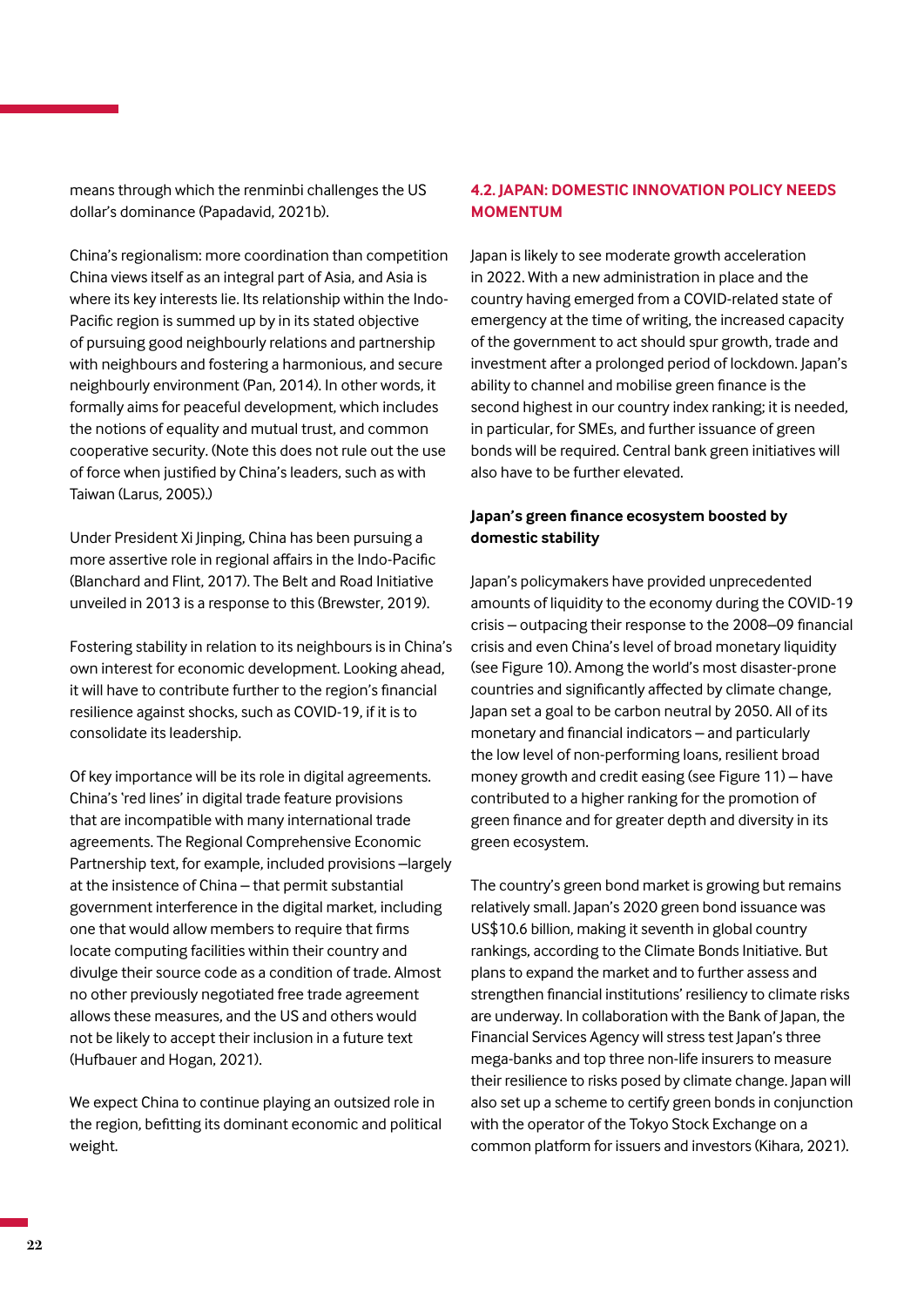

#### **FIGURE 9. A TIMELINE OF CHINA'S MONETARY AND CREDIT DYNAMICS**  *(% GDP)*

*Source: World Bank, Bank for International Settlements and Asia House Research*

#### **FIGURE 10. MONETARY DEVELOPMENTS IN CHINA AND JAPAN**

*Broad money (% of GDP)*



*Note: Rest of Asia denotes an equally weighted average of India, Indonesia, Vietnam, Malaysia, Thailand and the Philippines. Source: World Bank, Bank for International Settlements and Asia House Research*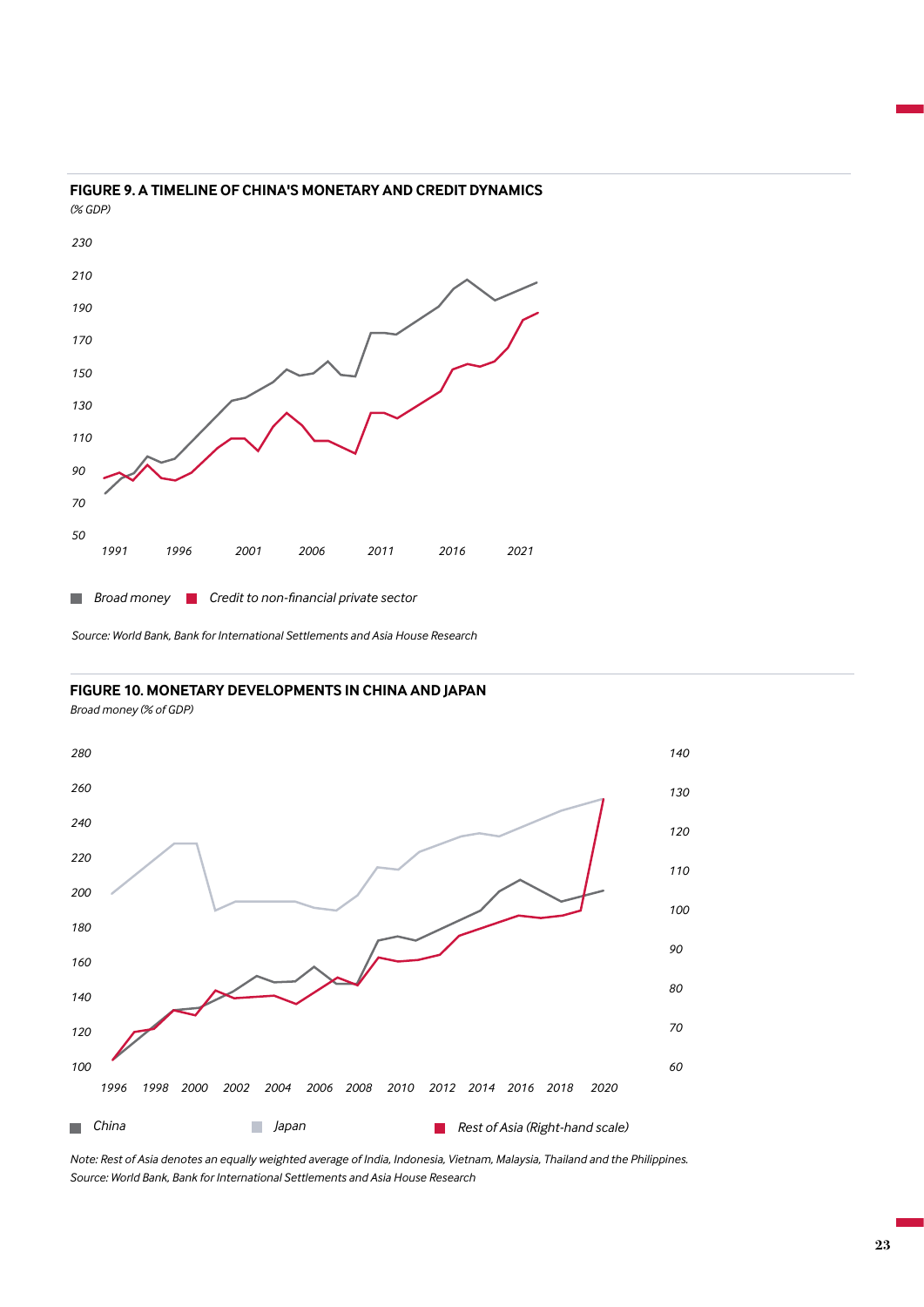On top of this, however, implementation of climate mitigation and adaptation strategies among carbonintensive Japanese companies is low when compared with the Paris Climate Agreement ambitions of the government. This poses significant climate-related risk exposure for current investor portfolios that needs be addressed by both the financial sector and government regulators (Schumacher et al., 2020). To reach the country's green targets, Japan's financial sector needs to expand sustainable finance and develop greater environmental, social and corporate governance policies,<sup>29</sup> as well as scaling up the financing of the netzero carbon economy via its portfolios across all asset classes (ibid.).

## **Japan's digitalisation needs momentum**

Japan's comparatively low level of digitalisation has impeded its productivity, particularly in managing the impact of shocks. The promotion of new and innovative technologies, e-commerce growth and inward greenfield FDI are comparatively weaker in Japan's sub-indices. During its COVID-19 lockdown, only 26.8 per cent of office employees in Japan worked from home, according to a Ministry of Health, Labour and Welfare survey, in part because just 28 per cent of companies had an online system that allowed staff to work remotely. Despite having robust telecommunication systems compared with other countries, less than 10 per cent of Japanese administrative procedures can be completed entirely online, according to the Japan Research Institute. Given these challenges, Japan launched a state agency for digital reform<sup>30</sup> in September, which will pursue inclusive digitalisation, supervise the overhaul of government computer systems and introduce data protection regulations.

While digitalisation lags in offices, however, Japan's e-commerce market is the third largest in the world. With a revenue of US\$114 billion in 2020 – larger than the US and UK $31$  – growth has been propelled by the COVID-19 crisis and is expected to expand in the year ahead. Equally, the government is pushing ahead with the digitalisation of trade, and particularly seeking to scale

back on the paperwork that, to date, has been a hallmark of trade, manufacturing, customs and logistics.

Multiple and multifaceted efforts are needed to improve the breadth and scale of digitalisation and innovation in Japan. Its ICT exports have lagged on a comparative basis, particularly with regard to supply chain disruptions linked to the COVID-19 crisis. However, more fundamentally, the government's growth strategy council is focused on innovation as a foundation for trade, investment and growth. This should lead to an increase in employment and real wages, as well as boosting Japan's trade position. The government, for example, will seek to make the car production supply chain less carbon-intensive and intends to review regulations for digital technology, such as for using AI in car inspections and financial product sales.

# **Japan's regional role is core to mobilising global finance**

Alongside its allies and partners, Japan has sought to maintain regional stability through supporting a "rulesbased order" (Tamaki, 2020). This, in essence, now means containing China through "soft" strategies of active diplomatic "encirclement" and a "hard" build-up of Japanese military capabilities (Hughes, 2016). Japan's Free and Open Indo-Pacific Strategy<sup>32</sup> was announced at the sixth Tokyo International Conference on Africa's Development, emphasising cross-regional connectivity between Asia, the Middle East and Africa – already being linked with China through Beijing's Belt and Road Initiative. The move emphasised Japan's commitment to free and open seas.

The size of Japan's financial system and the Bank of Japan's global importance give it a major role in mobilising Asia's green economy, along with its ability to foster green financial hubs and promote green finance. Japan has the capacity to provide a key financial buffer when future economic and climate shocks and challenges materialise. The size of Japan's foreign exchange reserves and the global role of the yen as the third-most-traded currency in the world<sup>33</sup> and a global safe-haven asset,

*<sup>29</sup>This includes disclosures made through the task force on climate-related financial disclosures through TCFD-aligned disclosure of climate-related financial risks. <sup>30</sup>https://www.japan.go.jp/kizuna/2021/09/new\_digital\_agency.html*

*<sup>31</sup>https://ecommercedb.com/en/markets/jp/all*

*<sup>32</sup>https://www.mofa.go.jp/policy/page25e\_000278.html*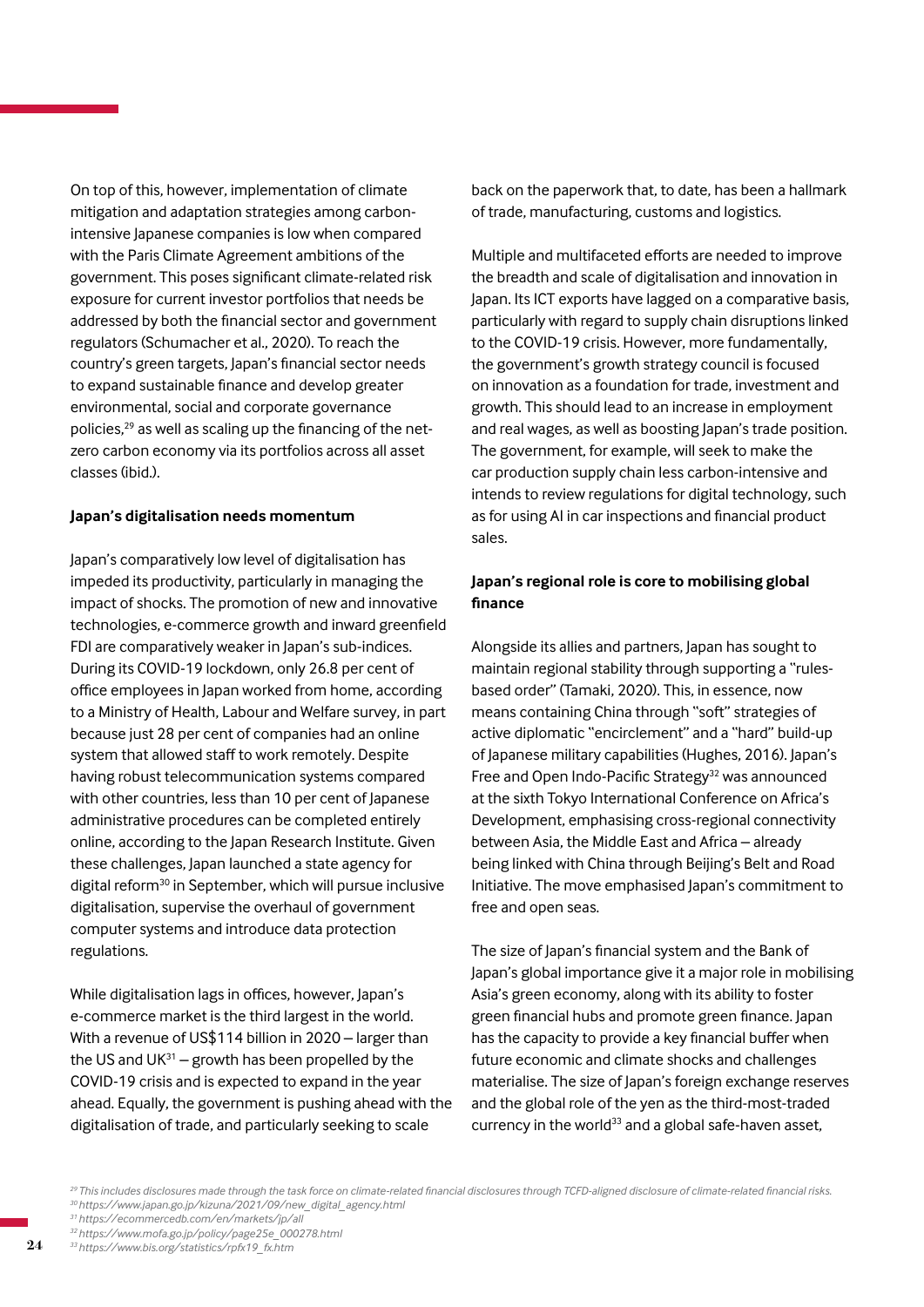make Japan a key country to further institute bilateral swap facilities (BSFs) and blended finance to tackle the climate crisis. The Bank of Japan continues to renew and institute BSFs, including most recently with China.34 The risk to Japan's regional role, however, remains its past tendencies to prioritise its relationship with the US over its leadership in multilateral regional cooperation (Hook et al., 2002).

## **4.3. INDIA: DIGITAL EXPANSION IS ESSENTIAL**

Despite downward revisions stemming from the COVID-19 crisis, India is still expected to be the world's fastest-growing economy in 2022. As with several other Asian economies, India's foreign exchange reserves have risen significantly, which will both help build financial resilience against shocks and boost its regional economic presence. Its digital connectivity is low, however, and aspects of its economy and financial system are problematic for fostering green finance. Our index rankings indicate that what is needed is greater digitalisation, coupled with recalibrated monetary accommodation to foster green finance, including for SMEs. This is especially key to arresting the decline in India's share of world trade.

#### **India's green finance: the barrier of bad debt**

From a macroeconomic standpoint, India should be in a position to embrace green finance. Credit and monetary conditions are accommodative (but need to be more so). India's real interest rates, for example, are higher than they were during the 2007-09 financial crisis (see Figure 12). One of the biggest barriers to green finance, however, is the level – and projected rise – in India's nonperforming loan ratio. This has been high and is projected to worsen, despite measures taken by the Reserve Bank of India (Sanglap, 2021). Initiatives specifically geared towards financing renewable energy platforms, such as those that include the involvement of international organisations, are needed.

India had its first green bond issuance in 2015. It came from Yes Bank – India's fifth-largest private-sector bank and a domestic pioneer in India's green financing – along with a US\$50 million investment from the World Bank's International Finance Corporation (Panajyan, 2015). Issuance has since grown and is likely to have reached a new record in 2021 after a 643 per cent increase between January and the beginning of August, according to Bloomberg. Indian companies are being helped by cheaper borrowing costs and loose monetary conditions. As the world's third-biggest greenhouse gas emitter, India has made a significant new investment in renewables and is introducing new regulations that could accelerate a clean energy transition and lead to further green bond issuance. Companies will be allowed to purchase (and thereby switch to) renewable electricity from state distributors at a green tariff. 35

For a large emerging economy such as India's, ensuring access to energy, creating new jobs, and committing to sustainable trade and investment require careful policy sequencing and synergies between climate and development policies. India continues to grow as a financial hub, yet the incorporation of environmental, social and governance factors is still not fully developed (Tandon, 2020). Given that India is particularly exposed to the climate crisis, unprecedented finance will be required, and could be as high as US\$4.5 trillion for urban sustainability and renewable energy by 2040.<sup>36</sup> This dwarfs India's fiscal capacity, underscoring the urgent need for private and blended finance facilities.

# **India's digitalisation: an essential catalyst for trade transformation**

India's digital economy is growing at an accelerating pace and is expected to reach US\$1 trillion by 2025 (Investcorp, 2021). But there is a mixed picture when it comes to India's digitalisation efforts. For example, India lags significantly behind its Asian counterparts and trading partners in terms of fixed broadband coverage (see Figure 13) and ranks low in our index rankings relating to exports of ICT goods. On the positive side, this means there is significant – and unprecedented – opportunity for growth.

*36https://www.newindianexpress.com/business/2018/jun/25/infrastructure-investment-for-usd-45-trillion-a-challenge-finance-minister-piyush-goyal-1833414.html*

*<sup>34</sup>https://www.boj.or.jp/en/announcements/release\_2021/rel211025a.pdf <sup>3</sup>*

*<sup>5</sup>https://www.thehindubusinessline.com/economy/policy/govt-launches-green-tariff-policy/article34904391.ece*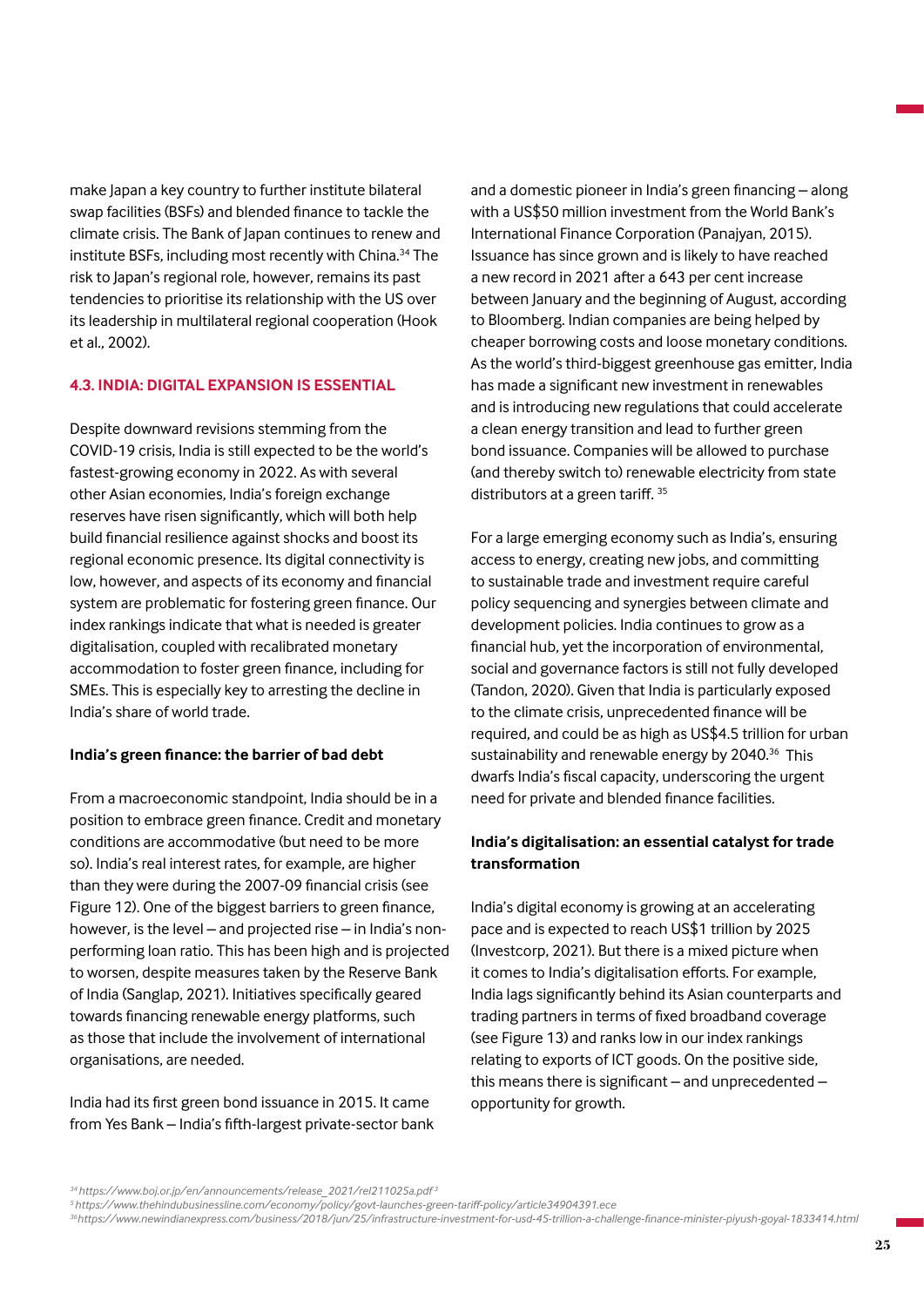

## **FIGURE 11. NONPERFORMING BANK LOANS**

*Source: World Bank and Asia House Research.*

# **FIGURE 12. A TIMELINE OF INDIA'S MONETARY CONDITIONS**



*Source: Reserve Bank of India, World Bank and Asia House Research.*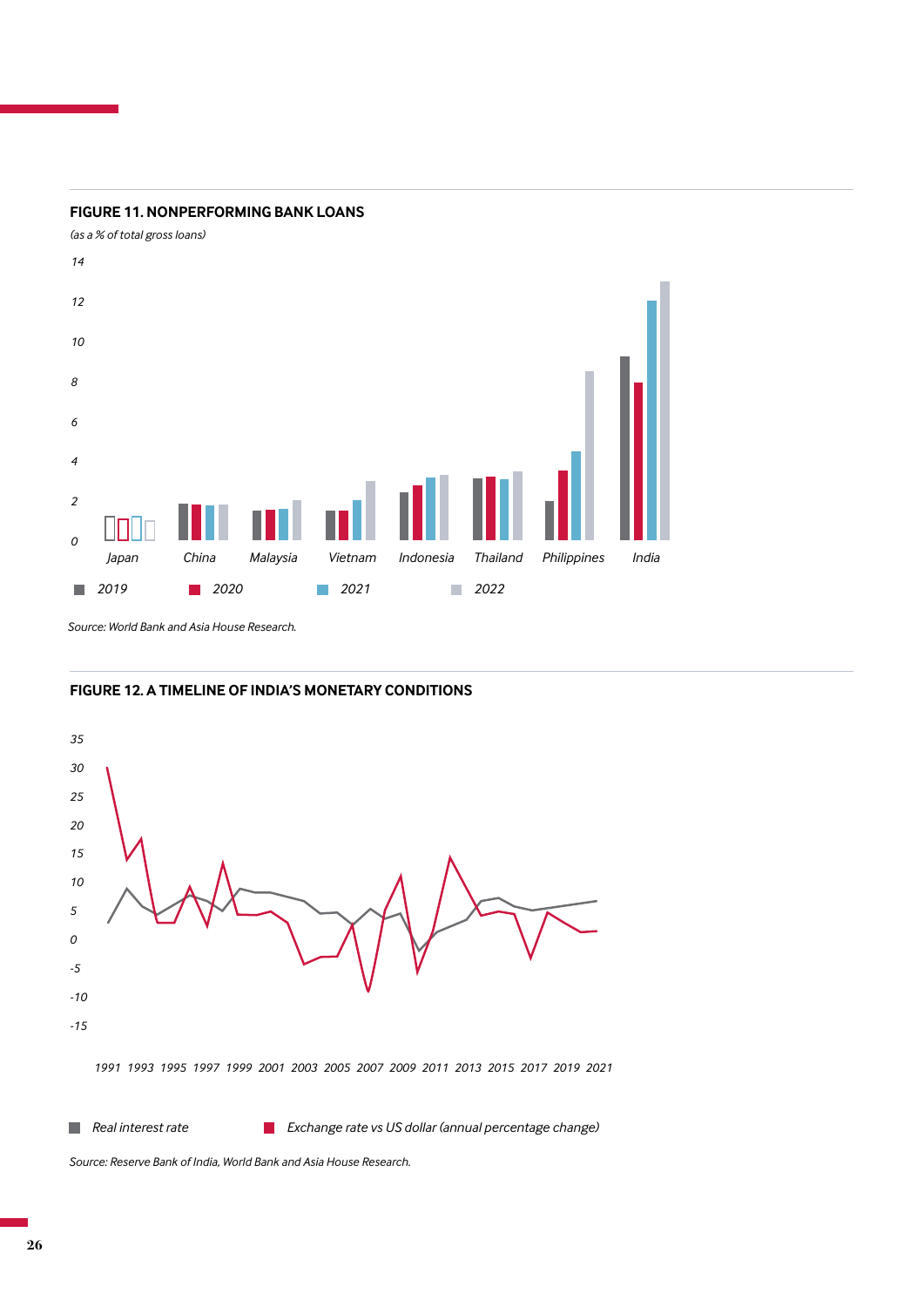To avoid becoming mired in a middle-income trap, heightened digital transformation can provide a crucial policy strategy to promote investment and boost its consumer sector further (the latter has typically driven growth, in contrast to China). E-commerce in India has transformed India's economy, particularly during the COVID-19 pandemic, changing the way business is done. The e-commerce market is expected to grow to US\$111.4 billion by 2025 from US\$46.2 billion in 2020, according to the India Brand Equity Foundation.<sup>37</sup> Much of the growth has been triggered by an increase in internet and smartphone penetration, strong consumer demand and rising internet usage stemming from the government's 'Digital India' programme.<sup>38</sup>

Digital trade finance is crucial for India's outlook. As with a number of other economies (including China), arresting the decline in trade is an important element in fostering sustainable growth. India's digitalisation can bring on rapid innovation, as seen by India's largest bank, the State Bank of India, which has automated and harmonised its operations on an integrated platform.

This has facilitated a tripling of trade-finance transactions while cutting average processing time by 95 per cent (OECD, 2015). Even preceding the COVID-19 crisis, several digital trade platforms were launched to facilitate digital export finance in India.39

#### **India's regionalism: counterbalance to China**

Not surprisingly, India's future relationship with China will shape its regional stance. Over the next decade, India will have a growing regional and global profile with a flexible commitment to both rules-based multilateralism<sup>40</sup> and bilateral strategies (Rao, 2018; Sidhu et al., 2013). Its role within the Indo-Pacific as a major economic power and democracy makes it the obvious counterbalance to Beijing, albeit that challenges to established order can bring risks (Allison, 2018).

India's capacity to act as a regional leader is tied to its economic resilience and its financial firepower. To the extent that it has built up its foreign exchange reserves, its financial position will hold it in good stead when it comes to managing economic, health and climate shocks. It has instituted BSFs but should strengthen its economic partnership and investment relationships with its key economic partners. Developments on this front have so far been disappointing, however.

Most recently, the Reserve Bank of India has only extended a BSF with Sri Lanka. Given its withdrawal from the Regional Comprehensive Economic Partnership, there could be a risk of growing protectionism (Gaur, 2020). As a result, India's commitment to multilateralism risks being limited to issues of security, via the Quadrilateral Security Dialogue with Japan, the US and Australia<sup>41</sup>, rather than to economic or financial multilateralism geared towards sustainability.

# **4.4. INDONESIA: TACKLING DOMESTIC OBJECTIVES ALONGSIDE THE G20 PRESIDENCY**

Indonesia's 2022 growth rate is likely to be one of the strongest in ASEAN. Its growth drivers and composition matter – particularly in terms of the degree to which investment spending accelerates and trade recovers. Continued dynamism in inward investment will be particularly encouraging (see Figure 14).

The latter continues to decline as a share of GDP and is lower than several of Indonesia's neighbours. Green finance is being actively promoted by the government in both the public and private sectors, but digital connectivity remains an obstacle to the country's economic transformation (World Bank, 2021). Indonesia scores highest in the sub-indices of e-commerce and FDI. Progress on digitalisation, expanding the breadth of its green bonds, and elevating pragmatic coordination as the holder of the G20 presidency will be key this year.

*<sup>37</sup>https://www.ibef.org/industry/ecommerce.aspx*

*<sup>38</sup> https://www.digitalindia.gov.in/*

*<sup>39</sup>https://www.modifi.com/static/documents/MODIFI\_Press\_Release\_06.06.2019.pdf*

*<sup>40</sup>In 2016, Prime Minister Modi affirmed India's role as a maritime nation and its Security and Growth for All in the Region (SAGAR) policy. Later in 2018, speaking at the Shangri-La Dialogue, Prime Minister Modi outlined a cooperative and inclusive Indo-Pacific vision, highlighting the importance of ASEAN centrality in guiding India's policies.*

*<sup>41</sup> https://www.whitehouse.gov/briefing-room/statements-releases/2021/03/12/quad-leaders-joint-statement-the-spirit-of-the-quad/*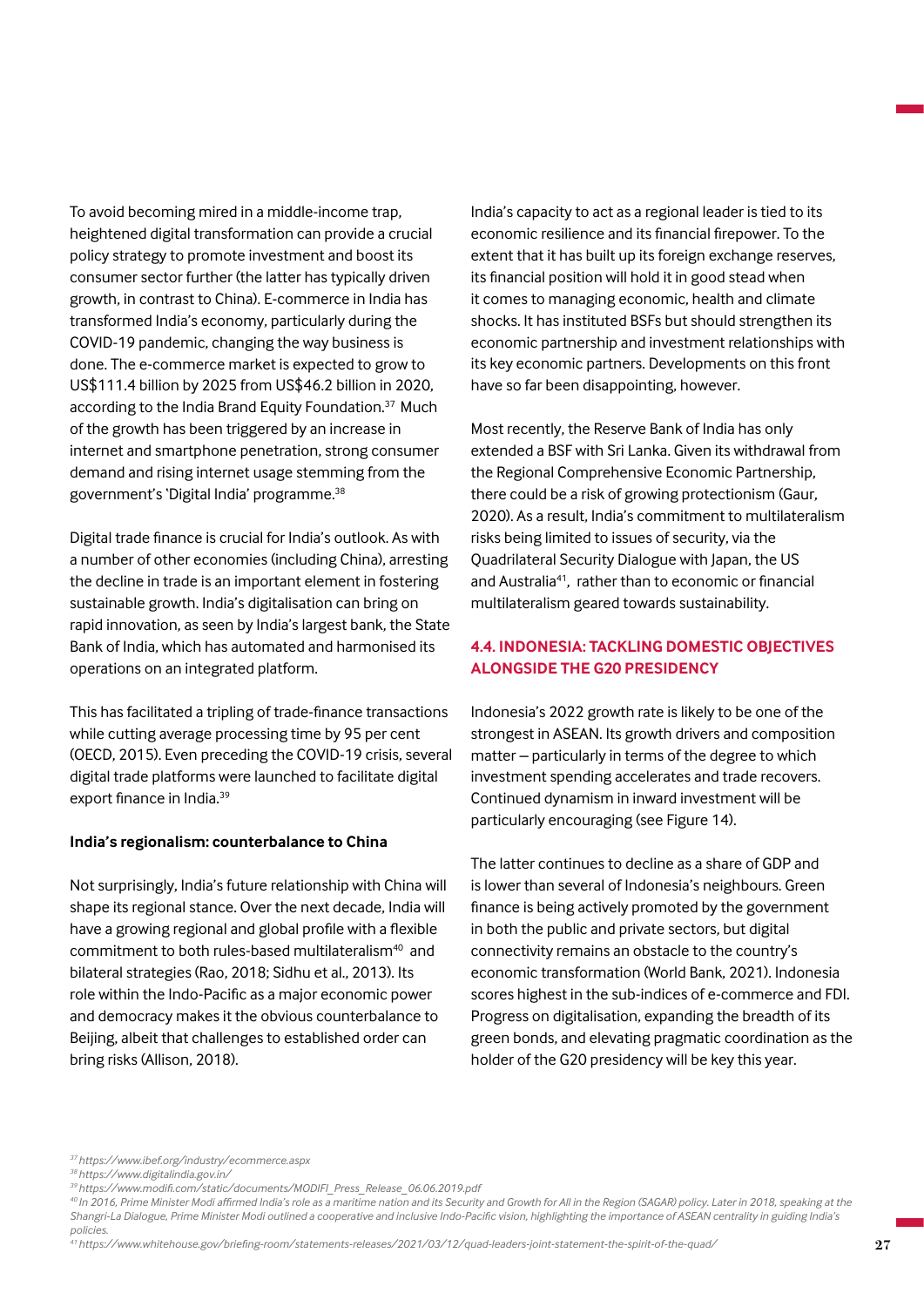

### **FIGURE 13. FIXED BROADBAND SUBSCRIPTIONS**

*(per 100 people)*

*Source: World Bank and Aisa House Research*

**FIGURE 14. INDONESIA'S GREENFIELD FOREIGN DIRECT INVESTMENT**



*Source: UNCTAD and Asia House Research.* 

*Note: The data denote annual percentage changes in the value of announced greenfield FDI projects, by destination. 2022 figures are Asia House estimates.*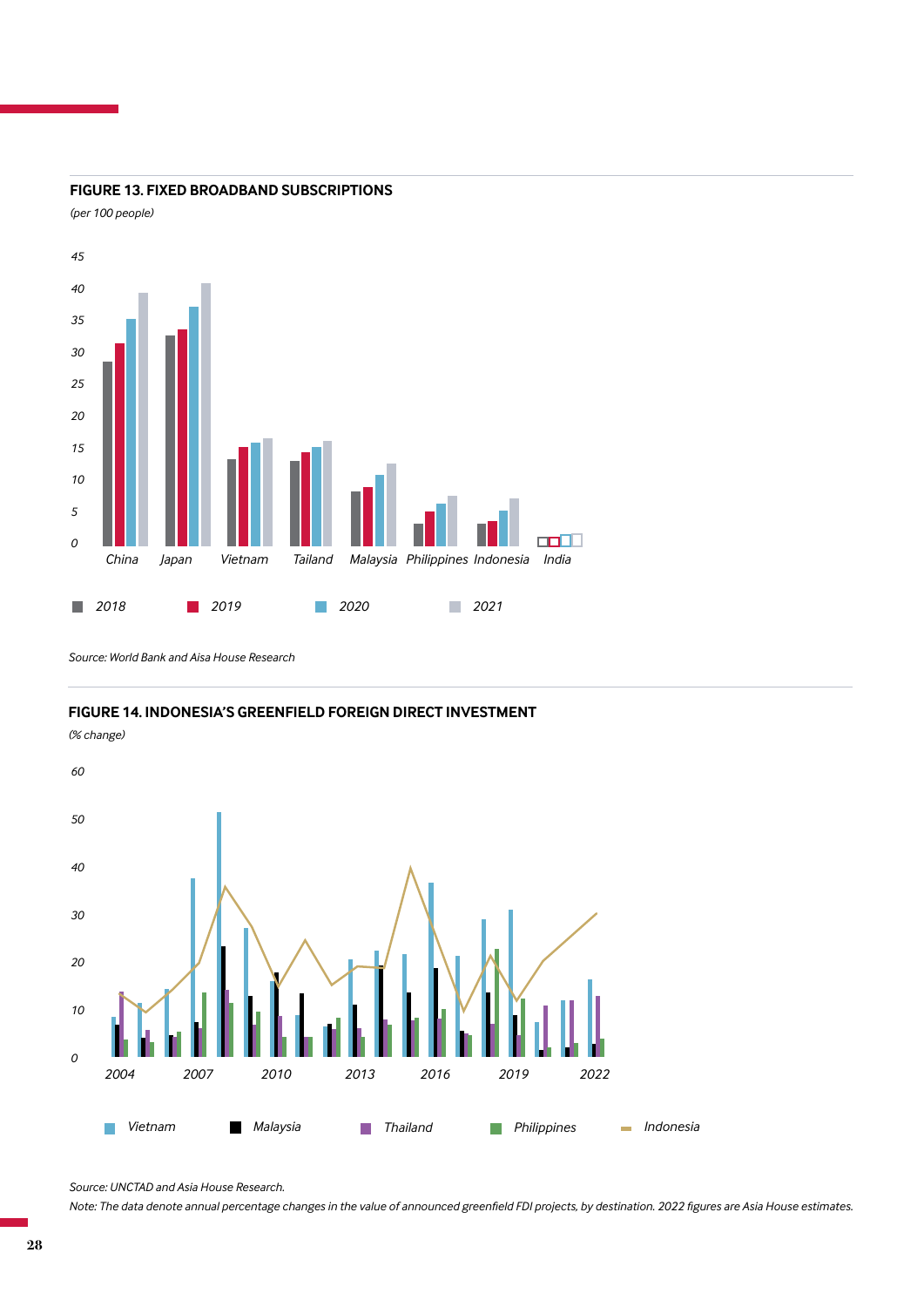# **Indonesia's green finance: prioritising financial market development**

Although forms of digital finance (and digital banking, in particular) have grown significantly $42$ , Indonesia's financial market development and capitalisation remain low compared with the rest of Asia. Its broad money growth has not reached the (highly stimulative) levels seen during the Asian financial crisis of the late 1990s, and private-sector credit growth remains comparatively low. These two metrics do not augur well alongside Indonesia's low financial market capitalisation. So, while Indonesia has had success in issuing corporate green bonds, a further expansion in its market depth and breadth are necessary (World Bank, 2018). Despite discussion about issuing municipal green bonds, for example, there has been little success (Wijaya et al., 2021). Our indices indicate that the rising level of nonperforming loans could also be problematic.

Transformation in Indonesia's financial sector is necessary for green financing, given that, like many Southeast Asian economies, Indonesia's financial system is dominated by its banking sector. Joint efforts by Bank Indonesia and Indonesia's financial regulatory authority to boost green finance have yet to yield tangible results, with the banking sector still lacking many of the necessary tools to assess environmental credit risks. Green financing has, however, grown significantly since the launch of a sustainablefinance roadmap in 2014 and Indonesian banks are likely to have pushed sustainable lending to more than US\$56 billion in 2021 43

Additionally, Indonesia's economy will continue to play a significant and innovative role in the promotion of green Islamic finance. Total sukuk, or Islamic bonds, issued in 2021 grew solidly by 36 per cent on an annual basis– with Indonesia (and Malaysia) having been key jurisdictions.<sup>44</sup> In June 2021, Indonesia issued an offshore sukuk with a 30-year green tranche included, adding diversity to its innovative financing mechanisms. Since issuing the world's first sovereign green sukuk in 2018, which was oversubscribed, Indonesia's Ministry of Finance has consistently tapped the bond markets to finance

and refinance renewable energy, energy efficiency and sustainable transportation projects.<sup>45</sup>

Indonesia's digitalisation: greater connectivity is key Compared with many of its neighbours, Indonesia's basic level of connectivity (in terms of broadband subscriptions per 100 people) remains low, even if it is growing. This poses a major challenge to economic transformation and the full exploitation of digital technologies to enhance Indonesia's potential growth and long-term productivity. Almost half of the adult population is still without access to the internet. Incomplete data and an untapped potential for building a comprehensive digital identity framework are holding back broader digital transformation (World Bank, 2021).

The digital economy is estimated to have contributed just 4 per cent of Indonesia's GDP in 2020 (Aggarwal, 2021) versus around 18 per cent in neighbouring Malaysia. The sector's main driver is e-commerce, followed by the transport sector and food delivery. Virtual classrooms (ed-tech and health-tech) grew in significance during the COVID-19 crisis, and digital technologies such as blockchain, data analytics and 5G mobile have enabled greater collaboration, expanded trade and increased access to services. But Indonesia's trade in ICT remains low.

Indonesia's e-commerce is expected to accelerate, however, in line with the government's emphasis<sup>46</sup> on the potential for growth in the sector, which currently largely covers only the transport and fooddelivery sectors. Fostering an innovation ecosystem will require training people in technology, funding research in the digital economy, and creating adequate digital governance and strategies to handle newwave technologies such as 5G, the Internet of Things, blockchain, AI and cloud computing.

#### **Indonesia's regionalism: potential as G20 chair**

The Indo-Pacific regional concept is predominantly the brainchild of Indonesia (Weatherbee, 2019), which positions the country as a regional leader and bridgebuilder (Agastia, 2020)<sup>47</sup>. Indonesia was a founder of

*<sup>42</sup> https://www.trade.gov/market-intelligence/indonesia-digital-banking*

*<sup>43</sup> https://www.bloomberg.com/news/articles/2021-11-03/indonesian-banks-to-push-sustainable-lending-to-over-56-billion*

*<sup>44</sup>https://www.fitchratings.com/research/islamic-finance/promising-outlook-for-global-sukuk-market-following-robust-2021-11-01-2022*

*<sup>45</sup> https://www.undp.org/stories/pioneering-green-sukuk-indonesia*

*<sup>46</sup>https://setkab.go.id/en/trade-minister-indonesian-digital-economy-to-grow-eightfold-by-2030/*

*<sup>47</sup>https://onlinelibrary.wiley.com/doi/full/10.1002/app5.308*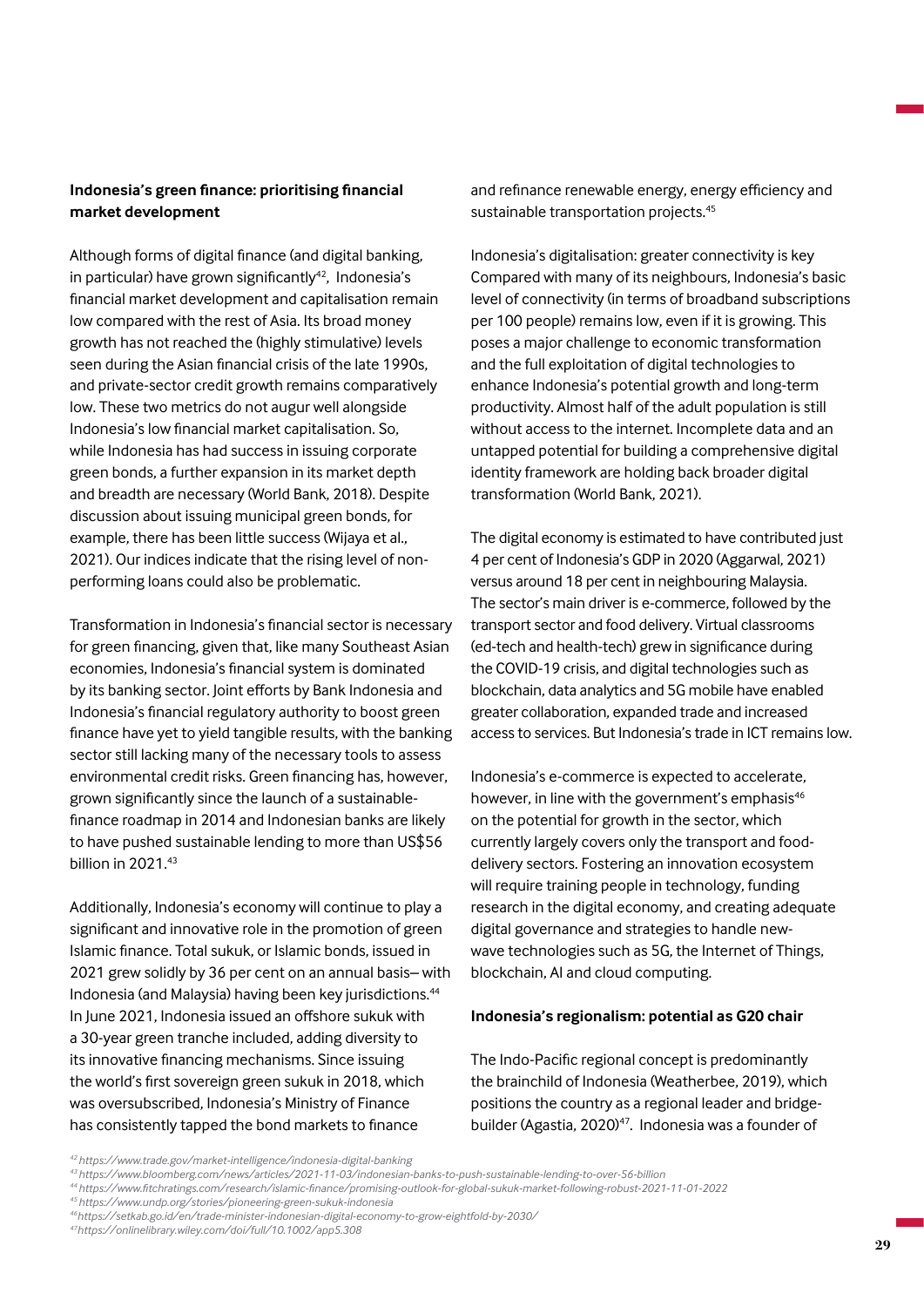ASEAN, which was designed to foster regional harmony, buffer external threats, protect against proxy-power conflicts and increase development.

As 2022 G20 president, Indonesia now faces a defining moment. It has taken the lead in developing a more inclusive and cohesive regional architecture where powers counterbalance each other. With ASEAN, it has also worked to provide a common language for sustainable finance among member states.<sup>48</sup> It has become a regional hub for blended finance, which is crucial if countries are to achieve net-zero targets. The coming year will be a test.

# **4.5. VIETNAM: CONTINUED TRADE STRENGTH TO FUEL GROWTH**

Vietnam's economy showed resilience during the COVID-19 crisis, reflecting its long-held strategy of elevating growth through its bilateral trade and investment relationships (see Figure 15). It has made considerable strides in nationwide electrification with a relatively diversified energy mix that is dominated by hydropower, followed by gas and coal. Without further investment, however, Vietnam's dependence on imported coal could increase, bringing substantial negative environmental, health, climate-change and economic consequences. In particular, the promotion of and access to finance for SMEs to recover from the impacts of the COVID-19 crisis will be of particular importance. Vietnam's index rankings indicate resilience in its financial sector (particularly in its reserve dynamics and credit provision to its non-financial private sector).

# **Vietnam's green finance: further financial accommodation needed**

Vietnam's National Green Growth Strategy<sup>49</sup> aims to create green financial instruments to unlock renewable energy investments (Nguyen et al., 2018). This will entail maintaining a healthy monetary system to ensure stable and predictable interest. Its comparatively undeveloped financial market will also require changes to meet green

ambitions, including data disclosure, transparency on green finance activities, and listed companies publishing financial reports referring to sustainable development and green development.

There are several challenges, not least Vietnam's relatively high level of real interest rates. The banking system has also been something of a barrier given the general view that renewable energy projects are risky (Nguyen et al., 2018), reinforced by Vietnam's high level of non-performing loans. Although Vietnamese banks have been showing more interest recently in their green-lending portfolio, the most significant obstacle is the inadequate capacity for processing green-credit appraisals, including the risk assessment and evaluation of new technologies (ibid.). SMEs, meanwhile, need particular attention given that household enterprises account for 97 per cent of Vietnam's firms (Berkel et al., 2020).

When it comes to fostering green finance, Vietnam is dealing with a financial system that is comparatively underdeveloped and not fully operational. To attract more private-sector involvement, the domestic financial sector needs to be brought up to standard, particularly its primary and secondary fixed-income market, where liquidity and capacity can be built up over the long term. Also required are the development of investment funds and venture capital for renewables, a more effective credit guarantee scheme to provide more concessional loans, and increased access to finance for green SMEs. Alongside this, building up credit-rating agencies with a high capacity to conduct credit appraisal of energy projects is essential.

# **Vietnam's digitalisation: a key engine for economic transformation**

In contrast to its domestic financial system, Vietnam has one of the fastest-growing digital economies in Southeast Asia (Devanesan, 2020). As with other countries, it will need to avoid the middle-income trap. The timing looks opportune: Vietnam's digital sector is viewed as one of

*<sup>48</sup>https://asean.org/wp-content/uploads/2021/11/ASEAN-Taxonomy.pdf*

*49 https://www.greengrowthknowledge.org/national-documents/viet-nam-national-green-growth-strategy*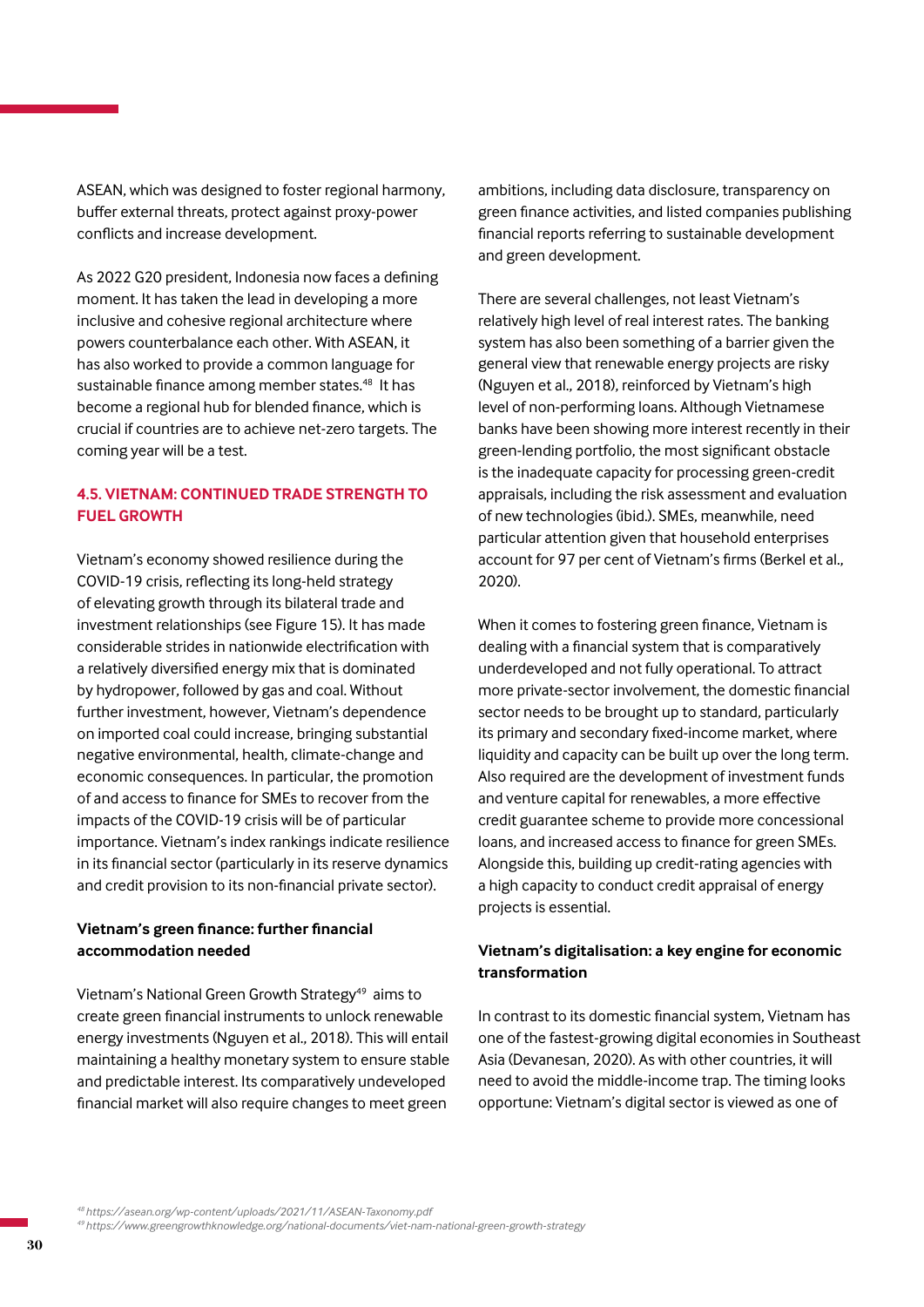

## **FIGURE 15. VIETNAM'S EXPONENTIAL GROWTH IN ICT EXPORTS** *(% of total goods exports)*

**Vietnam's economy showed resilience during the COVID-19 crisis, reflecting its long-held strategy of elevating growth through its bilateral trade and investment relationships – particularly its high and rising share of ICT goods exports.**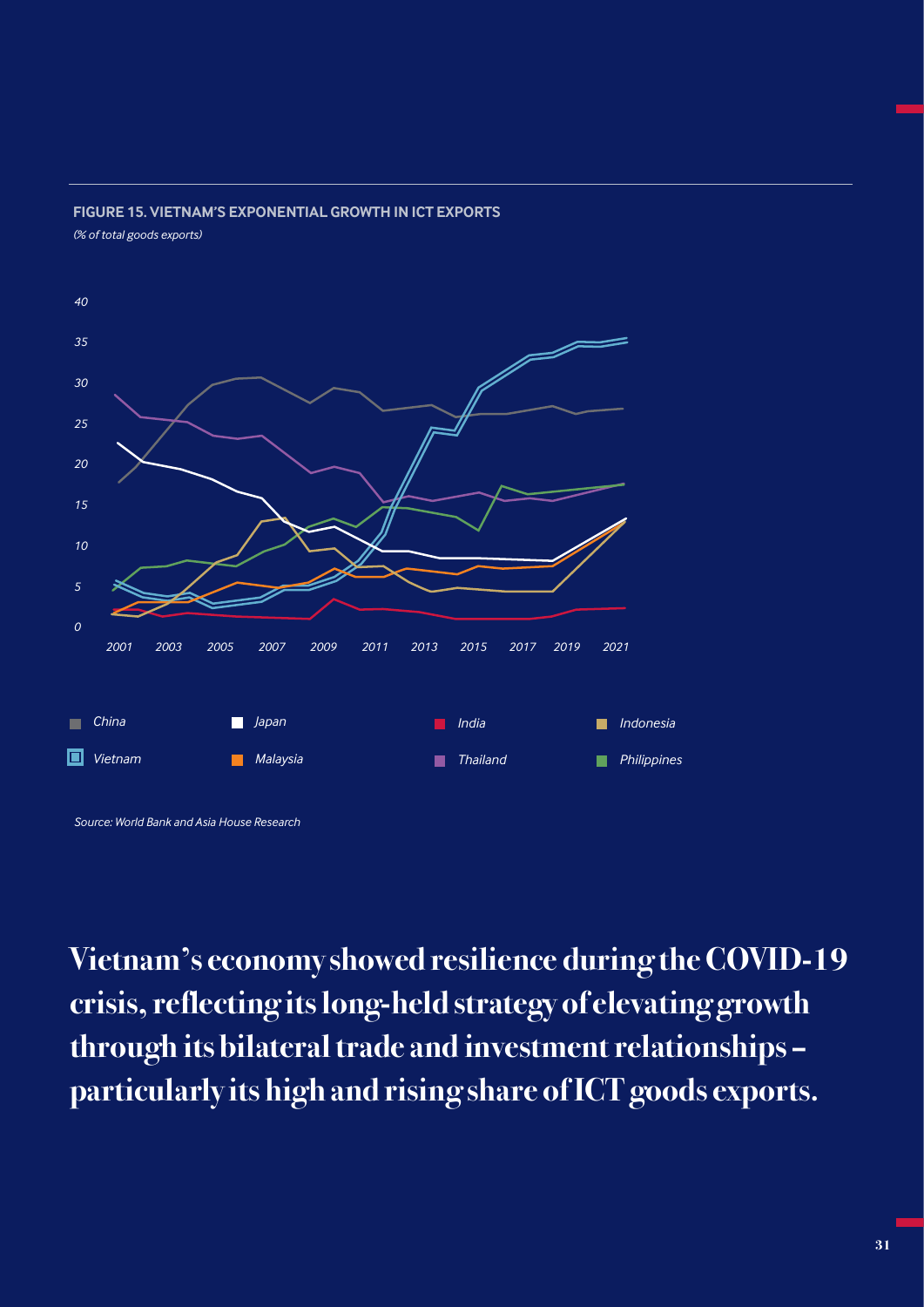the country's engines of growth over the next decades, enabling Vietnam to achieve its development strategy of becoming a high-income economy by 2045. If Vietnam's digital sector were to expand by approximately 10 per cent a year, the cumulative gains for the economy would exceed US\$200 billion over 2021–45, or about the size of Vietnam's current GDP (Morisset, 2021). On this basis, digitalisation alone will drive economic transformation. Digital finance is also likely to support Vietnam's trading relationships, particularly as its share of ICT goods exports is high and rising, even surpassing China's, and Vietnam's sub-index leads in inward greenfield FDI. Not only will the digital sector become more dominant in the economy, but the use of ICT tools and digital platforms will create productivity gains. Within supply-chain finance and cross-border trades, data analytics are already expediting Vietnam's due diligence process in underwriting and in risk management.<sup>50</sup> The government will have to increase its research capacity and expenditure devoted to R&D.

On 21 June, Vietnam and Singapore agreed to establish a technical working group on a platform for digital partners. It was a move towards a digital economy agreement establishing digital trade rules and digital economy collaborations between the two. The broader cooperation will also cover logistics, e-commerce, hi-tech agriculture, processed food, and the development of environmentfriendly and innovative Vietnam–Singapore industrial parks. This will effectively increase the ease with which Vietnam participates in and increases digital trade with all of its neighbours.

# **Vietnam's regionalism: trade integration at the forefront**

Vietnam is a proponent of regional economic integration, seeing its own economy as reliant on trade and exportoriented growth. Its trade agreements are designed in part to put it in strategically advantageous positions in relation to its key partners, notwithstanding the risk that its role in regional production chains could be limited by its being a low value-added producer (the latter being one of the main risks for Vietnam in terms of becoming stuck with a middle-income status).

Looking ahead, Vietnam will continue to focus on accelerated export-oriented growth and international economic integration. In particular, preferential access to the EU and the US – ASEAN's main consumer markets – would allow Vietnam to export finished manufactured products at a lower cost than other countries in the region. Domestically, meanwhile, Vietnam will continue to use international trade agreements to lock in reforms that are difficult to pass but necessary for continued economic growth.

## **4.6. MALAYSIA: LEADING IN GREEN ISLAMIC FINANCE**

Malaysia's near-term economic performance will depend on government measures to sustain the economy in the light of the COVID-19 crisis. Broad macroeconomic indicators, such as liquidity conditions and private-sector credit, remain in accommodative territory, but both trade and investment have declined as a share of the economy during the crisis. Over the longer term – and as Malaysia converges with high-income economies – greater productivity will be needed to foster the incremental growth required to sustain higher potential output. In particular, access to finance for SMEs recovering from the impacts of the pandemic will be vital.

## **Green finance: Islamic bond issuance at the fore**

Sustainable finance is poised to play a more prominent role in Malaysia, driven by the country's commitments to the Paris Climate Accords. Its underlying macroeconomic conditions reflect some accommodative monetary policy, with broad money growth having been boosted during the pandemic. Somewhat problematic is the relatively high level of Malaysia's real interest rates, of over 4 per cent, which can make raising finance costly, though it is lower than some of its regional counterparts. Our indices indicate that further action on the part of Bank Negara Malaysia to build up green finance initiatives would support the domestic financial system in channelling green finance.

Malaysia is already a leader in sustainable Islamic finance (in part, through the Malaysian Sustainable Finance Initiative).51 The country issued a US-dollar-denominated

*<sup>50</sup>https://www.ifc.org/wps/wcm/connect/39af7426-bab2-4b9b-ae02-8a65be7d2dcb/Session+4\_+6\_Thuan+Nguyen\_ENG.pdf?MOD=AJPERES&CVID=no90v3i 51 https://www.msfi.com.my/sustainable-finance-state-of-market-in-malaysia/*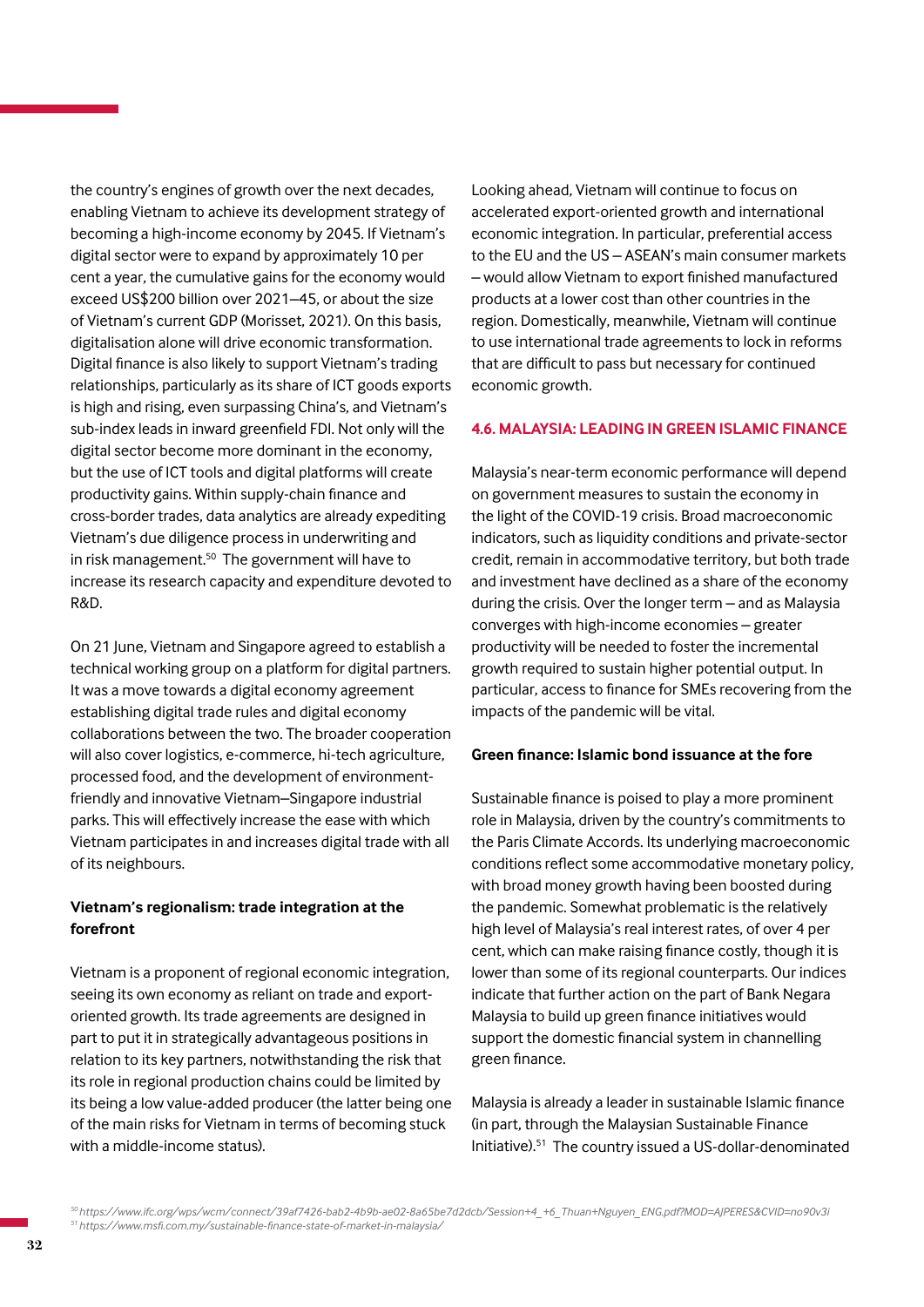sustainable sovereign sukuk in April 2021 that underlined the attractiveness of such financing. The offer was increased from an initial target size of US\$1 billion to US\$1.3 billion after being 6.4 times oversubscribed.<sup>52</sup> Proceeds are used for eligible social and green projects aligned to the UN's Sustainable Development Goals. The sukuk also attracted geographically diverse investors, with 55 per cent of the principal amount of the 10-year sukuk distributed to investors in Asia, 33 per cent to EMEA and 12 per cent to the US.<sup>53</sup>

Looking ahead, Malaysia is set to expand its green finance ecosystem with policies that should provide a regulatory framework for more green, social and sustainable offerings. This will bring sustainable finance into the financial mainstream, drive financial diversification and encourage further green bond issuance. The Bank Negara Malaysia has already issued guidance to reorient Islamic finance business models towards generating positive and sustainable impacts on the economy, community and environment. Additionally, stock exchange Bursa Malaysia has instituted a sustainability reporting requirement for large companies. This will gain traction in light of the country's comparatively high market capitalisation.

#### **Digitalisation: expansion of digital free trade areas**

The digital economy is expected to contribute approximately 23 per cent of Malaysia's GDP in 2022.54 The country has instituted federal policies to support SMEs, to facilitate cross-border transactions and trade across industries, and to further expand digital inclusion. Our indices indicate comparatively high rankings in inward greenfield investment and ease of digital trade. Major corporations are behind Malaysia's digitalisation strategy: IBM Malaysia Managing Director Catherine Lian has stated that Malaysia must play a leading role at the regional level in developing and benefitting from the digital trade rules that will govern the next generation of trade agreements.<sup>55</sup>

E-commerce has seen significant growth, with forecasts that the sector will be worth over US\$8 billion by 2025, driven by the growth in smartphones (World Bank, 2018b). Nearly three in five of all Malaysian e-commerce consumers place their orders via smartphone (ibid.). The launch of the Digital Free Trade Zone between China and Malaysia in March 2017, spearheaded by the Malaysia Digital Economy Corporation, has been a driving force behind the economy's digitalisation<sup>56</sup> and is providing an e-service platform and a satellite services hub. It promotes bilateral investment through digital tools geared towards payments, insurance and human capital development. Within months of the launch, Chinese companies registered over US\$295 million worth of FDI into Malaysia.

These developments put Malaysia on course to become the e-commerce hub of the region (World Bank, 2018b). However, significant progress on digitalisation, and boosting fixed broadband coverage (which remains comparatively low), will be essential for economic transformation – particularly in improving its bilateral trade and investment relationships. Attention to trade in ICT goods and services is also needed, given the sector's relatively small share of total exports.

#### **Malaysia's regionalism: ASEAN, a key cornerstone**

ASEAN remains an important cornerstone of Malaysia's foreign policy, although by some accounts it has yet to constructively embrace the grouping (Mishra and Wang, 2021). Almost all ASEAN members articulated their strategies for the region, but Malaysia has yet to do so as clearly as its regional partners.

Malaysia's foreign and defence policies<sup>57</sup> have also not explicitly elaborated on specific dynamics relating to the Indo-Pacific; Malaysia has shown notable neutrality, even apprehension, on this front (Krishnan, 2020). By contrast, China's has been the country's main bilateral trade and investment partner in the region, which has been a dominant policy focus.

Nevertheless, Malaysia can be expected to build deeper ties in the Indo-Pacific under its new administration. It is likely to emphasise both ASEAN and bilateral relations with its partners. Additionally, Malaysia is committed to fostering cooperation between Islamic nations through the Organisation of Islamic Cooperation.

- *55 https://www.nst.com.my/business/2020/12/647699/malaysias-digital-trade-takes-greater-importance-post-covid-world*
- *<sup>56</sup>https://mdec.my/digital-economy-initiatives/for-the-industry/entrepreneurs/dftz/*

*<sup>52</sup>https://www.msfi.com.my/world-first-sovereign-us-dollar-sustainability-sukuk-issuance-by-the-government-of-malaysia/*

*<sup>53</sup>https://www.msfi.com.my/world-first-sovereign-us-dollar-sustainability-sukuk-issuance-by-the-government-of-malaysia/ 54 https://www.dosm.gov.my/v1/index.php?r=column/cthemeByCat&cat=473&bul\_id=cmRYZ21sUVF4elBySHVWckhkMGU4Zz09&menu\_id=b0pIV1E3RW40VWR-*

*TUkZocEhyZ1pLUT09*

*<sup>57</sup> https://www.kln.gov.my/foreign-policy-framework/files/assets/common/downloads/Foreign%20Policy%20Framework.pdf*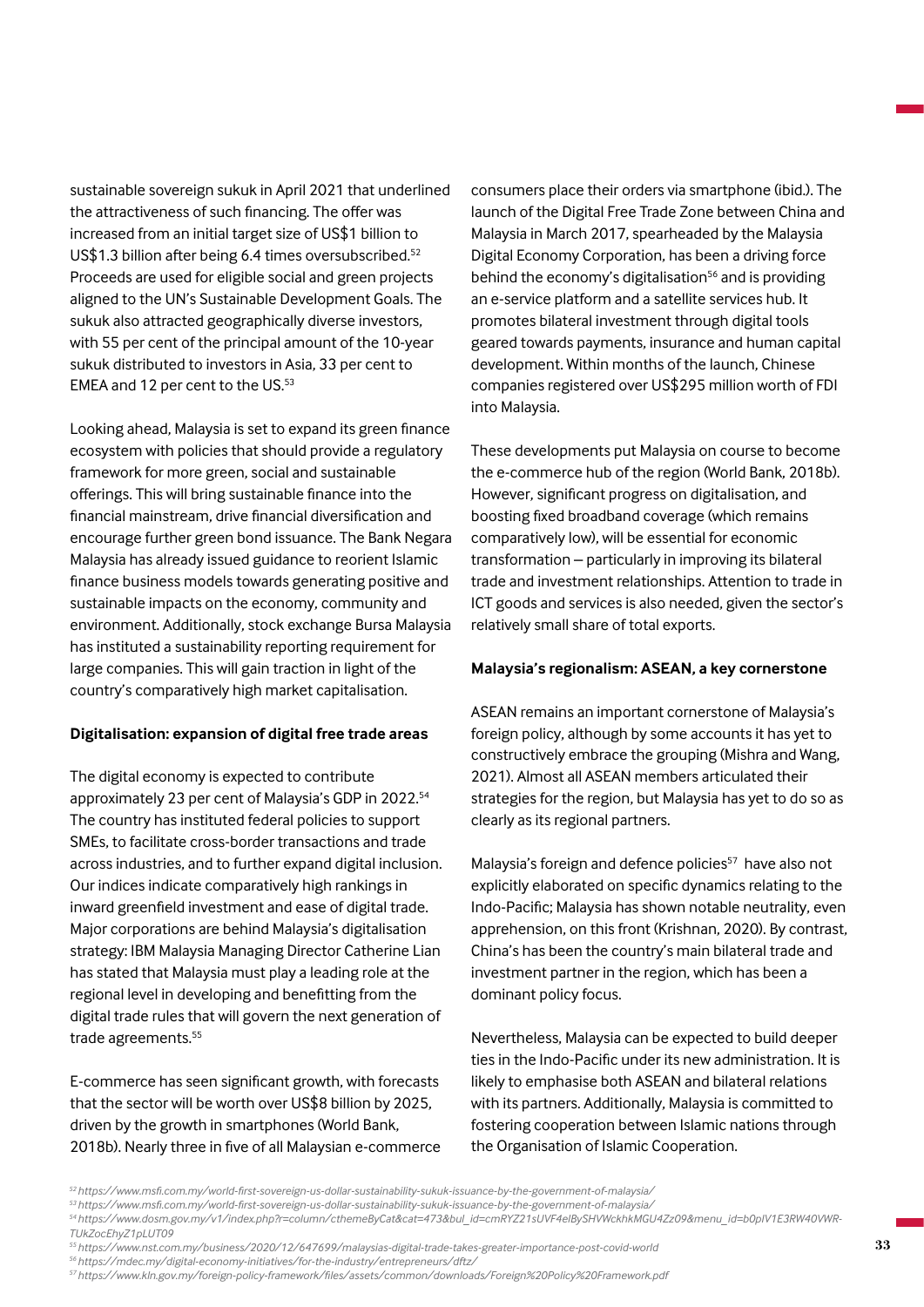# **The launch of the Digital Free Trade Zone between China and Malaysia has been a driving force behind the economy's digitalisation, and has contributed to Malaysia's growth as a key regional e-commerce hub.**

# **4.7. THAILAND: DIGITALISATION TO DRIVE GROWTH**

Thailand's economy has been one of the hardest hit by the COVID-19 crisis in the region. Its trade as a percentage of its economy has declined to levels not seen since the Asian financial crisis of the late 1990s, and its investment share has continued its long-term decline. Thailand is nonetheless well placed for an economic recovery in 2022, though its reliance on tourism remains a key downside risk. Given this, efforts to deepen and expand digitalisation and to promote financial market development are even more urgent – its e-commerce index ranking is the second lowest in our set of eight countries.

# **Thailand's green finance: more monetary accommodation needed**

The government has pledged to reduce the intensity of greenhouse gas emissions as a proportion of GDP by 45 per cent before 2030. Thailand's underlying macroeconomic conditions are generally unfavourable to the mobilisation of green finance. As with some of its ASEAN counterparts, the level of real interest rates is creeping up and its currency dynamics could constitute a downside risk. Further policy easing will be required to support the economy and to foster an ecosystem that can channel alternative and new sources of green finance. Encouragingly, both broad money growth and credit growth to the private sector remain resilient as a share of GDP. Added to this, the level of non-performing loans in Thailand is not currently a problem, although, at just above 3 per cent of total loans, it is worth monitoring as the long-term scarring effects of the COVID-19 crisis become more evident.

Despite the need for more accommodation, Thailand's bond market is likely to continue as one of ASEAN's fastest growing. Its green finance ecosystem is also developing rapidly within its Sustainable Financing

Framework (SFF).58 Authorities intend to issue green, social and sustainability bonds and loans, using the proceeds to finance and re-finance existing and future government loans in the form of direct investment expenditures. The funded projects will reduce Thailand's environmental footprint and aid the transition to a low-carbon economy. Under the SFF, the Public Debt Management Office issued its first (green infrastructure) sustainability bond in September 2020 to help deal with the economic repercussions of the COVID-19 pandemic.<sup>59</sup>

Thailand's digitalisation: scope for broader connectivity Since the government launched its Digital Economy and Society Development Plan in 2016, Thailand has made notable progress in becoming a regional digital hub. It has strengthened key pillars of its digital economy, including hard and soft infrastructure, promotion and innovation, and service infrastructure. The Ministry of Digital Economy and Society aggressively pursued strategic plans in 2021, supporting e-commerce capacity (an estimated 11.5 per cent of its GDP). According to Thailand's Digital Economy Promotion Agency, Thailand's digital industry grew by more than 10 per cent in value between 2019 and 2020 to US\$20.6 billion.

Thailand's Joint Standing Committee of Commerce, Industry and Banking has trialled a trade platform leveraging blockchain technology and AI, developed by Japan's NTT DATA.<sup>60</sup> The project will boost international trade between Thailand and the rest of ASEAN and is part of a private-sector initiative to develop a National Digital Trade Platform in the country. The primary goal is to link the trading platform with those of neighbouring countries. Thai banks, forwarders, carriers, exporters and insurers (and a Japanese importer) took part in the trial.

Digital content is, and will continue to be, a key industry in Thailand, with a total market value forecast at about US\$1.08 billion in 2020 driven by the gaming, big

*<sup>59</sup>https://www.greenfinanceplatform.org/policies-and-regulations/kingdom-thailand%E2%80%99s-first-sustainability-bond-issuance*

*<sup>58</sup>https://www.greenfinanceplatform.org/policies-and-regulations/kingdom-thailand's-sustainable-financing-framework*

*<sup>60</sup> https://www.ledgerinsights.com/thailand-blockchain-trade-ntt-data/*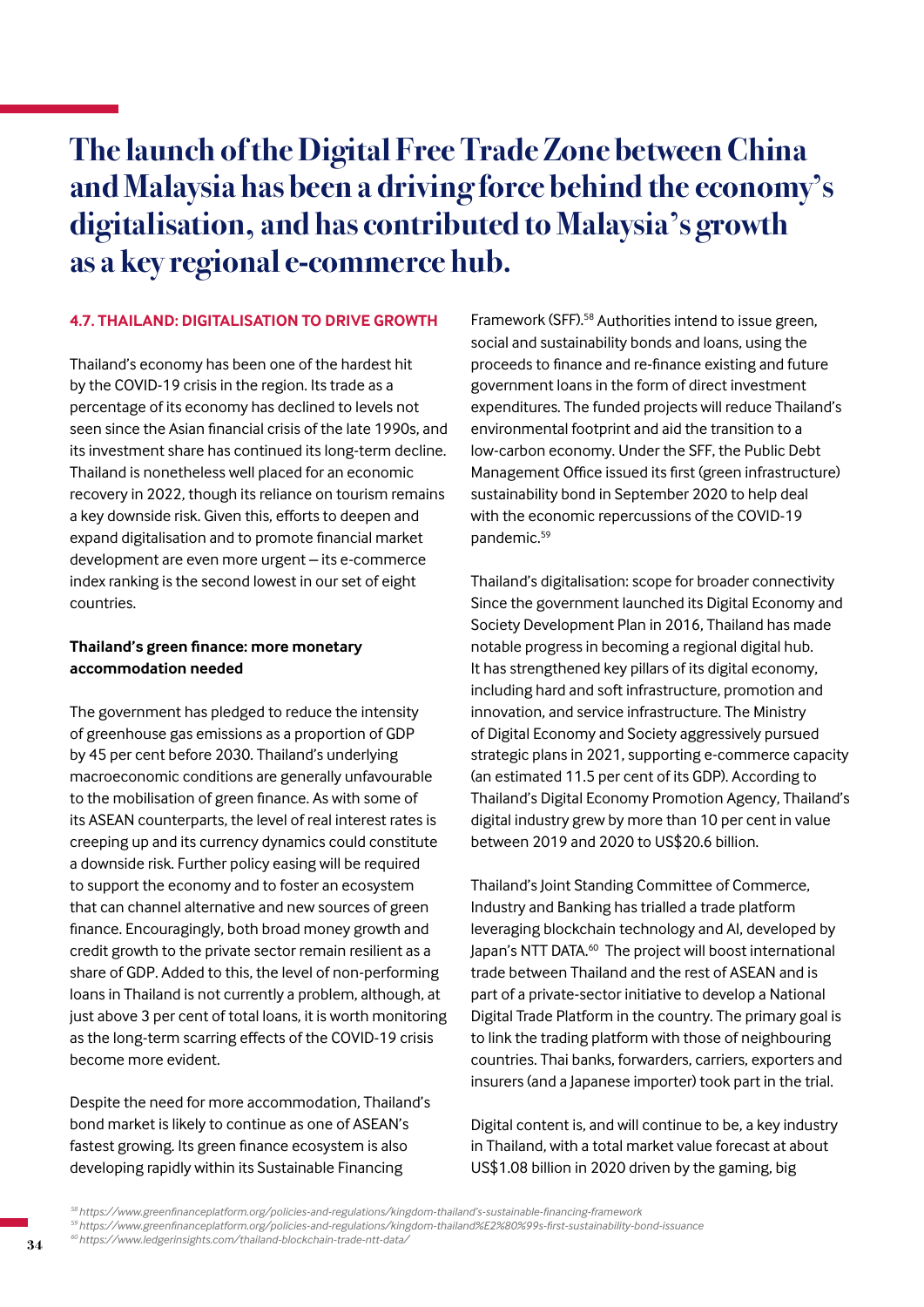data and animation industries. Thailand's overall gross merchandise volume – a way of calculating online sales – reached US\$18 billion in 2020, having grown 7 per cent year on year, while the Thai digital economy is likely to reach US\$53 billion in value by 2025 (Google et al., 2020). The digital economy is on track to reach more than 30 per cent of Thailand's GDP by 2025. Thailand's digital collaborations with local tech start-ups, private companies and other stakeholders are growing along with this.<sup>61</sup>

## **Thailand's regionalism: central to ASEAN**

Thailand has myriad regional interests that range from maritime security to environmental governance. It has significant economic and historical ties with the US and Japan, and with China, with which it has been intertwined culturally and economically for centuries. However, its relationship with both the US and China is now determined in a large part by the support and economic responsiveness of each country during the Asian financial crisis of the late 1990s (Chachavalpongpun, 2011). Japan has a significant economic presence in Thailand, including in its automobile industry. Its pro-trade and pro-investment policy has led to continued investment inflows to the extent that it accounts for 31 per cent of all direct investment into Thailand.<sup>62</sup>

Thailand's strategic location, meanwhile, situates it at the heart of the ASEAN region, and will continue to augur well when it comes to its bilateral economic relationships. Being at the crossroads of ASEAN and China and India allows Thailand access to a burgeoning consumer market. Trade and business transactions are made easier through Thailand's extensive highway system, modern city-wide mass transit, international airports, deep seaports, and international river ports. As the hub of ASEAN, Thailand's advocacy for free and fair trade and investment<sup>63</sup> has been instrumental in the formulation of the ASEAN Free Trade Area (Chirathivat and Mallikamas, 2004).

Developing economies in Southeast Asia benefit from a strong Thailand; it has used developmental diplomacy to enhance its trade with and investment in neighbouring Cambodia, Laos, Myanmar and Vietnam.

#### **4.8. PHILIPPINES: A SLOW RECOVERY**

Economic growth is expected to accelerate in the Philippines this year, with policies supporting both trade and investment, important drivers. Both have been in decline. Encouragingly, as with a number of Asian economies, the Philippines has built up its foreign exchange reserves significantly and maintains a buffer to protect its financial system against volatility and shocks (such as the risk of newer, more contagious COVID-19 variants that could result in the return of stricter containment measures).

The Philippines' economic readiness is mixed: credit growth is low, the number of non-performing loans and real rates are prohibitively high, and digital connectivity is low. Given this, prioritising green finance and digitalisation is of crucial importance.

#### **Non-performing loans could hinder green finance**

The Philippines' financial sector has seen an increase in non-performing loans, dampening the potential for raising finance, including through green bond issuance (see Figure 16). Its green finance ecosystem also needs to be supported by greater financial diversification in terms of financial tools. Overall, financial market capitalisation remains comparatively low in relation to other Asian economies, while high real interest rates and weak credit growth add more hurdles. Given the economic fragility and the likelihood of financial volatility in the year ahead, fostering a stable and diversified ecosystem remains paramount.

The Philippines' Mabuhay Bond set a precedent as the first green bond denominated in Philippine pesos to be issued by a multilateral development institution, in this case the International Finance Corporation.<sup>64</sup> The issue triple-A rated and worth approximately US\$90 million with a 15-year maturity – will support the local capital market and renewable energy. This development is, in part, significant because it signifies a capacity to channel and support underlying mechanisms for blended finance and diversified sources of private and institutionally mobilised capital in aid of the country's sustainability objectives.

*<sup>61</sup>https://www.thaiembassy.be/2021/06/07/the-next-asian-digital-behemoth-thailands-4-0-revolution/?lang=en <sup>62</sup>https://www.mofa.go.jp/region/asia-paci/thailand/data.html*

*<sup>63</sup>http://investasean.asean.org/index.php/page/view/asean-member-states/view/709/newsid/862/thailand.html*

*<sup>64</sup> https://pressroom.ifc.org/all/pages/PressDetail.aspx?ID=16783*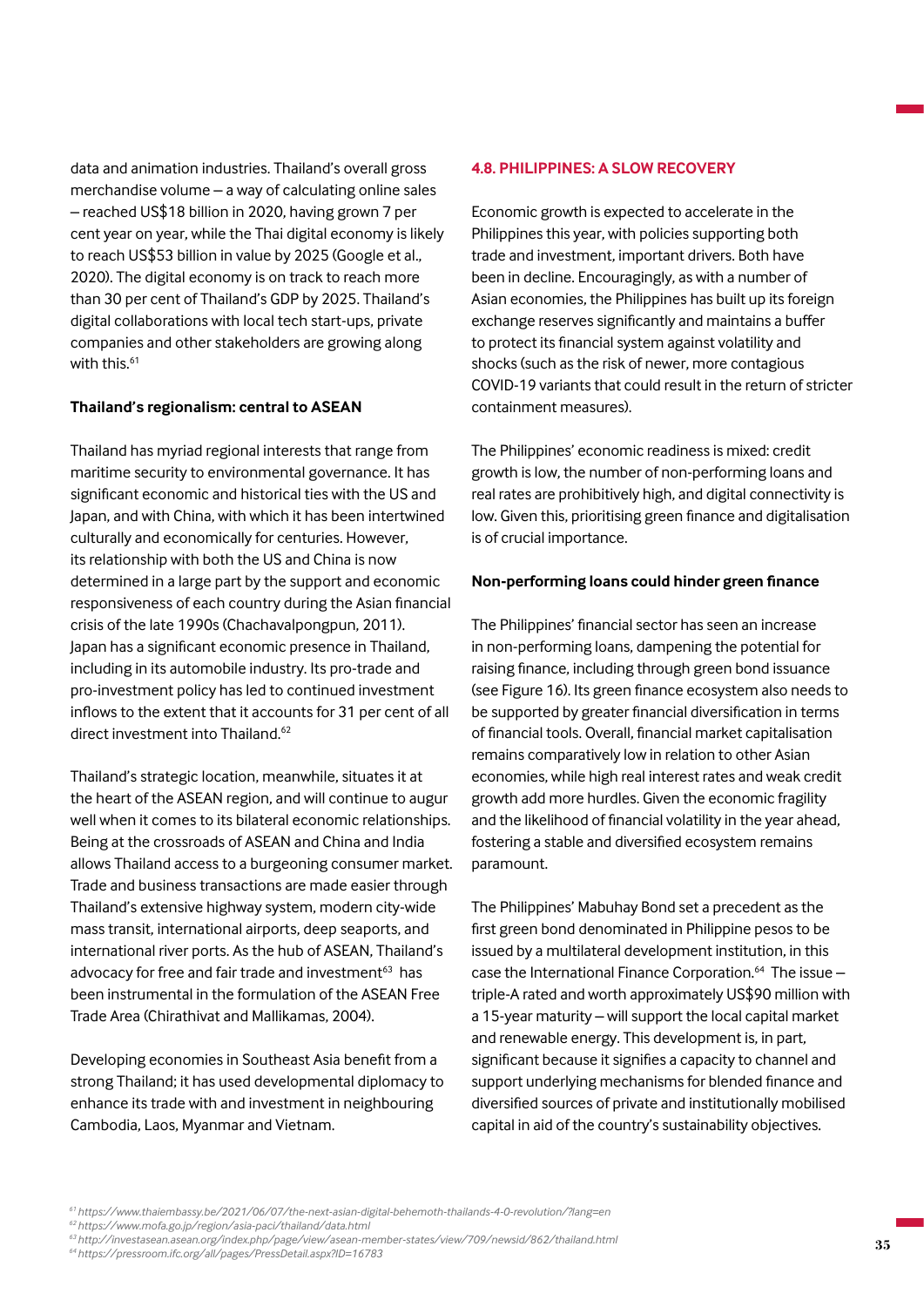#### **FIGURE 16. NONPERFORMING BANK LOANS**

*(as a % of total gross loans)*



*Source: World Bank and Asia House Research*

If there is going to be a sustainable, long-term issuance of green bonds, however, the market needs to be supported by a functional sustainable-finance framework, which has yet to be announced by the authorities. Having said that, the Philippines does lead in the issuance of equity instruments, credit guarantees, and specialty funds for green infrastructure and renewable energy. The country has more than 70 projects in low-carbon transport, renewable energy, sustainable water and sustainable waste management in the pipeline, with some already completed.<sup>65</sup>

### **Digitalisation: grappling with a continued divide**

The Philippines has made strides in pushing forward its digitalisation agenda, but some of its basic barometers – such as fixed broadband subscriptions – remain comparatively low, suggesting a persistent and significant digital divide. Trade in ICT ranks better, which augurs well.

However, the government must increase investment in both infrastructure and skills to promote the digital economy. This type of investment will impact the Philippines' longer-term productivity growth, which is in decline. Adequate digital investment includes government policies and projects that can supplement commercial initiatives to ensure equal access to technology and training for the population.

With an estimated 60 per cent of households without internet access (World Bank, 2020b), digitalisation in the Philippines is needed to tackle future shocks and build resilience against them. Although COVID-19 has accelerated the adoption of digital technologies, low (high-speed) broadband penetration is a key restraint in boosting productivity and economic activity. As a result, face-to-face interactions and analogue practices largely dominate in the Philippines, making social distancing economically costly (ibid.). The Philippines' e-commerce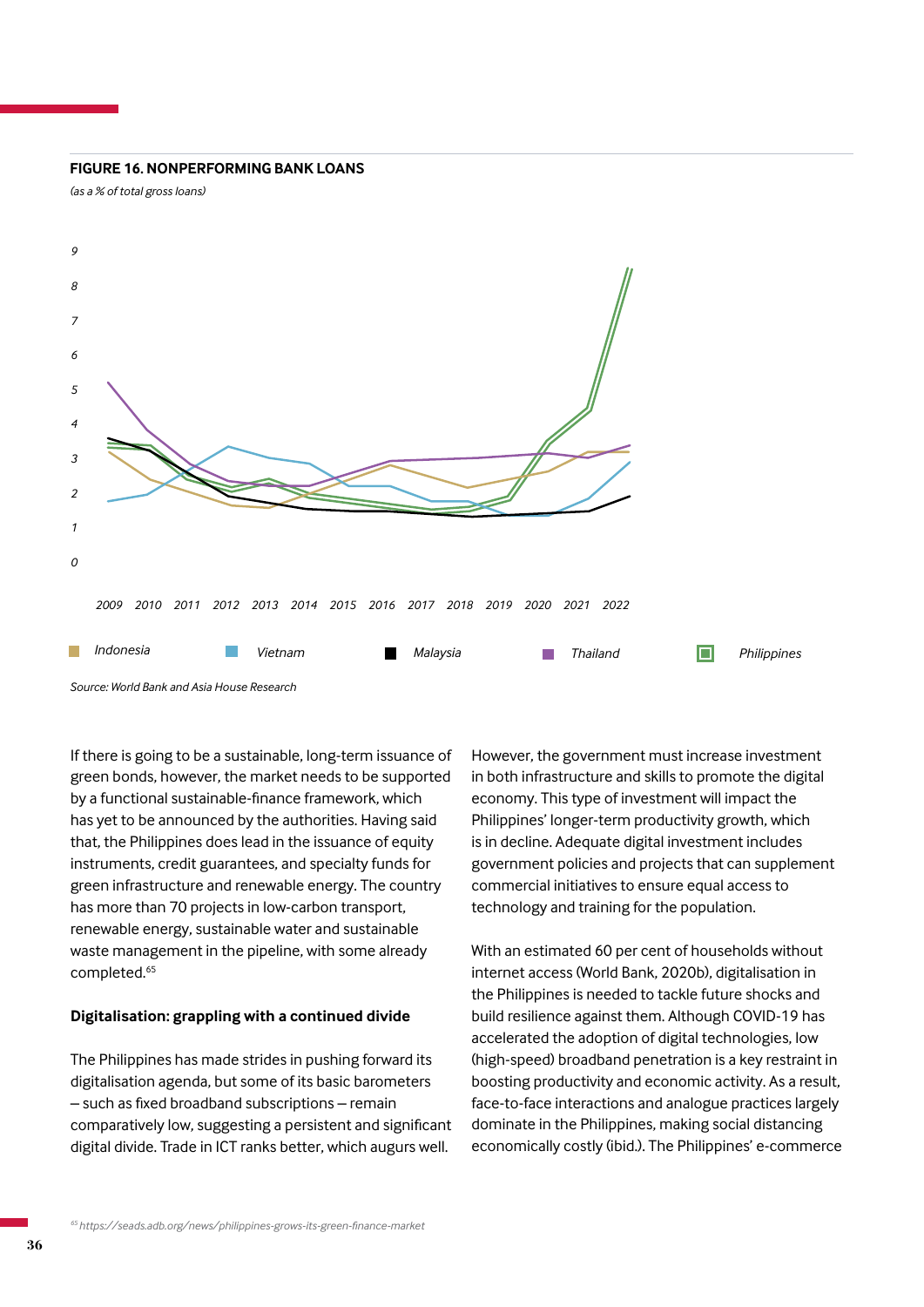ranking is the lowest within the eight countries examined. The digital ecosystem needs to be elevated as a matter of priority for the country's financial and economic resilience. The government can do so by promoting digital payments in its largely cash-based economy and recalibrating regulatory constraints for increased competition.

## **The Philippines' regionalism will promote the centrality of ASEAN**

The Duterte administration advocated for the passage of the ASEAN–China Code of Conduct in 2019 (De Castro, 2020) against a background of what were seen to be Chinese encroachments in the South China Sea. These were seen domestically to have deprived the Philippines of vital fishery and mineral resources as an input to their economic activity. Manila plays a role in multilateral meetings called to confront the emergent and complex security threats, including the ASEAN Regional Forum, the East Asia Summit and, more recently, the ASEAN Defence Ministers' Meeting Plus (ibid.).

Looking ahead, ASEAN will continue to be the cornerstone for several policies that are employed by the Philippine government. The main aim of the administration will likely be to continue to promote its own economic recovery (and domestic financial stability) within the realm of a stable Southeast Asia. It will also continue to affirm ASEAN centrality both internally and with its international partners, and work for ASEAN to remain as the driver of regionalism. The underlying agenda of this is the Philippines' strong support for a regional order that promotes economic prosperity and trade – particularly in the face of multiple and persistent shocks.

## **5. CONCLUSION**

Asia's economies are likely to be the standout performers of 2022 as the global economy emerges, albeit tentatively, from the COVID-19 pandemic. As the region's economic recoveries take shape at differing paces, the structural reforms that underpin more sustainable trade and investment will take on increased importance. Governments and multinational institutions will be

shepherding their resources to meet economic, financial and climate commitments for the coming year and beyond.

Fostering economic recovery is unlikely to be an easy task for the majority of Asia's economies, which are exhibiting economic scarring from the COVID-19 crisis and not uniformly getting as much monetary support as they did for the Asian financial crisis of the late 1990s and the financial crisis of 2007–09. It is likely that policymakers will have to contend with multiple new shocks and risks – including resurgent inflation and intermittent US–China tensions – while managing economic recovery.

As the country outlooks in this report suggest, the triple-policy objective in each of Asia's economies is to fast-track green finance initiatives, embrace broader digitalisation and promote new regional coordination. Of significant note already in Asia has been the broad-based increase in different forms of digitalisation – connectivity, e-commerce and innovative technology.

Of paramount importance entering 2022 is that further policy efforts are made to target innovative digital technologies towards boosting productivity. Doing so will help Asian countries sustainably increase national income and escape being stuck as middle-income economies – thus consolidating the promised Asian Century. On a regional level, pragmatic coordination needs to become far more concrete in order to mobilise funding to build resilience against economic shocks and to tackle the climate crisis.

The triple-policy objective of accelerating green finance, broadening digitalisation and forging a new pragmatic financial regionalism is essential to boosting the underlying economic and financial momentum of the region. Getting the structural elements of Asia's triplepolicy objective right will also mean that its constituent economies set the foundation to grow and innovate sustainably.

In this respect, 2022 will be a decisive year in which a handful of Asia's economies will need to forge ahead with ambitious policies despite also having to contend with unprecedented challenges.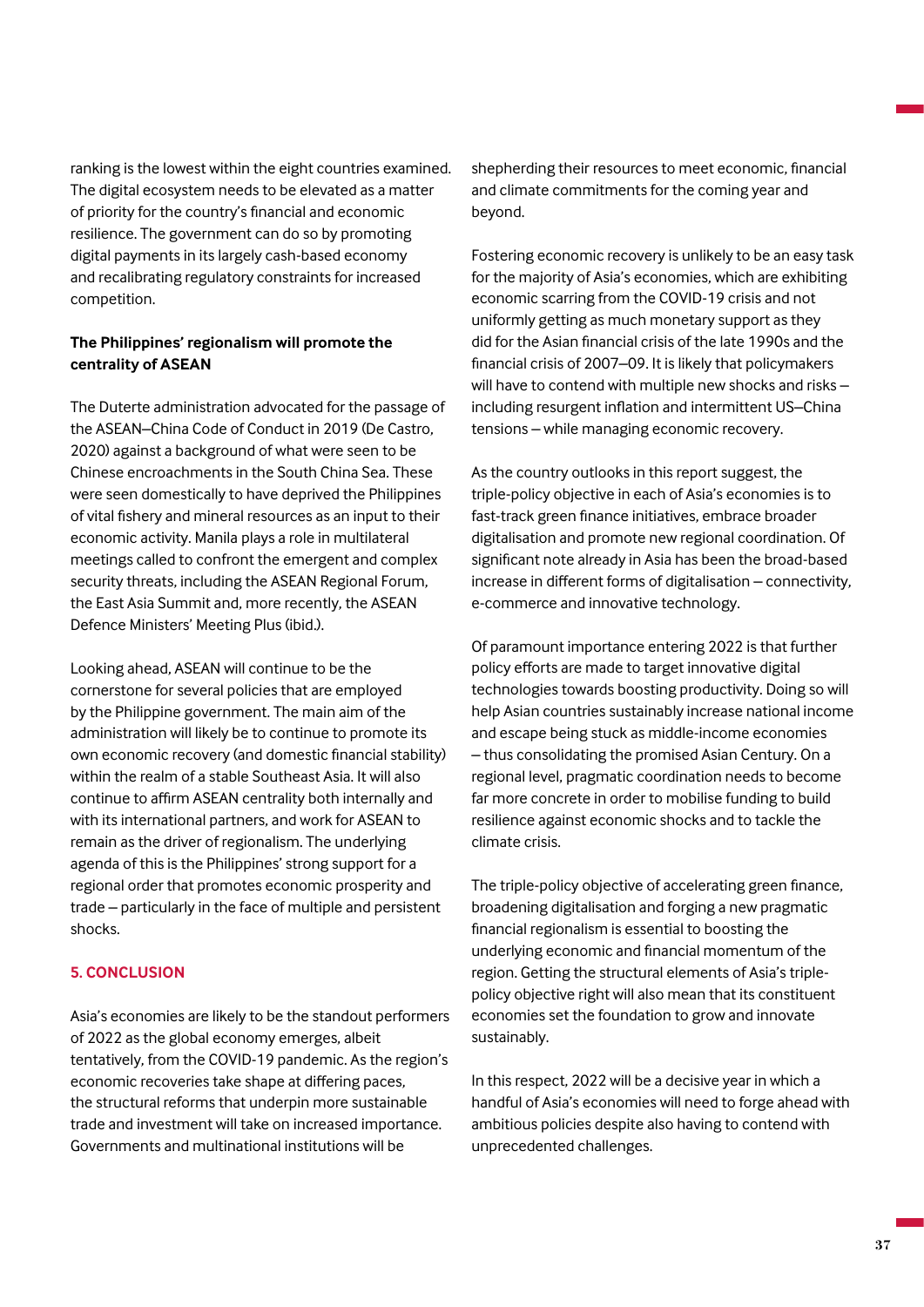# **REFERENCES**

*ADB. (2021). "Harnessing digitalization for remittances in Asia and the Pacific". Asian Development Bank, July 2021.*

*-------(2020). "Smart City Pathways for Developing Asia: An Analytical Framework and Guidance". ADB Sustainable Development Working Paper Series. No 71, December 2020.* 

*-------(2018). "Toward optimal provision of regional public goods in Asia and the Pacific: Conference Highlights". Asian Development Bank Institute, October 2018.*

*-------(2017). "Asian Development Outlook 2017: Transcending the Middle-Income Challenge". Asian Development Bank, 2017.* 

*-------(2011). "Asia 2050: Realizing the Asian Century". Asian Development Bank, August 2011.*

*Agastia, G. B. D. (2020). "Understanding Indonesia's role in the 'ASEAN Outlook on the Indo-Pacific': A role theory approach". Asia & The Pacific Policy Studies, 7(3), 293–305.*

*Aggarwal, M. (2021). "Indonesia's digital economy grows to US\$44 billion". The Business Times, 17 August 2021.*

*Allison, G. (2018). Destined for War: Can America and China Escape Thucydides's Trap? Scribe Publications, London and Australia.* 

*Asia House. (2021). "Asia's Double Act: Managing Energy Transition and Digital Innovation". Asia House Research, September 2021.*

*Awazu, L., & da Silva, P. (2017). "Green finance: can it help combat climate change?" Bank for International Settlements, Conference organised by the BIS, OMFIF, the Deutsche Bundesbank and the World Bank Group Frankfurt, 13 July 2017.*

*Berkel, H., Rand, J., Tarp, F., & Trifkovic, N. (2020). The Vietnam SME Data, 2005–2015 in (Eds Rand, J. and Tarp, F.) Micro, Small, and Medium Enterprises in Vietnam, Oxford University Press, Oxford.*

*BIS. (2019). "Structural changes in banking after the crisis". Report prepared by a Working Group established by the Committee on the Global Financial System. CGFS Working Paper No 60, January 2018.*

*Blanchard, J-M., & Flint, C. (2017). "The Geopolitics of China's Maritime Silk Road Initiative". Geopolitics, 22(2), 223–245.*

*Brewster, D. (2019). "The Red Flag Follows Trade: China's Future as an Indian Ocean Power". Strategic Asia 2019, The National Bureau of Asian Research.*

*Bu, L., Chung, V., Leung, N., Wang, K. W., Xia, B., & Xia, C. (2021). "The Future of Digital Innovation in China: Megatrends Shaping One of the World's Fastest Evolving Digital Ecosystems". McKinsey Digital, McKinsey & Company, October 2021.*

*Chachavalpongpun, P. (2011). "Competing Diplomacies: Thailand amidst Sino-American Rivalry". Southeast Asian Affairs, 306–319.*

*Cheng, J. (2020). "China Rolls Out Pilot Test of Digital Currency". The Wall Street Journal, 20 April 2020.*

*Chirathivat, S., & Mallikamas, S. (2004). "Thailand's FTA Strategy: Current Development and Future Challenges". ASEAN Economic Bulletin, 21(1), 37–53.* 

*CISCO. (2018). "Technology and the future of ASEAN jobs: The impact of AI on workers in ASEAN's six largest economies", September 2018.*

*De Backer, K. and S. Miroudot (2013), "Mapping Global Value Chains", OECD Trade Policy Papers, No. 159, OECD, Paris.*

*De Castro, R. C. (2020). "The Limits of Intergovernmentalism: The Philippines' Changing Strategy in the South China Sea Dispute and Its Impact on the Association of Southeast Asian Nations (ASEAN)". Journal of Current Southeast Asian Affairs, 39(3), 335–358.*

*Devanesan, J. (2020). "Vietnam can't keep up with its own meteoric digital transformation". Techwire Asia, 29 December 2020.*

*Dikau, S., & Volz, U. (2020). "Central Bank Mandates, Sustainability Objectives and the Promotion of Green Finance". SOAS Department of Economics, Working Paper No 232, January 2020.*

*Ehlers, T., Mojon, B., & Packer, F. (2020). "Green bonds and carbon emissions: Exploring the case for a rating system at the firm level". BIS Quarterly Review, September 2020.*

*European Parliament. (2021). "Digital automation and the future of work". Panel for the Future of Science and Technology, European Parliamentary Research Service, January 2021.*

*Farge, E. (2021). "EXCLUSIVE Envoy says China will forego many 'developing country' benefits at WTO". Commodities, Reuters, 10 December 2021.*

*Gaur, P. (2020). "India's withdrawal from RCEP: neutralising national trade concerns". Journal of the Asia Pacific Economy.* 

*Gianfrate, G., & Lorenzato, G. (2018). "Stimulating Non-Bank Financial Institutions' Participation in Green Investments". ADBI Working Paper No 860, August 2018.*

*Google, Temasek and Bain & Company (2020), "Resilient and racing ahead: Southeast Asia at full velocity" e-Conomy SEA 2020, November 10, 2020.*

*He, D., & Liao, W. (2011). "Asian Business Cycle Synchronisation". Hong Kong Institute for Monetary Research Working Paper No 06/2011.*

*Hook, G. D., Gilson, J., Hughes, C. W., & Dobson, H. (2002). "Japan and the east financial crisis: patterns, motivations and instrumentalization of Japanese economic diplomacy". European Journal of East Asian Studies, 1(2), 177–197.*

*Hufbauer, G.C., and Hogan, M., (2021), "Digital agreements: What's covered, what's possible" Peterson Institute for International Economics Policy Brief 21-22.*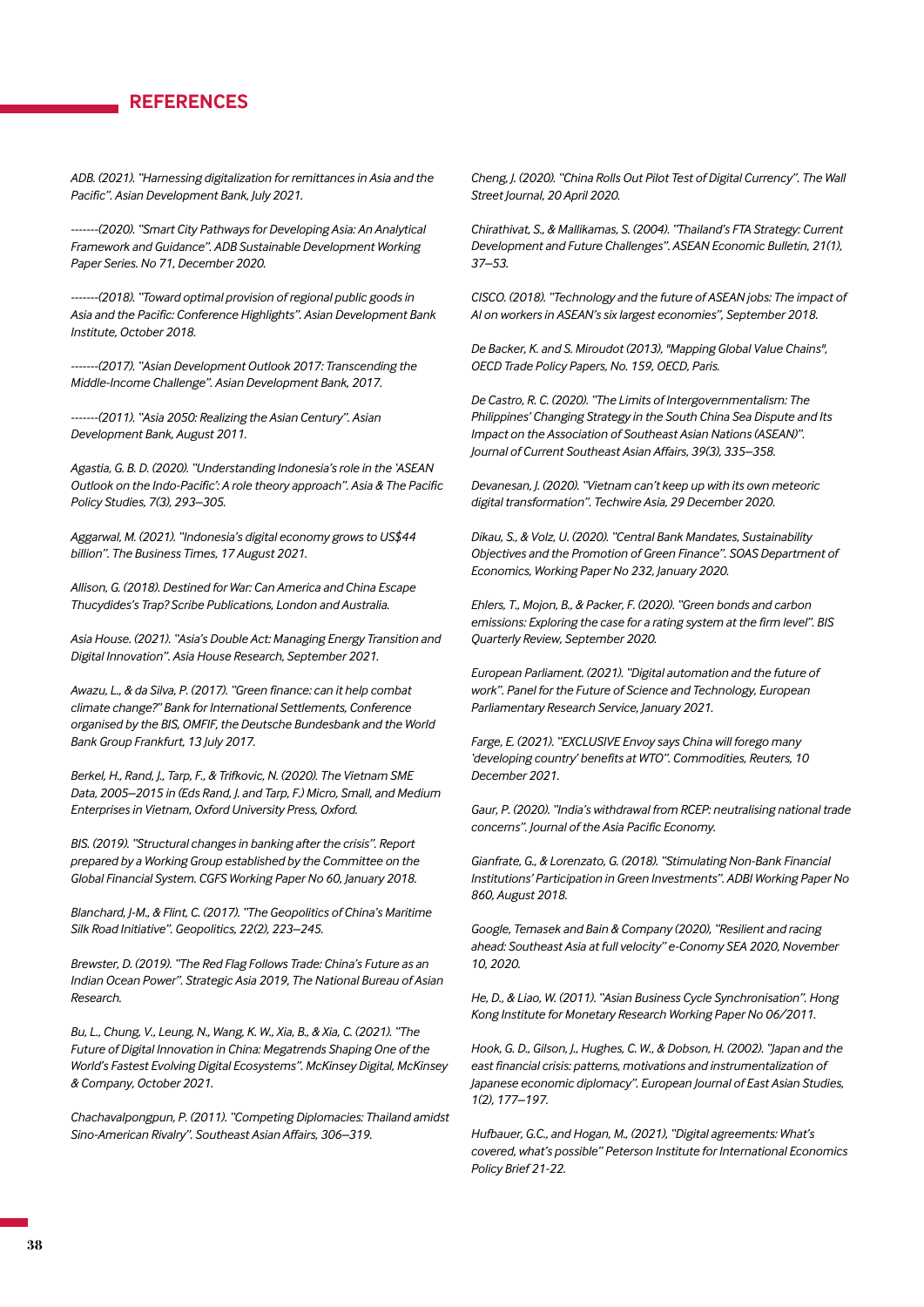*Hughes, C. W. (2016). "Japan's 'Resentful Realism' and Balancing China's Rise". The Chinese Journal of International Politics, 9(2), Summer 2016, 109–150.*

*IFC. (2021). "Emerging Market Green Bonds Report 2020: On the Road to Green Recovery". International Finance Corporation, 2021.*

*Igno, A. C., Isjwara, R., & Ramos, M. (2021). "China green bond market breaks record with policy push, offshore interest". S&P Global Market Intelligence, 26 October 2021.*

*ILO. (2021). "Shaping skills and lifelong learning for the future of work". International Labour Conference, 109th Session, 2021. ILC.109/Report VI.* 

*IMF (2021). "Navigating Waves of New Variants: Pandemic Resurgence Slows the Recovery". Regional Economic Outlook for Asia and Pacific, October 2021, International Monetary Fund, Washington, DC.*

*Investcorp. (2021). "Digital India: The \$1 trillion Opportunity". Insights, October 2021.* 

*Kawai, M., & Wignaraja, G. (2014). "Trade Policy and Growth in Asia". ADBI Working Paper No 495, ADB Institute, August 2014.*

*Kharroubi, E., & Kohlscheen, E. (2017). "Consumption-led expansions". BIS Quarterly Review, Bank for International Settlements, March 2017.*

*Kihara, L. (2021). "Japan to promote green finance with common platform, scenario analyses". Sustainable Business, Reuters, 1 September 2021.*

*Kim, J., Masato, A., & Valente, F. (2019). "Impacts of the Digital Economy on Manufacturing in Emerging Asia". Asian Journal of Innovation and Policy, 8(1), 1–30.*

*Kinda, T. (2019). "E-commerce as a Potential New Engine for Growth in Asia". IMF Working Paper, WP/19/135, International Monetary Fund.*

*Kjellstrom, T., Kovats, S., Lloyd, S.J., Holt, T., Tol, R.S.J., "The Direct Impact of Climate Change on Regional Labor Productivity" Archives of Environmental & Occupational Health, Volume 64: Issue 4, pp.217-227.*

*Koetsier, J. (2020). "44% of Global eCommerce is Owned By 4 Chinese Companies". Forbes, 21 October 2020.*

*Krishnan T., (2020), "Malaysia's Posture in the Indo-Pacific Construct" Journal of Asian Economic Integration. Volume 2, Issue 2, pp.180-191.*

*Kurlantzick, J. (2019). "Indonesia: Southeast Asia's Once and Future Regional Power?" Aspenia Online, 30 July 2019.* 

*Larus, E. F. (2005). "China's New Security Concept and Peaceful Rise: Trustful Cooperation or Deceptive Diplomacy?" American Journal of Chinese Studies, October 2005, 12(2), 219–241.*

*Lawrence, J., Blackett, P., & Cradock-Henry, N. A. (2020). "Cascading climate change impacts and implications". Climate Risk Management, Volume 29, 2020, 100234.*

*Levine, R., & Zervos, S. (1998). "Stock Markets, Banks, and Economic Growth". American Economic Review, Volume 88, 537–558.*

*Lynas, M. (2020). Our Final Warning: Six Degrees of Climate Emergency. Harper Collins, Dublin, Ireland.*

*Melvin, M., & Norrbin, S. (2017). "International Monetary Arrangements" in (Eds Melvin, M., & Norrbin, S.). International Money and Finance (Ninth Edition), Academic Press, 2017, 25–57.*

*Mishra, R. & Wang, P. B. (2021). "Malaysia and the Indo-Pacific: Navigating the Ocean of Strategic Uncertainties". The Diplomat, 5 October 2021.* 

*Morisset, J. (2021). "Digital transformation in Vietnam: Skills must transform too". World Bank blogs, 8 October 2021.* 

*Morris, D. (2021). "Three challenges for Asia's next-generation digital economy". Asian Global Online, Economy, 20 January 2021.*

*Naqvi, A., & Monasterolo, I. (2021). "Assessing the cascading impacts of natural disasters in a multi-layer behavioral network framework". Scientific Reports (2021) 11: 20146.* 

*Ng, T. H., & Yarcia, D. (2014). "Has Regional Integration Led to Greater Risk-Sharing in Asia?" ADB Working Paper Series on Regional Economic Integration, No 135, July 2014.* 

*Nguyen, T. C., Chuc, A. T., & Dang, L. N. (2018). "Green Finance in Vietnam: Barriers and Solutions". ADBI Working Paper No 886, November 2018.*

*OECD. (2021). "Trade finance for SMEs in the digital era". OECD SME and Entrepreneurship Papers No 24, OECD, Paris.*

*-------(2021b), "Making Blended Finance Work for Sustainable Development: The Role of Risk Transfer Mechanisms". Perspective Series, September 2021.* 

*-------(2021b). "Economic Outlook for Southeast Asia, China and India 2021: Reallocating Resources for Digitalisation". OECD, Paris.*

*-------(2019). "Preparing for the changing nature of work in the digital era". OECD Going Digital Policy Note. OECD, Paris.*

*-------(2015). "New Approaches to SME and Entrepreneurship Financing: Broadening the Range of Instruments". OECD, Paris.*

*Ostry, J. D., & Ghosh, A. R. (2013). "Obstacles to International Policy Coordination, and How to Overcome Them". IMF Staff Discussion Note, December 2013.*

*Pan, C., (2014) "The 'Indo-Pacific' and geopolitical anxieties about China's rise in the Asian regional order", Australian Journal of International Affairs, Volume 68: Issue 4, pp.453-469.*

*Panajyan, S. (2015). "IFC-Backed Green Masala Bond Helps Scale Renewables". IFC Climate Business, Stories of Impact: India. International Finance Corporation.*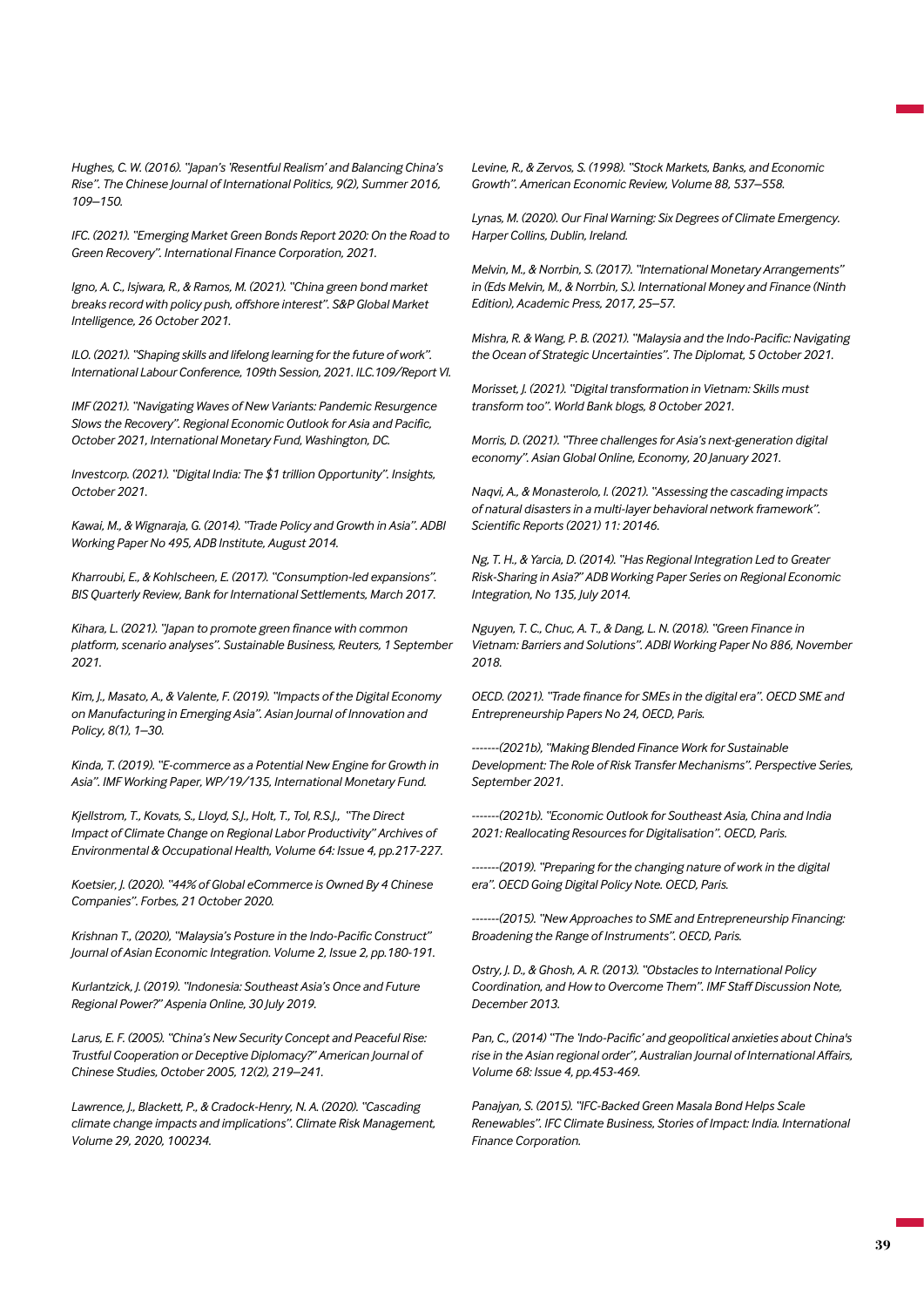*Papadavid, P. (2021). "Asia's green revolution: A look at SME finance". Asia House Research, October 2021.*

*Papadavid, P. (2021b). "The Digital Renminbi and its Economic Pathways". Asia House Research, 12 July 2021.*

*Pereira da Silva, L. A. (2017). "Green finance: can it help combat climate change?" Remarks by Mr Luiz Awazu Pereira da Silva, Deputy General Manager of the BIS, at the conference organised by the BIS, OMFIF, the Deutsche Bundesbank and the World Bank Group, Frankfurt, 13 July 2017.*

*Pisa, M., & Nwankwo, U. (2021). "Do Evolving Digital Trade Rules Create an Uneven Playing Field? Understanding Global Perspectives". Center for Global Development, CGD Brief, August 2021.*

*Prakash, A. (2018). "Boiling Point". Finance & Development, 55(3). International Monetary Fund, September 2018.*

*Rao, N. (2018). "Geopolitics in the Indo-Pacific Calls for Flexible Geometry, Not Fixed Attachments". The Wire, 11 June 2018.* 

*Rodin, J., & Brandenburg, M. (2014). The Power of Impact Investing: Putting Markets to Work for Profit and Global Good. Wharton School Press, Philadelphia.* 

*Sachs, J. D., Woo, W. T., Yoshino, N., & Taghizadeh-Hesary, F. (2019). Importance of Green Finance for Achieving Sustainable Development Goals and Energy Security. In: Sachs, J., Woo, W., Yoshino, N., Taghizadeh-Hesary, F. (eds) Handbook of Green Finance. Sustainable Development. Springer, Singapore.* 

*Sanglap, R. (2021). "Indian central bank takes steps to dampen NPL formation amid COVID-19 resurgence". S&P Global Market Intelligence, 9 May 2021.*

*Schumacher, K., Chenet, H., & Volz, U. (2020). "Sustainable finance in Japan". Journal of Sustainable Finance and Investment, 10(2), 213–246.*

*Sedik, T. S. (2018). "Asia's Digital Revolution". Finance & Development, September 2018, 55(3). International Monetary Fund.*

*Sidhu, W. P. S., Mehta, P. B., & Jones, B. (Eds). (2013). Shaping the Emerging World: India and the Multilateral Order. Brookings Institution Press.* 

*Tamaki, N. (2020). "Japan's quest for a rules-based international order: the Japan-US alliance and the decline of US liberal hegemony". Contemporary Politics, 26(4), 384–401.*

*Tandon, S. (2020). "What next for sustainable finance in India?". Commentary, The London School of Economics and Political Science and Grantham Research Institute on Climate Change and the Environment.*

*UNCTAD. (2021). "Investing in Sustainable Recovery". World Investment Report, United Nations Conference on Trade and Development, Geneva.*

*UNEP. (2021). "Emissions Gap Report". United Nations Environment Programme, 26 October 2021.* 

*UNESCAP. (2020). "Protecting the most vulnerable to cascading risks from climate extremes and the COVID-19 in South Asia". Policy study series (1/2020), Asia-Pacific Disaster Resilience Network.*

*Vaidya, S., Ambad, P., & Bhosle, S. (2018). "Industry 4.0 – A Glimpse". Procedia Manufacturing, Volume 20, pp.233–238.*

*Volz, U. (2018). "Fostering Green Finance for Sustainable Development in Asia". ADBI Working Paper No 814, March 2018.*

*-------(2015). "Towards a Sustainable Financial System in Indonesia". Inquiry: Design of a Sustainable Financial System, UNEP, April 2015.*

*Weatherbee, D. E. (2019). "Indonesia, ASEAN, and the Indo-Pacific Cooperation Concept". ISEAS Yusof Ishak Institute, Issue No 47.*

*Wijaya, M. E., Siagian, A. P., Mecca, B. M., & Haesra, A. R. (2021). "Accelerating renewable energy finance in Indonesia: The potential of municipal green bonds". Climate Policy Initiative, July 2021.*

*World Bank. (2021). "Beyond Unicorns: Harnessing Digital Technologies for Inclusion in Indonesia". World Bank Indonesia Flagship Report.* 

*-------(2020). Migration and Development Brief 33. Washington, DC.*

*-------(2020b). "Philippines Digital Economy Report 2020: A Better Normal Under COVID-19 - Digitalizing the Philippine Economy Now". World Bank, September 2020.*

*-------(2018). "First Corporate Green Bond in Indonesia: Supporting Indonesia's Efforts to Fight Climate Change". Case Study, The World Bank.*

*-------(2018b). "Malaysia's Digital Economy: A New Driver of Development". World Bank, Washington, DC.* 

*Wreford, M., & Louat, N. (2021). "The digital transformation of trade finance: An urgent present and a bright future". World Bank, 2 March 2021.*

*Yao, K. (2021). "China advisers to recommend lower 2022 GDP target as headwinds grow – sources". Asian Markets, Reuters, 3 December 2021.*

*Yergin, D. (2020). "The New Map: Energy, Climate and the Clash of Nations". Allen Lane, Penguin Books, 2020.*

*Yoon, S.K., Lee, H.S., Zelt, T., Narloch, U., and Aguirre, E. (2020), "Smart City Pathways for Developing Asia: An Analytical Framework and Guidance" ADB Sustainable Development Working Paper series, No. 71, December 2020.*

*Zhang, L., & Chen, S. (2019). "China's Digital Economy: Opportunities and Risks". IMF Working Paper WP/19/16, International Monetary Fund.* 

*Zhou, S., & Hu, A. (2021). "What Is the 'Middle Income Trap'?" In: China: Surpassing the Middle Income Trap, Contemporary China Studies. Palgrave Macmillan, Singapore.* 

*Zhu, M., Zhang, L., & Peng, D. (2019). "China's Growth Potential—A Stocktaking and Reassessment". IMF Working Paper WP/19/263.*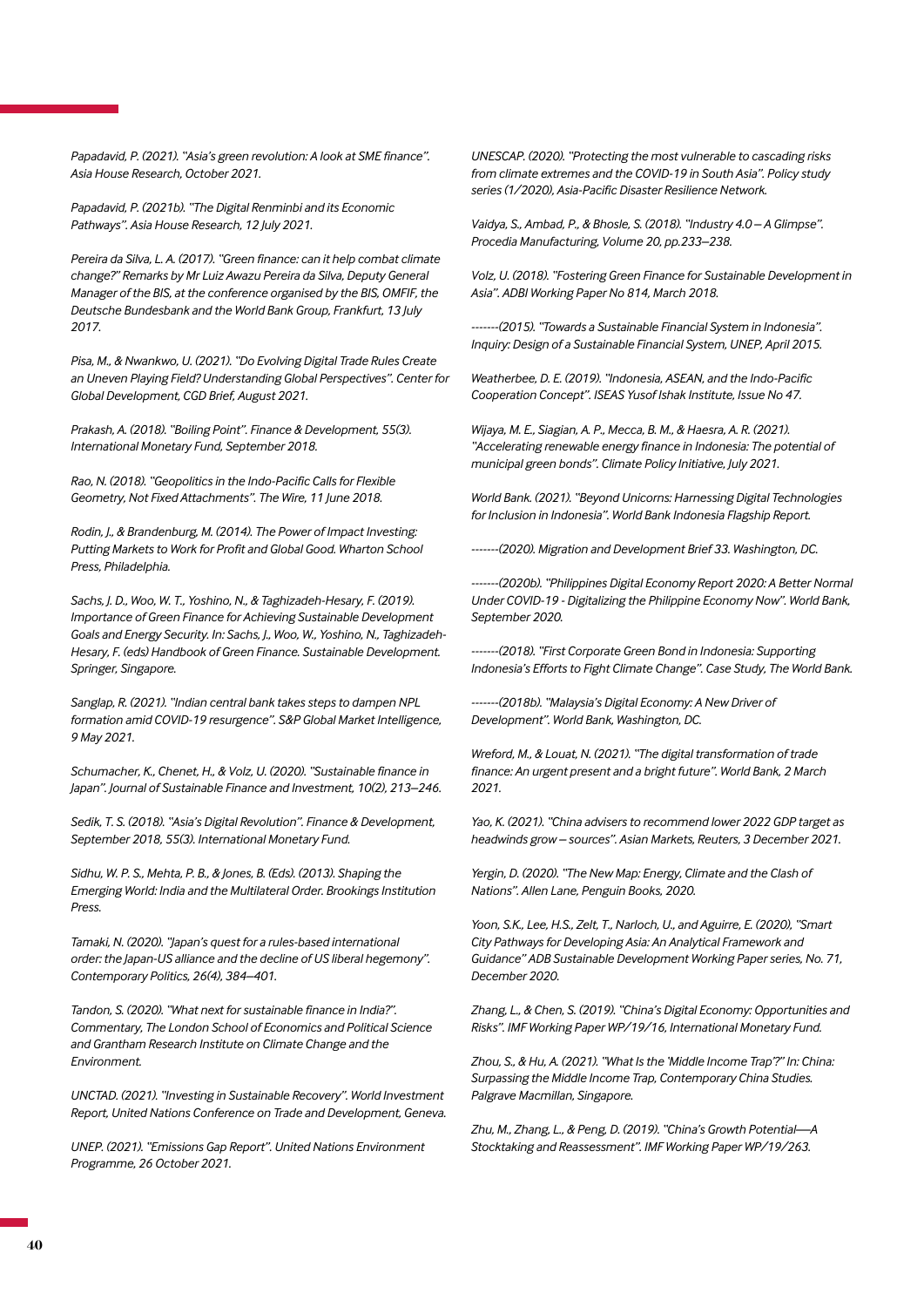# **APPENDIX 1: METHODOLOGY ON THE ASIA HOUSE READINESS INDICES**

## **Economic readiness for green finance**

The Asia House index for gauging readiness for green finance is calculated using the following data components.

## *Data composition for financial resilience*

• Non-performing bank loans, to total gross loans, are sourced from the World Bank World Development Indicator database.

• Broad money, as a percentage of GDP, is sourced from the World Bank World Development Indicator database.

- Total reserves (including gold) is in current US dollars and are sourced from the World Bank World Development Indicator database.
- Official exchange rates are in local currency per US dollar and are period averages. Data is sourced from the World Bank World Development Indicator database.

## *Data composition for financial market development*

- Market capitalisation of listed domestic companies (as a percentage of GDP) is sourced from the World Bank World Development Indicator database.
- Credit (to the non-financial private sector) is sourced from the Bank for International Settlements database.
- Net portfolio investment is in current US dollars. Data is sourced from the World Bank World Development Indicator database.
- Net inflows of foreign direct investment is in current US dollars. Data is sourced from the World Bank World Development Indicator database.

## *Data composition for ease of capital*

• Monetary sector credit to private sector, as a percentage of GDP) data are sourced from the Bank for International Settlements.

• Real interest rate data are in percentage terms and are sourced from the World Bank World Development Indicator database.

• Relevant central bank announcements related to green policy initiatives are cumulated for each central bank under consideration, ranked and scored.

• Blended finance capacity is approximated using data on private sector finance mobilised by development finance institutions, from the OECD.

## *Data composition for equitable ecosystem*

- Ratios of female to male labor force participation rates are ILO-modeled estimates and are sourced from the World Bank World Development Indicator database.
- Data on per capita food supply variability (kcal/cap/day) is sourced from the United Nations Food and Agriculture Organization (FAO).
- Access to finance for lower-income households is denoted by account ownership (with a financial institution or a mobile-money-service provider) for the poorest 40 per cent of the population aged 15 and older. Data is sourced from the World Bank World Development Indicator database.
- Data on the agriculture share of government expenditure is sourced from the World Bank World Development Indicator database.

#### **Economic readiness for digitalisation**

The Asia House index for gauging digital transformation is calculated using the following data components.

## *Data composition for trade facilitation*

• ICT goods exports are as a percentage of total goods exports. Data are from the World Bank World Development Indicator database.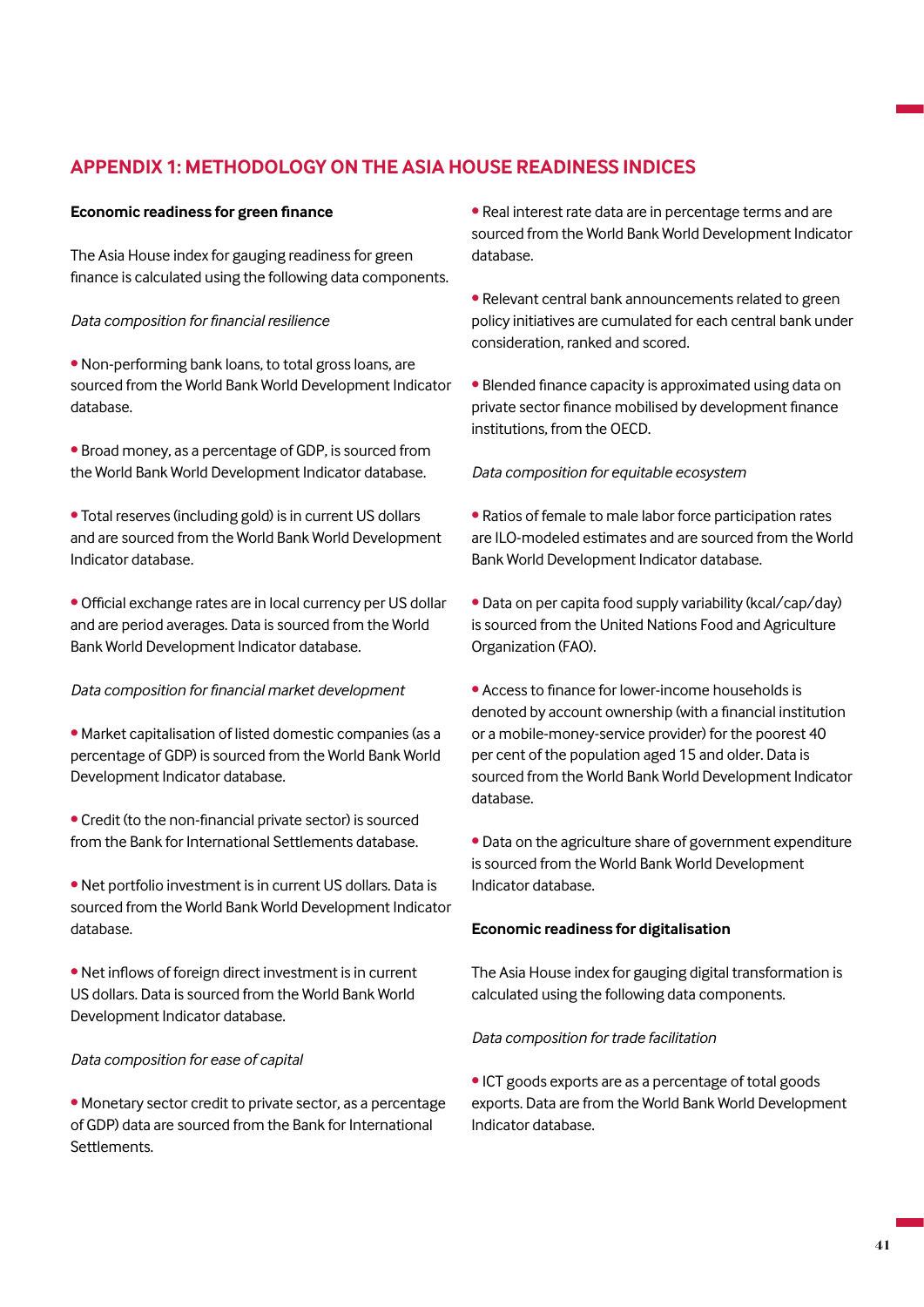- Digital currency policy developments are cumulated for each country under consideration, ranked and scored.
- Ease of digital trade is approximated by cumulating developments for each country including in e-documentation, digital infrastructure and e-platform development.

# *Data composition for gauging industrialization 4.0*

- Medium and high-tech manufacturing is as a percentage of manufacturing value added. Data are from the World Bank World Development Indicator database.
- Gross fixed capital formation is as a percent of GDP. Data are from the World Bank World Development Indicator database.
- Salaried workers are a percentage of total employment and are ILO-modeled estimates. Data are from the World Bank World Development Indicator database.
- The number of installed industrial robots are per 10,000 employees in the manufacturing sector. Data are from the International Federation of Robotics.

# *Data composition for digital economy development*

• Mobile cellular subscriptions are per 100 people. Data are from the World Bank World Development Indicator database.

- Fixed broadband subscriptions are per 100 people. Data are from the World Bank World Development Indicator database.
- Growth in e-commerce is in millions of US dollars and denotes business to consumer (B2C) transactions. Data are from Statista and JP Morgan.
- Digital remittances are in millions of US dollars. Data denote transaction values in cross-border remittances and are from Statista.

# *Data composition for digital knowledge diffusion*

- Greenfield foreign direct investment (FDI) is the value of announced greenfield FDI projects, by destination and is in millions of US dollars. Data are from UNCTAD.
- Government expenditure on research and development are as a percentage of GDP. Data are from UNESCO.
- Researchers, in full-time equivalent, are per million inhabitants for each country. Data are from UNESCO.
- STEM graduates are as a percentage of total graduates in tertiary education. Data are from UNESCO.

# **Asia House economic readiness index construction**

The 2022 data points for each of the 4 indicators, under each of the 8 sub-themes, are calculated for each of the eight countries. A linear transformation is then imposed on each of the 32 data points for each country, to re-scale and normalise each of the readings for comparability. The linear transformation used for the 2022 readings is: ((worst reading– 2022 reading)/(worst reading– best reading)).

Where worst denotes the worst performing country for the particular indicator in the sample of eight countries for 2022. And best denotes the best performing country in the sample of eight countries.

Indicators where a higher value indicates a deterioration (such as with non-performing loans, or real interest rates) are transformed using an inverted re-scaling. The worst performing economies therefore have higher values and so there is an inversion imposed.

All variables are scaled according to each country's GDP, income level or population where relevant to ensure that progress according to country context is being monitored and measured. Where relevant, the rate of change has been applied to the variables.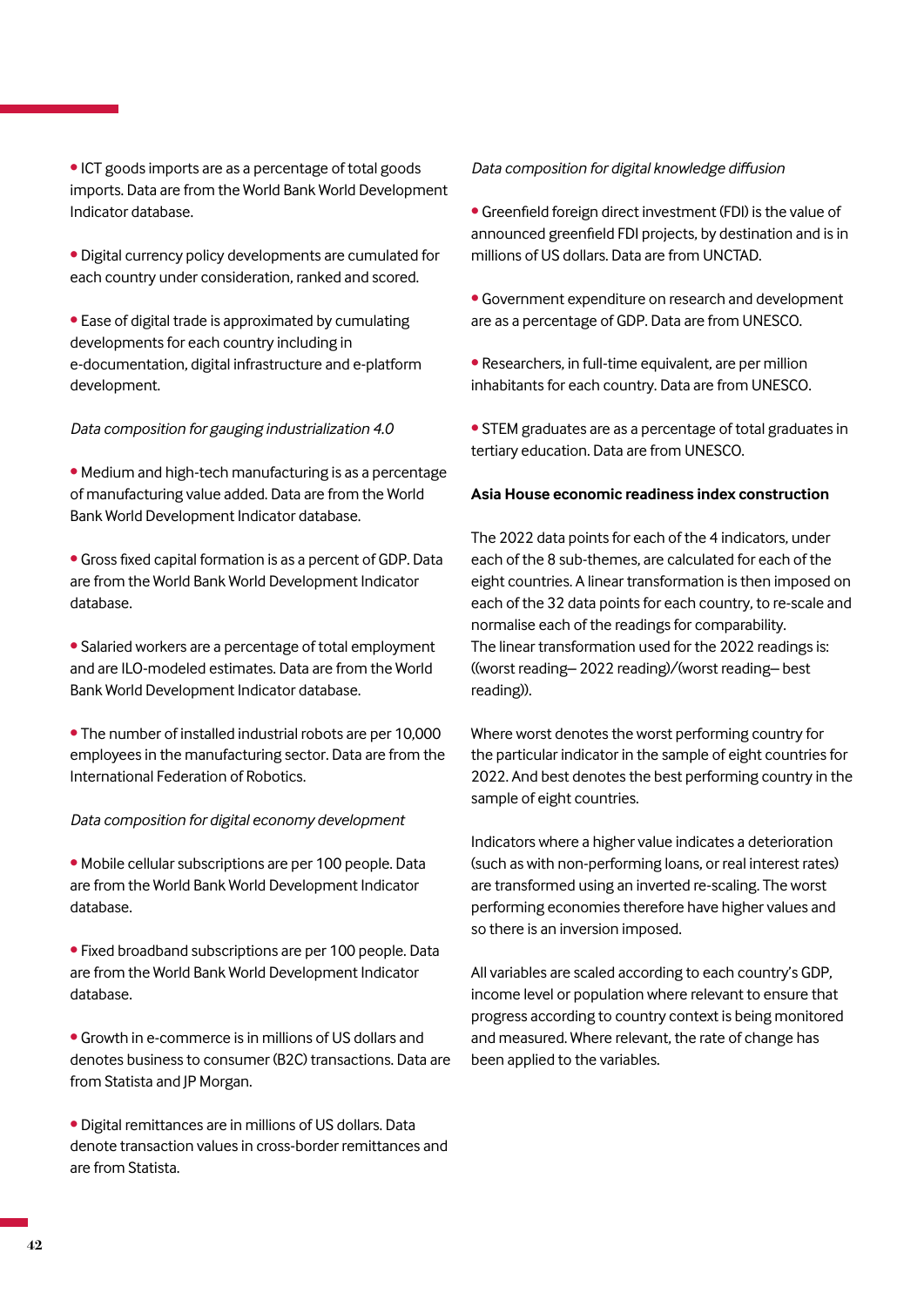

# **ABOUT THE AUTHOR**

**PHYLLIS PAPADAVID is a leading international economist and financial strategist with extensive research experience across the private and public sectors. She leads Asia House's Research and Advisory work, driving the organisation's research agenda and directing projects. Before joining Asia House, Phyllis was a Research Associate and formerly head of international macroeconomics at the Overseas Development Institute, and held leadership roles at BNP Paribas and Societe Generale CIB, and has advised the Government of Mongolia. She has also advised multilateral organisations including the World Bank and the United Nations. Phyllis is an associate faculty member in Applied Analytics and Strategy at Columbia University. Phyllis's recent research has focused on the management of financial shocks, the economic impact of COVID-19 on emerging markets, and the rising role of the renminbi, which was featured in Barron's Asia's Best Minds.**